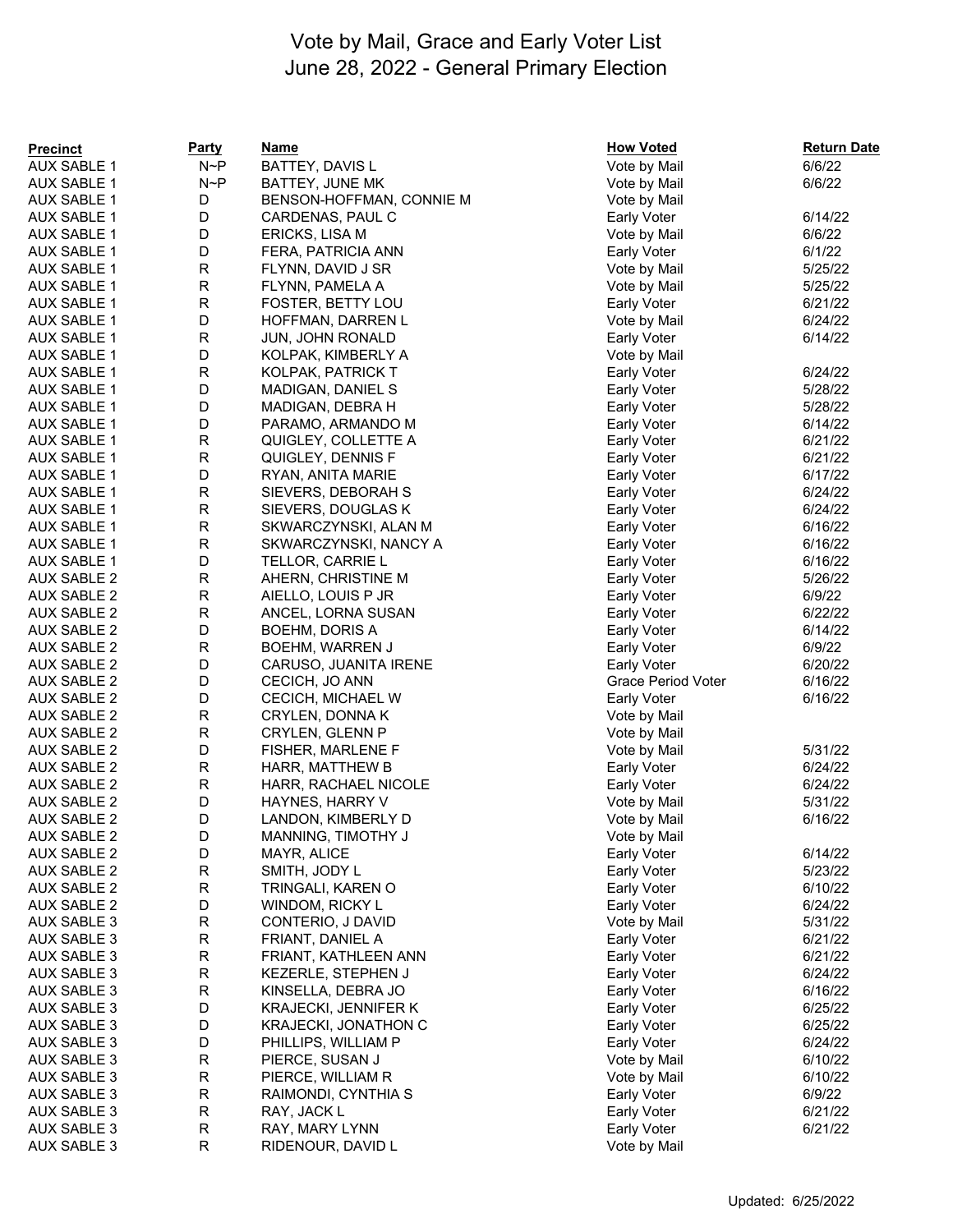| Precinct           | <b>Party</b> | Name                          | <b>How Voted</b> | <b>Return Date</b> |
|--------------------|--------------|-------------------------------|------------------|--------------------|
| <b>AUX SABLE 3</b> | R            | RIDENOUR, JOANNE K            | Early Voter      | 5/20/22            |
| AUX SABLE 3        | R            | SATORIUS, JOYCE A             | Early Voter      | 6/24/22            |
| AUX SABLE 3        | $\mathsf R$  | SATORIUS, WALTER H            | Early Voter      | 6/24/22            |
| <b>AUX SABLE 3</b> | D            | SPECHT, KIM M                 | Early Voter      | 6/13/22            |
| AUX SABLE 3        | D            | SPECHT, MICHAEL J             | Early Voter      | 6/13/22            |
| AUX SABLE 3        | $\mathsf R$  | TONARELLI, DENISE M           | Vote by Mail     | 6/3/22             |
| AUX SABLE 3        | $N \sim P$   | WHITE, ROBERT L               | Early Voter      | 6/24/22            |
| AUX SABLE 3        | $N \sim P$   | WHITE, ROBIN A                | Early Voter      | 6/24/22            |
| AUX SABLE 4        | D            | ADELMANN, KYLE J              | Early Voter      | 5/24/22            |
| AUX SABLE 4        | R            | ARNOLD, COLLEEN A             | Early Voter      | 6/2/22             |
| AUX SABLE 4        | R            | ARNOLD, JAMES L               | Early Voter      | 6/2/22             |
| AUX SABLE 4        | $\mathsf{R}$ | <b>BATTISTO, LOUIS T</b>      | Early Voter      | 6/10/22            |
| AUX SABLE 4        | R            | <b>BRILEY, KENNETH R</b>      | Early Voter      | 6/15/22            |
| AUX SABLE 4        | $\mathsf R$  | BRILEY, WENDY J               | Early Voter      | 6/25/22            |
| AUX SABLE 4        | $\mathsf R$  | <b>CRABB, KATHERINE T</b>     | Early Voter      | 6/23/22            |
| AUX SABLE 4        | R            | CRABB, RONALD E               | Early Voter      | 6/23/22            |
| AUX SABLE 4        | R            | DILDAY, LESLIE A              | Vote by Mail     | 6/17/22            |
| AUX SABLE 4        | D            | DILDAY, PAMELA A              | Vote by Mail     | 6/6/22             |
| AUX SABLE 4        | D            | DORAN, DENNIS W               | Vote by Mail     | 6/17/22            |
| AUX SABLE 4        | D            | DORAN, MARY JO                | Vote by Mail     | 6/17/22            |
| <b>AUX SABLE 4</b> | ${\sf R}$    | ECKSTEIN, ANGIE A             | Early Voter      | 6/16/22            |
| <b>AUX SABLE 4</b> | $\mathsf R$  | ECKSTEIN, TERRENCE J          | Early Voter      | 6/16/22            |
| AUX SABLE 4        | R            | EDER, MARCUS L                | Vote by Mail     |                    |
| <b>AUX SABLE 4</b> | $\mathsf{R}$ | EDER, MONICA                  | Vote by Mail     |                    |
| AUX SABLE 4        | $N \sim P$   | ERICKSON, TRACEY L            | Vote by Mail     |                    |
| AUX SABLE 4        | R            | <b>GURLEY, DONNA M</b>        | Early Voter      | 6/14/22            |
| <b>AUX SABLE 4</b> | R            | GURLEY, JEFFREY W             | Early Voter      | 6/14/22            |
| AUX SABLE 4        | D            | HARTWELL, PAMELA K            | Early Voter      | 6/24/22            |
| AUX SABLE 4        | R            | HONIOTES, PATRICIA ANN        | Early Voter      | 6/19/22            |
| AUX SABLE 4        | D            | JARACZ, JOHN R                | Vote by Mail     | 6/18/22            |
| <b>AUX SABLE 4</b> | D            | <b>JARACZ, MICHELLE MARIE</b> | Vote by Mail     | 6/18/22            |
| AUX SABLE 4        | $\mathsf R$  | <b>JESSON, DEBORAH A</b>      | Early Voter      | 6/22/22            |
| AUX SABLE 4        | R            | <b>JESSON, GARY D</b>         | Early Voter      | 6/22/22            |
| AUX SABLE 4        | ${\sf R}$    | KARNER, RICHARD A JR          | Early Voter      | 5/23/22            |
| AUX SABLE 4        | D            | KNORR, CHARLENE JOAN          | Vote by Mail     | 6/19/22            |
| AUX SABLE 4        | D            | KNORR, JOHN L                 | Vote by Mail     | 6/19/22            |
| AUX SABLE 4        | $\mathsf{R}$ | KOEHN, MARISSA MARIE          | Early Voter      | 6/23/22            |
| <b>AUX SABLE 4</b> | R            | KOEHN, TODD ALAN              | Early Voter      | 6/23/22            |
| <b>AUX SABLE 4</b> | R            | LINDEMULDER, GEORGE J         | Early Voter      | 6/21/22            |
| <b>AUX SABLE 4</b> | $\mathsf R$  | LINDEMULDER, SUSAN            | Early Voter      | 6/21/22            |
| <b>AUX SABLE 4</b> | D            | LINDSKOG, BRUCE R             | Early Voter      | 5/19/22            |
| <b>AUX SABLE 4</b> | D            | MCCAFFREY, RICHARD K          | Vote by Mail     | 6/2/22             |
| AUX SABLE 4        | R            | OBERDING, PETER E             | Early Voter      | 6/18/22            |
| AUX SABLE 4        | R            | OBERDING, THERESA             | Early Voter      | 6/18/22            |
| AUX SABLE 4        | R            | OLSON, NATHANAEL D            | Early Voter      | 6/22/22            |
| <b>AUX SABLE 4</b> | D            | PARFET, SUSAN K               | Vote by Mail     |                    |
| AUX SABLE 4        | R            | RUSIN, DENNIS C               | Early Voter      | 6/14/22            |
| <b>AUX SABLE 4</b> | D            | SALOMOUN, ALEC ANDREW         | Vote by Mail     |                    |
| <b>AUX SABLE 4</b> | $\mathsf R$  | SALOMOUN, AMBER S             | Vote by Mail     |                    |
| AUX SABLE 4        | R            | SALOMOUN, CANDACE S           | Vote by Mail     |                    |
| AUX SABLE 4        | R            | SALOMOUN, PETER P             | Vote by Mail     |                    |
| AUX SABLE 4        | D            | SCHULER, SUSAN L              | Vote by Mail     | 6/2/22             |
| AUX SABLE 4        | D            | SCHULER, WILLIAM L            | Early Voter      | 5/24/22            |
| AUX SABLE 4        | D            | SHAEFFER, KELLY C             | Vote by Mail     |                    |
| AUX SABLE 4        | D            | SHAEFFER, ROBERT E            | Vote by Mail     |                    |
| AUX SABLE 4        | R            | SIGMAN, CONNIE S              | Early Voter      | 6/16/22            |
| <b>AUX SABLE 4</b> | D            | SMITH, EILEEN C               | Early Voter      | 6/1/22             |
| AUX SABLE 4        | D            | SPERRY, FRANKLIN M            | Early Voter      | 6/19/22            |
| <b>AUX SABLE 4</b> | $\mathsf R$  | TEE, CATHERINE H              | Early Voter      | 6/21/22            |
| AUX SABLE 4        | R            | TEE, SUZANNE M                | Early Voter      | 6/21/22            |
| AUX SABLE 4        | R            | YOUELL, RAYMOND A             | Vote by Mail     | 5/25/22            |
| <b>AUX SABLE 5</b> | R            | BIEKER, ADAM JOHN             | Early Voter      | 6/23/22            |
| <b>AUX SABLE 5</b> | R            | BIEKER, JOHN J                | Early Voter      | 6/23/22            |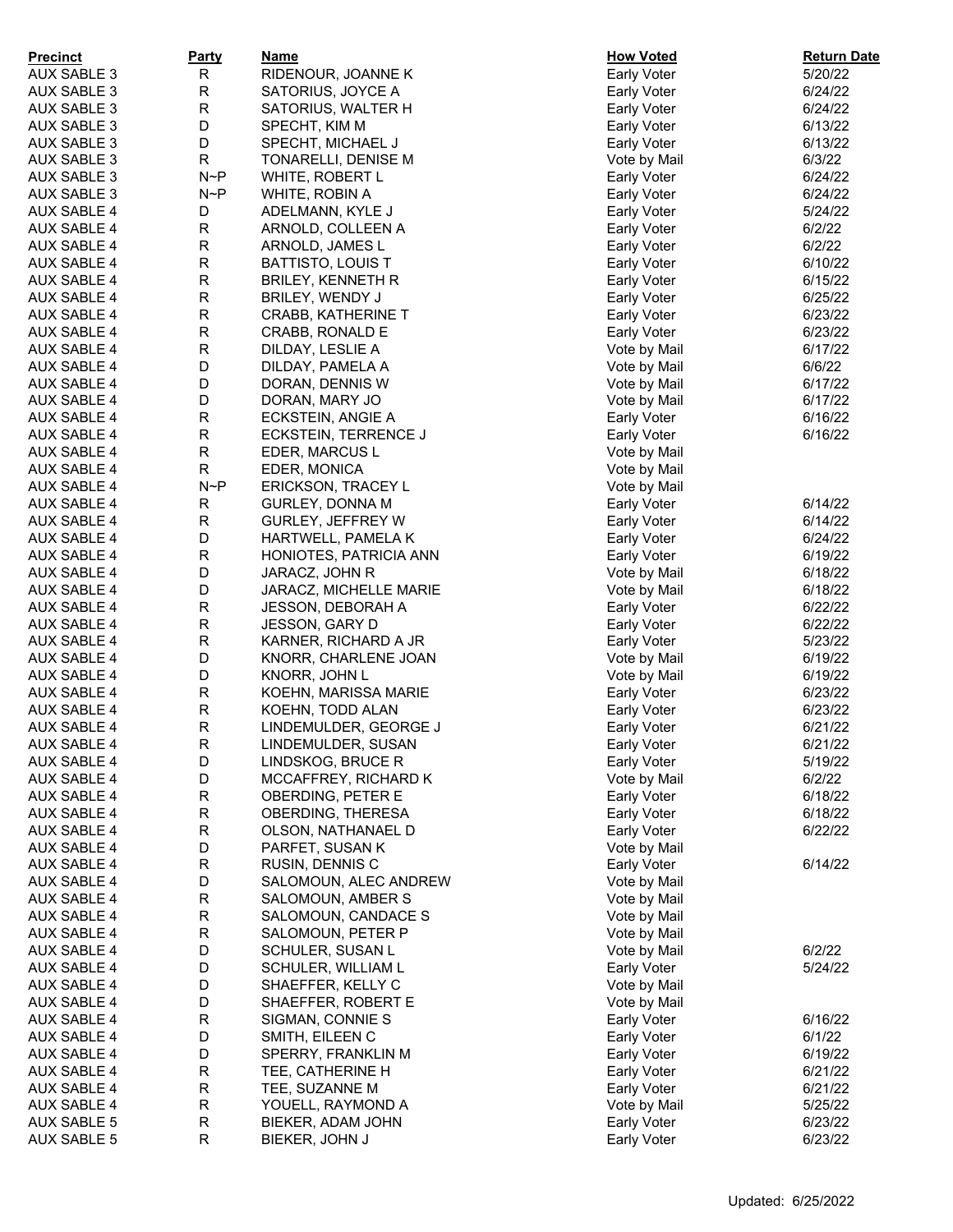| <b>Precinct</b>    | <b>Party</b> | Name                             | <b>How Voted</b>          | <b>Return Date</b> |
|--------------------|--------------|----------------------------------|---------------------------|--------------------|
| <b>AUX SABLE 5</b> | R            | <b>BIEKER, SUSAN E</b>           | Early Voter               | 6/23/22            |
| <b>AUX SABLE 5</b> | $\mathsf R$  | BOYER, CYNTHIA M                 | <b>Early Voter</b>        | 6/14/22            |
| AUX SABLE 5        | R            | BOYER, STEPHEN J                 | <b>Early Voter</b>        | 6/14/22            |
| AUX SABLE 5        | D            | <b>BRANNICK, CATHERINE L</b>     | <b>Early Voter</b>        | 6/7/22             |
| AUX SABLE 5        | ${\sf R}$    | CARLSON, COURTNEY PAIGE          | Vote by Mail              | 5/31/22            |
| AUX SABLE 5        | D            | DIAZ, AGUSTIN                    | Vote by Mail              | 6/10/22            |
| AUX SABLE 5        | D            | DIAZ, AMANDA                     | Vote by Mail              | 6/10/22            |
| <b>AUX SABLE 5</b> | D            | DIAZ, KARINA                     | Vote by Mail              | 6/13/22            |
| <b>AUX SABLE 5</b> | D            | DIAZ, SARA                       | Vote by Mail              | 6/13/22            |
| AUX SABLE 5        | R            | ELLIS, JONATHON G                | <b>Early Voter</b>        | 6/25/22            |
| <b>AUX SABLE 5</b> | D            | GOOLSBY, CHRISTINE               | <b>Early Voter</b>        | 6/23/22            |
| <b>AUX SABLE 5</b> | D            | GOOLSBY, JAYLEN C                | Grace Period Voter        | 6/23/22            |
| AUX SABLE 5        | D            | GOOLSBY, LAWRENCE L JR           | <b>Early Voter</b>        | 6/25/22            |
| AUX SABLE 5        | ${\sf R}$    | <b>JURICIC, CHRISTOPHER RYAN</b> | Vote by Mail              | 6/2/22             |
| AUX SABLE 5        | R            | KIRKOLIS, HANNAH E M             | <b>Early Voter</b>        | 6/21/22            |
| AUX SABLE 5        | $\mathsf R$  | KIRKOLIS, JEFFREY                | <b>Early Voter</b>        | 6/21/22            |
| AUX SABLE 5        | ${\sf R}$    | MEYER, CONNIE S                  | Vote by Mail              | 6/13/22            |
| AUX SABLE 5        | ${\sf R}$    | MEYER, DENNIS L                  | Vote by Mail              |                    |
| AUX SABLE 5        | D            | OBRIEN, JOHN D                   | <b>Early Voter</b>        | 5/20/22            |
| <b>AUX SABLE 5</b> | D            | RYAN, SUZANNA D                  | <b>Early Voter</b>        | 6/23/22            |
| AUX SABLE 5        | ${\sf R}$    | <b>SREDNICK, KIMBERLY</b>        | Vote by Mail              | 6/1/22             |
| <b>AUX SABLE 5</b> | $\mathsf R$  | <b>SREDNICK, MICHAEL J</b>       | Vote by Mail              | 6/1/22             |
| AUX SABLE 5        | R            | WARNING, DEBRA J                 | <b>Early Voter</b>        | 6/21/22            |
| <b>AUX SABLE 5</b> | D            | ZMUDKA, STEVEN J                 | <b>Early Voter</b>        | 6/24/22            |
| AUX SABLE 6        | ${\sf R}$    | ABREGO, ERICA M                  | <b>Early Voter</b>        | 6/24/22            |
| AUX SABLE 6        | D            | ARWOOD, KATELYN L                | <b>Early Voter</b>        | 6/23/22            |
| AUX SABLE 6        | ${\sf R}$    | BENAC, CHERYL JEANETTE           | <b>Early Voter</b>        | 6/21/22            |
| AUX SABLE 6        | R            | BENAC, JOHN A                    | <b>Early Voter</b>        | 6/21/22            |
| AUX SABLE 6        | $\mathsf R$  | BEST, PAULA D                    | Vote by Mail              | 6/16/22            |
| AUX SABLE 6        | ${\sf R}$    | BEST, WILLIAM D                  | Vote by Mail              | 6/17/22            |
| AUX SABLE 6        | ${\sf R}$    | <b>BLACKBURN, LAWRENCE R</b>     | Vote by Mail              | 6/6/22             |
| AUX SABLE 6        | ${\sf R}$    | BLACKBURN, VICTORIA A            | Vote by Mail              | 6/6/22             |
| AUX SABLE 6        | D            | DANIEL, ROBERT WILLIAM           | Early Voter               | 6/23/22            |
| AUX SABLE 6        | $\mathsf{R}$ | FINK, REBECCA LILJEHORN          | <b>Early Voter</b>        | 6/19/22            |
| AUX SABLE 6        | D            | FISCHER, ANDREW J                | <b>Early Voter</b>        | 6/23/22            |
| AUX SABLE 6        | D            | FISCHER, MARIA S                 | <b>Early Voter</b>        | 6/23/22            |
| AUX SABLE 6        | ${\sf R}$    | FISCHER, TEAGAN O                | <b>Early Voter</b>        | 6/23/22            |
| AUX SABLE 6        | D            | FRITZ, LINDA G                   | <b>Early Voter</b>        | 6/16/22            |
| AUX SABLE 6        | R            | FRYE, ERIN E                     | Vote by Mail              |                    |
| AUX SABLE 6        | D            | FRYE, JUSTIN T                   | Vote by Mail              |                    |
| <b>AUX SABLE 6</b> | R            | <b>GREEN, JUDITH A</b>           | <b>Early Voter</b>        | 6/15/22            |
| AUX SABLE 6        | R            | HEWLETT, DORAL D                 | Vote by Mail              | 5/31/22            |
| AUX SABLE 6        | R            | KING, JASON N                    | <b>Early Voter</b>        | 6/23/22            |
| AUX SABLE 6        | R            | KING, JENNIFER L                 | <b>Early Voter</b>        | 6/23/22            |
| AUX SABLE 6        | R            | KIRKPATRICK, ROBERT A JR         | <b>Early Voter</b>        | 5/24/22            |
| AUX SABLE 6        | R            | LAKENAN, HEIDI A                 | Vote by Mail              | 6/17/22            |
| AUX SABLE 6        | R            | LAKENAN, JOHN EDWARD             | Vote by Mail              | 6/16/22            |
| AUX SABLE 6        | R            | MERX, CHRISTOPHER M              | <b>Early Voter</b>        | 6/24/22            |
| AUX SABLE 6        | $\mathsf R$  | MISICKA, GARY RAYMOND            | <b>Early Voter</b>        | 6/21/22            |
| AUX SABLE 6        | $\mathsf R$  | MISICKA, LINDA MARIE             | <b>Early Voter</b>        | 6/21/22            |
| AUX SABLE 6        | D            | MONTALBANO GILBERT, MARLA JO     | <b>Early Voter</b>        | 6/15/22            |
| AUX SABLE 6        | D            | MONTELLA, JAN H                  | <b>Early Voter</b>        | 6/21/22            |
| AUX SABLE 6        | $\mathsf R$  | NELSON, CHERYL LYNN              | <b>Early Voter</b>        | 5/24/22            |
| AUX SABLE 6        | D            | PRY, ANNE SUSAN                  | Vote by Mail              | 6/22/22            |
| AUX SABLE 6        | $\mathsf R$  | PRY, BENJAMIN WILLIAM            | Vote by Mail              | 6/22/22            |
| AUX SABLE 6        | $\mathsf R$  | SHAPARD, JOHANNA M               | Vote by Mail              | 6/21/22            |
| AUX SABLE 6        | D            | SMITH, HANNAH M                  | <b>Grace Period Voter</b> | 6/2/22             |
| AUX SABLE 6        | $\mathsf R$  | THOMPSON, BARBARA L              | Vote by Mail              |                    |
| AUX SABLE 6        | $\mathsf R$  | THOMPSON, LAWRENCE R             | Vote by Mail              | 6/13/22            |
| AUX SABLE 6        | R            | TROJAN, MARGARET M               | <b>Early Voter</b>        | 6/21/22            |
| AUX SABLE 6        | $\mathsf R$  | TROJAN, THEODORE JOSEPH          | <b>Early Voter</b>        | 6/21/22            |
| AUX SABLE 6        | $\mathsf R$  | TRZESNIEWSKI, LINDA A            | <b>Grace Period Voter</b> | 6/6/22             |
| AUX SABLE 6        | D            | WEIBEL, BARBARA ANN              | Overseas Voter            | 6/13/22            |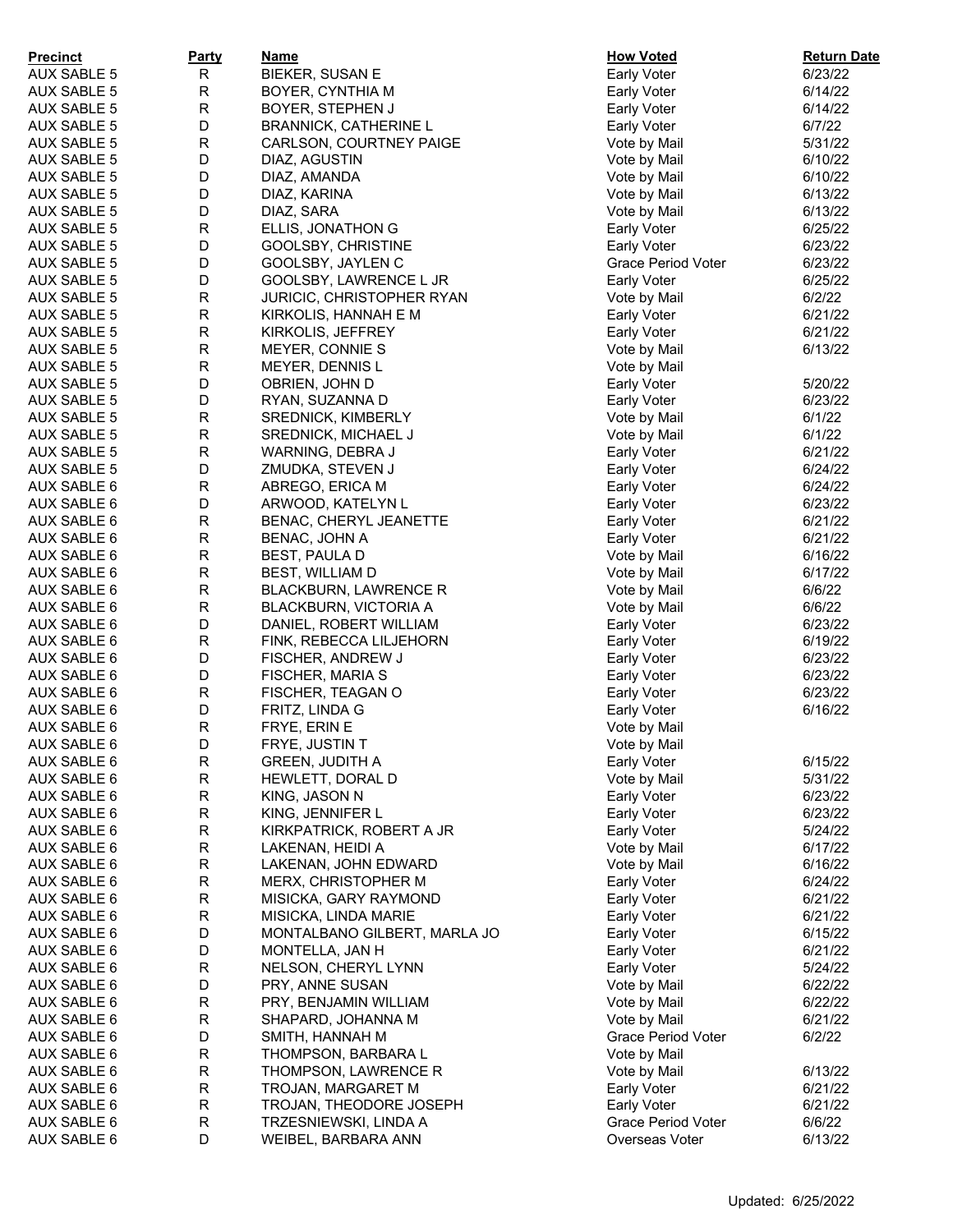| Precinct            | <b>Party</b> | Name                       | <b>How Voted</b>          | <b>Return Date</b> |
|---------------------|--------------|----------------------------|---------------------------|--------------------|
| AUX SABLE 6         | D            | WHITE, RAMONA J            | Vote by Mail              | 6/6/22             |
| AUX SABLE 6         | D            | WHITE, TERENCE J           | Vote by Mail              | 6/3/22             |
| AUX SABLE 7         | D            | BAKKE, THOMAS R            | Vote by Mail              | 6/10/22            |
| AUX SABLE 7         | D            | BECKMAN, CANDICE C         | <b>Early Voter</b>        | 6/21/22            |
| AUX SABLE 7         | $N \sim P$   | BECKMAN, JOSHUA M          | <b>Early Voter</b>        | 6/21/22            |
| AUX SABLE 7         | D            | BENNETT, MARCUS DYLAN      | Vote by Mail              |                    |
| AUX SABLE 7         | $\mathsf R$  | BREMER, JUDY C             | Vote by Mail              | 5/31/22            |
| AUX SABLE 7         | D            | <b>BUTLER, VIRGINIA R</b>  | Vote by Mail              |                    |
| AUX SABLE 7         | D            | CARINO, DAVID H            | Vote by Mail              |                    |
| AUX SABLE 7         | D            | DVORAK, HILDEGARDE R       | Vote by Mail              |                    |
| AUX SABLE 7         | R            | FLYNN SPERO, NORINE MARY   | Vote by Mail              | 6/13/22            |
| AUX SABLE 7         | $\mathsf R$  | FRANGELLO-ROTGER, JULIE A  | Vote by Mail              | 6/6/22             |
| AUX SABLE 7         | D            | GONZALEZ, LAURA            | Vote by Mail              |                    |
| AUX SABLE 7         | D            | <b>GOSSELINK, MARIJO B</b> | Vote by Mail              |                    |
| AUX SABLE 7         | D            | HAILEY, MELVIN G JR        | Vote by Mail              | 5/27/22            |
| AUX SABLE 7         | R            | HARRIS, JOSHUA S           | <b>Early Voter</b>        | 6/23/22            |
| AUX SABLE 7         | $\mathsf{R}$ | HUSEMAN, CLARENCE E        | Vote by Mail              |                    |
| AUX SABLE 7         | D            | MAUPIN, DENNIS R           | Vote by Mail              | 6/23/22            |
| AUX SABLE 7         | D            | MAUPIN, PHILLIP R          | Vote by Mail              | 6/23/22            |
| AUX SABLE 7         | D            | MITCHELL, NATHANIEL        | Early Voter               | 6/22/22            |
| AUX SABLE 7         | D            | MORRIS, STANLEY G          | Early Voter               | 6/6/22             |
| AUX SABLE 7         | D            | NALL, TINA Y               | Vote by Mail              |                    |
| AUX SABLE 7         | D            | OSOLIN, DIANE M            | Vote by Mail              | 6/22/22            |
| AUX SABLE 7         | D            | OSOLIN, RANDALL J          | Vote by Mail              |                    |
| AUX SABLE 7         | ${\sf R}$    | SOWARDS, PHYLLIS CAROL     | Vote by Mail              |                    |
| AUX SABLE 7         | D            | STEGER, JAMES W            | <b>Early Voter</b>        | 6/17/22            |
| AUX SABLE 7         | D            | STEGER, LINDA J            | <b>Early Voter</b>        | 6/17/22            |
| AUX SABLE 7         | R            | VANKERKHOVE, MARIE D       | Vote by Mail              |                    |
| AUX SABLE 7         | D            | WYMAN, BOBBY DALE          | Vote by Mail              | 6/15/22            |
| <b>BRACEVILLE 1</b> | $\mathsf{R}$ | <b>ENDRST, JOHN E</b>      | Early Voter               | 6/23/22            |
| <b>BRACEVILLE 1</b> | D            | JOHNSON, CHRISTINA L       | Vote by Mail              | 6/13/22            |
| <b>BRACEVILLE 1</b> | ${\sf R}$    | KELLY, KAREN A             | Early Voter               | 6/15/22            |
| <b>BRACEVILLE 1</b> | ${\sf R}$    | KILEY, WILLIAM M           | Vote by Mail              | 6/3/22             |
| <b>BRACEVILLE 1</b> | R            | <b>MORRIS, RICHARD J</b>   | Vote by Mail              | 6/14/22            |
| <b>BRACEVILLE 1</b> | R            | MORRIS, VALERIE J          | Vote by Mail              | 6/14/22            |
| <b>BRACEVILLE 1</b> | R            | NELSON, MELAINE A          | <b>Early Voter</b>        | 5/26/22            |
| <b>BRACEVILLE 1</b> | $\mathsf{R}$ | PAVEY, TYLER SCOTT         | <b>Military Voter</b>     |                    |
| <b>BRACEVILLE 1</b> | R            | SALTZMAN MIKEL, AUDRA S    | Early Voter               | 6/24/22            |
| <b>BRACEVILLE 1</b> | D            | STUDER, ANORA J            | <b>Grace Period Voter</b> | 6/24/22            |
| <b>BRACEVILLE 1</b> | D            | STUDER, MARGO JEAN         | Early Voter               | 6/24/22            |
| <b>BRACEVILLE 1</b> | R            | VIANO, BARBARA ANN         | Vote by Mail              | 6/10/22            |
| <b>BRACEVILLE 1</b> | D            | ZILM, BETTY LOU            | Vote by Mail              | 5/31/22            |
| <b>BRACEVILLE 1</b> | D            | ZILM, LARRY D              | Vote by Mail              | 5/31/22            |
| <b>BRACEVILLE 2</b> | R            | AVON, DONNA J              | <b>Early Voter</b>        | 6/21/22            |
| <b>BRACEVILLE 2</b> | R            | BREWER, ARNOLD R           | <b>Early Voter</b>        | 6/8/22             |
| <b>BRACEVILLE 2</b> | R            | BREWER, CAROL M            | Early Voter               | 6/8/22             |
| <b>BRACEVILLE 2</b> | R            | <b>BRICKEY, LINDA M</b>    | Vote by Mail              | 6/16/22            |
| <b>BRACEVILLE 2</b> | D            | FRENCH, LISA M             | <b>Early Voter</b>        | 5/31/22            |
| <b>BRACEVILLE 2</b> | D            | KIMMEY, SHARON K           | Vote by Mail              | 6/2/22             |
| <b>BRACEVILLE 2</b> | R            | PLESE, CINDY M             | Vote by Mail              |                    |
| <b>BRACEVILLE 2</b> | R            | PLESE, MATTHEW R           | Vote by Mail              |                    |
| <b>BRACEVILLE 2</b> | R            | SCHRISHUHN, GORDON R       | Vote by Mail              | 6/21/22            |
| <b>BRACEVILLE 2</b> | R            | SCHRISHUHN, RONICA A       | Vote by Mail              | 6/18/22            |
| <b>BRACEVILLE 2</b> | R            | TINDOL, GREGORY M          | Vote by Mail              |                    |
| <b>BRACEVILLE 2</b> | R            | TYLER, DALE E              | Vote by Mail              | 6/6/22             |
| <b>BRACEVILLE 2</b> | D            | WILLIS, VELMA JEAN         | Vote by Mail              | 5/31/22            |
| <b>BRACEVILLE 3</b> | R            | <b>BARRA, HELEN L</b>      | Vote by Mail              | 6/8/22             |
| <b>BRACEVILLE 3</b> | D            | DANIELS, JOANN T           | Vote by Mail              | 5/31/22            |
| <b>BRACEVILLE 3</b> | R            | HENDREX, TINA M            | <b>Early Voter</b>        | 6/25/22            |
| <b>BRACEVILLE 3</b> | R            | HUME, PAMELA S             | <b>Early Voter</b>        | 6/19/22            |
| <b>BRACEVILLE 3</b> | R            | JISKRA, MARK A             | Early Voter               | 5/20/22            |
| <b>BRACEVILLE 3</b> | D            | KNOP, CYNTHIA A            | <b>Early Voter</b>        | 6/16/22            |
| <b>BRACEVILLE 3</b> | D            | LARSON, MICHAEL D          | Early Voter               | 5/24/22            |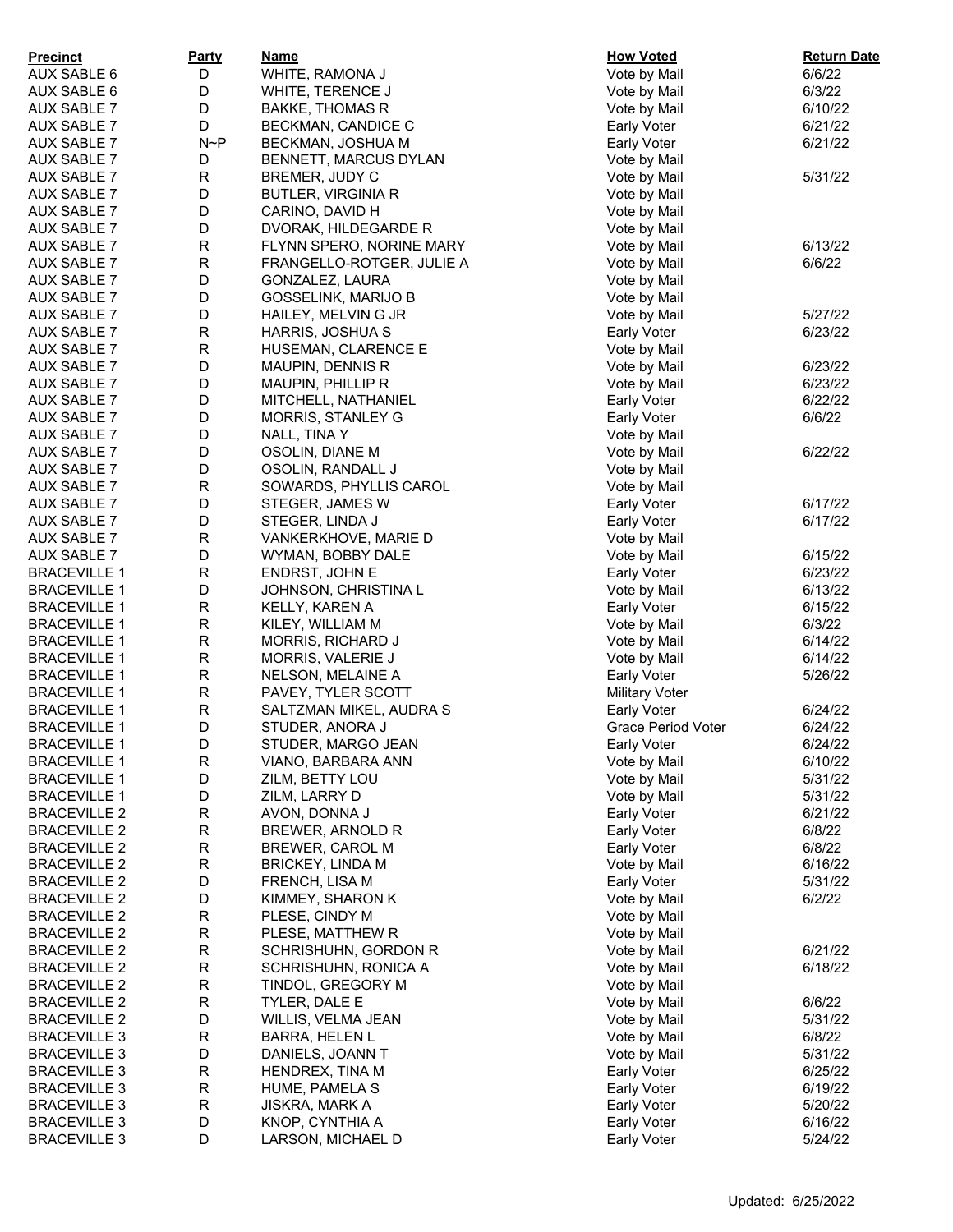| <b>Precinct</b>     | <b>Party</b> | Name                      | <b>How Voted</b>      | <b>Return Date</b> |
|---------------------|--------------|---------------------------|-----------------------|--------------------|
| <b>BRACEVILLE 3</b> | D            | LYNN, MERRILL W           | Vote by Mail          |                    |
| <b>BRACEVILLE 3</b> | D            | LYNN, SUSAN R             | Vote by Mail          |                    |
| <b>BRACEVILLE 3</b> | D            | MOLNAR, ASHLEY MICHELLE   | Vote by Mail          |                    |
| <b>BRACEVILLE 3</b> | $\mathsf{R}$ | PADILLA, JOSE L           | <b>Early Voter</b>    | 6/25/22            |
| <b>BRACEVILLE 3</b> | $\mathsf R$  | PARRISH, JEFFREY SCOTT    | <b>Early Voter</b>    | 6/16/22            |
| <b>BRACEVILLE 3</b> | ${\sf R}$    | PRICE, ANDREW             | Vote by Mail          |                    |
| <b>BRACEVILLE 3</b> | ${\sf R}$    | PRICE, DEANNA MICHELLE    | Vote by Mail          |                    |
| <b>BRACEVILLE 3</b> | D            | PRYOR, BARBARA J          | Vote by Mail          | 6/22/22            |
| <b>BRACEVILLE 3</b> | D            | PRYOR, MICHAEL J          | Vote by Mail          | 6/22/22            |
| <b>BRACEVILLE 3</b> | $\mathsf R$  | SMITH, GAYLE L            | <b>Early Voter</b>    | 6/23/22            |
| <b>BRACEVILLE 3</b> | $\mathsf R$  | SMITH, WAYNE P            | <b>Early Voter</b>    | 6/23/22            |
| <b>BRACEVILLE 3</b> | D            | STEWART, BARNEY A         | Vote by Mail          | 6/2/22             |
| <b>BRACEVILLE 3</b> | D            | STEWART, NANCY A          | Vote by Mail          | 6/2/22             |
| <b>BRACEVILLE 3</b> | ${\sf R}$    | SUPER, EARLENE R          | Early Voter           | 6/14/22            |
| <b>BRACEVILLE 3</b> | R            | THOMPSON, MARY ANN        | <b>Early Voter</b>    | 6/24/22            |
| <b>BRACEVILLE 3</b> | $\mathsf R$  | THOMPSON, MICHAEL D       | <b>Early Voter</b>    | 6/24/22            |
| <b>BRACEVILLE 3</b> | D            | <b>WERSCHING, BRIAN</b>   | <b>Military Voter</b> | 6/6/22             |
| <b>BRACEVILLE 3</b> | $\mathsf R$  | <b>WILSON, SHARON L</b>   | Vote by Mail          |                    |
| <b>BRACEVILLE 4</b> | D            | <b>ERICKSON, SANDRA K</b> | <b>Early Voter</b>    | 6/14/22            |
| <b>BRACEVILLE 4</b> | ${\sf R}$    | <b>GREIFF, JOLYNN D</b>   | <b>Early Voter</b>    | 6/25/22            |
| <b>BRACEVILLE 4</b> | $\mathsf R$  | HAWKINSON, JOHN H         | <b>Early Voter</b>    | 6/9/22             |
| <b>BRACEVILLE 4</b> | R            | HAWKINSON, SHARON D       | <b>Early Voter</b>    | 6/9/22             |
| <b>BRACEVILLE 4</b> | $\mathsf R$  | <b>IDDINGS, EDWARD F</b>  | <b>Early Voter</b>    | 6/24/22            |
| <b>BRACEVILLE 4</b> | $\mathsf R$  | <b>IDDINGS, PAMELA A</b>  | <b>Early Voter</b>    | 6/24/22            |
| <b>BRACEVILLE 4</b> | D            | KRUG, MARY A              | Vote by Mail          | 6/3/22             |
| <b>BRACEVILLE 4</b> | ${\sf R}$    | LAWRENCE, MELISSA N       | Vote by Mail          |                    |
| <b>BRACEVILLE 4</b> | ${\sf R}$    | LEWIS, MARIA L            | <b>Early Voter</b>    | 6/24/22            |
| <b>BRACEVILLE 4</b> | R            | LEWIS, WILLIAM T          | <b>Early Voter</b>    | 6/24/22            |
| <b>BRACEVILLE 4</b> | $\mathsf R$  | LYNCH, VERA S             | <b>Early Voter</b>    | 6/16/22            |
| <b>BRACEVILLE 4</b> | $\mathsf R$  | MALONE, RAYMOND ARTHUR    | Vote by Mail          | 6/8/22             |
| <b>BRACEVILLE 4</b> | D            | PAVLIS, CARLY E           | Vote by Mail          |                    |
| <b>BRACEVILLE 4</b> | D            | PAVLIS, CINDERELLA C      | Vote by Mail          | 6/6/22             |
| <b>BRACEVILLE 4</b> | D            | PAVLIS, CLAIRE M          | Vote by Mail          |                    |
| <b>BRACEVILLE 4</b> | D            | PAVLIS, DEBORAH J         | Vote by Mail          |                    |
| <b>BRACEVILLE 4</b> | D            | PAVLIS, JOHN D            | Vote by Mail          | 6/6/22             |
| <b>BRACEVILLE 4</b> | D            | PAVLIS, MARK A            | Early Voter           | 5/20/22            |
| <b>BRACEVILLE 4</b> | D            | PAVLIS, SCOTT L           | Vote by Mail          |                    |
| <b>BRACEVILLE 4</b> | D            | PFAFF, FRED B             | <b>Early Voter</b>    | 6/23/22            |
| <b>BRACEVILLE 4</b> | D            | PFAFF, PATRICIA LYNN      | <b>Early Voter</b>    | 6/23/22            |
| <b>BRACEVILLE 4</b> | ${\sf R}$    | PROVANCE, JANE L          | Early Voter           | 6/24/22            |
| <b>BRACEVILLE 4</b> | R            | PROVANCE, STEVEN C        | <b>Early Voter</b>    | 6/24/22            |
| <b>BRACEVILLE 4</b> | D            | RINK, DIANN IRENE         | Vote by Mail          | 6/22/22            |
| <b>BRACEVILLE 4</b> | R            | RINK, GARY J              | Vote by Mail          |                    |
| <b>BRACEVILLE 4</b> | R            | SOEHLKE, KRYSTI L         | Vote by Mail          | 6/8/22             |
| <b>BRACEVILLE 4</b> | R            | STOUT, GLENDA M           | Vote by Mail          | 6/3/22             |
| <b>BRACEVILLE 4</b> | D            | VERONDA, DEAN A           | Vote by Mail          | 6/6/22             |
| <b>BRACEVILLE 4</b> | D            | VERONDA, KIMRA S          | Vote by Mail          | 5/27/22            |
| ERIENNA 1           | D            | ANDERSON, JAMES T         | <b>Early Voter</b>    | 6/7/22             |
| ERIENNA 1           | D            | ANDERSON, LINDA L         | <b>Early Voter</b>    | 6/7/22             |
| ERIENNA 1           | $\mathsf R$  | BARRY, DAVID THOMAS       | <b>Early Voter</b>    | 6/20/22            |
| ERIENNA 1           | $\mathsf R$  | BAUDINO, ARTINA B         | <b>Early Voter</b>    | 5/24/22            |
| ERIENNA 1           | R            | BAUDINO, RODNEY J         | <b>Early Voter</b>    | 5/24/22            |
| ERIENNA 1           | R            | BONOMO, DAVID J           | <b>Early Voter</b>    | 6/24/22            |
| <b>ERIENNA1</b>     | R            | BONOMO, SHIRLEY J         | Early Voter           | 6/24/22            |
| <b>ERIENNA1</b>     | $\mathsf R$  | BORGER, BETTY L           | Vote by Mail          | 6/6/22             |
| <b>ERIENNA1</b>     | D            | BROWNEWELL, ELIZABETH C   | Vote by Mail          | 6/16/22            |
| <b>ERIENNA1</b>     | $\mathsf R$  | BRUMMEL, PETER J          | <b>Early Voter</b>    | 6/24/22            |
| <b>ERIENNA1</b>     | R            | CAISE, JANET E            | Vote by Mail          | 6/17/22            |
| <b>ERIENNA1</b>     | D            | CECHURA, IRENE T.         | Vote by Mail          | 5/25/22            |
| ERIENNA 1           | R            | CECHURA, KENNETH E        | Vote by Mail          | 5/31/22            |
| ERIENNA 1           | D            | CHALUS, JOANN             | <b>Early Voter</b>    | 6/3/22             |
| <b>ERIENNA1</b>     | D            | DAUGHERTY, ALLEN SCOTT    | Vote by Mail          |                    |
| <b>ERIENNA1</b>     | D            | DAUGHERTY, KATHLEEN S     | Vote by Mail          |                    |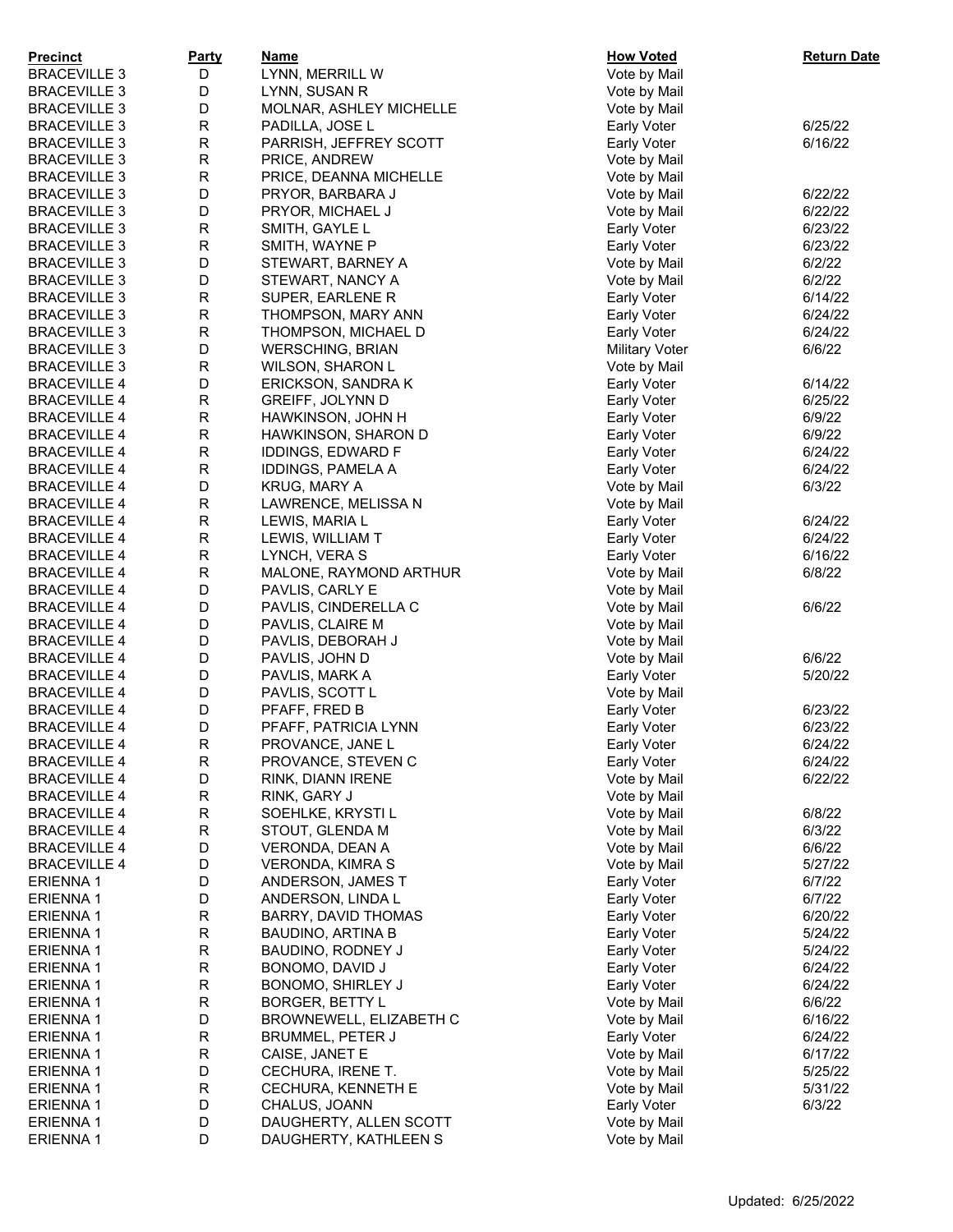| <b>Precinct</b> | <b>Party</b> | Name                       | <b>How Voted</b>   | <b>Return Date</b> |
|-----------------|--------------|----------------------------|--------------------|--------------------|
| <b>ERIENNA1</b> | R            | DAVIS, MARY E              | Vote by Mail       |                    |
| ERIENNA 1       | R            | DITE, BRENT A              | Early Voter        | 6/21/22            |
| ERIENNA 1       | R            | DITE, LORI A               | <b>Early Voter</b> | 6/21/22            |
| <b>ERIENNA1</b> | R            | DIX, SHIRLEY M             | <b>Early Voter</b> | 6/8/22             |
| <b>ERIENNA1</b> | $\mathsf R$  | DOMBROSKI, DAVID P         | Early Voter        | 6/7/22             |
| <b>ERIENNA1</b> | R            | DOMBROSKI, DENISE L        | <b>Early Voter</b> | 6/7/22             |
| <b>ERIENNA1</b> | R            | DZIUBAN, MICHAEL R         | <b>Early Voter</b> | 6/8/22             |
| <b>ERIENNA1</b> | R            | DZIUBAN, ROBIN L           | <b>Early Voter</b> | 6/15/22            |
| <b>ERIENNA1</b> | D            | ELKIN, CAROLYN S           | <b>Early Voter</b> | 5/20/22            |
| <b>ERIENNA1</b> | R            | ENGER, TOM L               | Early Voter        | 6/14/22            |
| <b>ERIENNA1</b> | D            | FLYNN, MARY A              | Vote by Mail       |                    |
| <b>ERIENNA1</b> | D            | FLYNN, ROBERT D            | Vote by Mail       |                    |
| <b>ERIENNA1</b> | R            | FOERSTER, CHRISTINE        | Vote by Mail       |                    |
| <b>ERIENNA1</b> | $\mathsf R$  | FRENDLING, ALICE L         | Vote by Mail       |                    |
| <b>ERIENNA1</b> | D            | FREY, DONNA MARIE          | Vote by Mail       |                    |
| ERIENNA 1       | R            | FUNK, EUGENE R             | <b>Early Voter</b> | 6/7/22             |
| <b>ERIENNA1</b> | R            | <b>GARLING, BONNIE</b>     | Vote by Mail       | 5/25/22            |
| <b>ERIENNA1</b> | $\mathsf R$  | GARLING, JAMES LEE         | Vote by Mail       | 5/25/22            |
| <b>ERIENNA1</b> | D            | GLEASON, LAURIE ANN        | <b>Early Voter</b> | 6/21/22            |
| <b>ERIENNA1</b> | D            | GUZMAN, AMELIA LOPEZ       | Vote by Mail       | 6/15/22            |
| ERIENNA 1       | D            | <b>GUZMAN, LIONEL</b>      | Vote by Mail       | 6/13/22            |
| <b>ERIENNA1</b> | R            | HAVEL, CAROL A             | <b>Early Voter</b> | 6/23/22            |
| <b>ERIENNA1</b> | R            | HAVEL, DANIEL O            | <b>Early Voter</b> | 6/23/22            |
| <b>ERIENNA1</b> | R            | HENNINGSEN, DONNA L        | Early Voter        | 6/24/22            |
| <b>ERIENNA1</b> | R            | HUETTEMANN, STEVEN M       | Early Voter        | 6/8/22             |
| <b>ERIENNA1</b> | R            | HUGHES, WESLEY C           | Vote by Mail       |                    |
| <b>ERIENNA1</b> | R            | JACOBSON, ALICE            | Vote by Mail       |                    |
| <b>ERIENNA1</b> | R            | JENNINGS, JUANITA J        | Vote by Mail       | 6/2/22             |
| <b>ERIENNA1</b> | R            | KINDELSPIRE, CHRISTOPHER R | <b>Early Voter</b> | 6/15/22            |
| <b>ERIENNA1</b> | R            | KINDELSPIRE, HEIDI L       | Early Voter        | 6/24/22            |
| ERIENNA 1       | R            | KULAGA, MICHAEL B          | Early Voter        | 6/23/22            |
| <b>ERIENNA1</b> | R            | KUTCHES, JOSEPH DRU        | Early Voter        | 6/21/22            |
| <b>ERIENNA1</b> | $\mathsf R$  | KUTCHES, KATHLEEN J        | <b>Early Voter</b> | 6/21/22            |
| ERIENNA 1       | R            | KUTCHES, KIRSTEN J         | <b>Early Voter</b> | 6/21/22            |
| ERIENNA 1       | R            | LAASCH, MELANIE A          | Early Voter        | 6/10/22            |
| <b>ERIENNA1</b> | D            | LAUGHLIN, VIRGINIA ANN     | Vote by Mail       | 6/15/22            |
| <b>ERIENNA1</b> | R            | LEOPOLD, SHIRLEY K         | Vote by Mail       |                    |
| <b>ERIENNA1</b> | $\mathsf R$  | LOVELL, BARBARA MOORE      | Vote by Mail       | 6/13/22            |
| ERIENNA 1       | D            | LUTZ, JAMES C              | Vote by Mail       | 5/25/22            |
| ERIENNA 1       | D            | LUTZ, KATHY S              | Vote by Mail       | 5/25/22            |
| ERIENNA 1       | R            | MAMMOSSER, JOSEPH W        | Vote by Mail       |                    |
| <b>ERIENNA1</b> | R            | MARTINOVICH, MICHAEL J     | <b>Early Voter</b> | 6/13/22            |
| <b>ERIENNA1</b> | R            | MATUSZEWSKI, FRED J        | <b>Early Voter</b> | 6/20/22            |
| <b>ERIENNA1</b> | R            | MATUSZEWSKI, SHELBY J      | Early Voter        | 6/20/22            |
| <b>ERIENNA1</b> | R            | MCCLUCKIE, DENNIS KEITH    | Vote by Mail       | 5/26/22            |
| <b>ERIENNA1</b> | R            | MCCLUCKIE, FRANCES ANN     | Vote by Mail       | 5/26/22            |
| ERIENNA 1       | D            | MILLER, LYNN E             | Vote by Mail       | 5/25/22            |
| <b>ERIENNA1</b> | D            | MILLER, NORMA J            | Vote by Mail       | 5/25/22            |
| ERIENNA 1       | D            | MOORE, KAY LYNN            | <b>Early Voter</b> | 6/17/22            |
| <b>ERIENNA1</b> | R            | MORRISON, CLAUDIA A        | Early Voter        | 6/23/22            |
| <b>ERIENNA1</b> | R            | MORRISON, WILLIAM T        | <b>Early Voter</b> | 6/23/22            |
| <b>ERIENNA1</b> | D            | NIEHOFF, DANUTE M          | <b>Early Voter</b> | 6/7/22             |
| ERIENNA 1       | D            | NIEHOFF, RONALD F          | <b>Early Voter</b> | 6/7/22             |
| ERIENNA 1       | R            | NORDAKER, DANIEL E         | <b>Early Voter</b> | 6/25/22            |
| <b>ERIENNA1</b> | R            | NORDAKER, TANA L           | <b>Early Voter</b> | 6/25/22            |
| <b>ERIENNA1</b> | D            | OCONNELL, LOISANNE         | Vote by Mail       | 6/18/22            |
| <b>ERIENNA1</b> | R            | OLSON, BETTY J             | Vote by Mail       |                    |
| <b>ERIENNA1</b> | R            | OLSON, KEVIN L             | <b>Early Voter</b> | 6/13/22            |
| ERIENNA 1       | R            | OLSON, MARY E              | Early Voter        | 6/21/22            |
| ERIENNA 1       | R            | OLSON, ROBERTA A           | Vote by Mail       | 5/25/22            |
| <b>ERIENNA1</b> | D            | PERRINE, KENNETH D         | Vote by Mail       | 6/9/22             |
| <b>ERIENNA1</b> | D            | PERRINE, PATTI J           | Vote by Mail       | 6/9/22             |
| <b>ERIENNA1</b> | R            | PORTH, ANDY K              | <b>Early Voter</b> | 6/21/22            |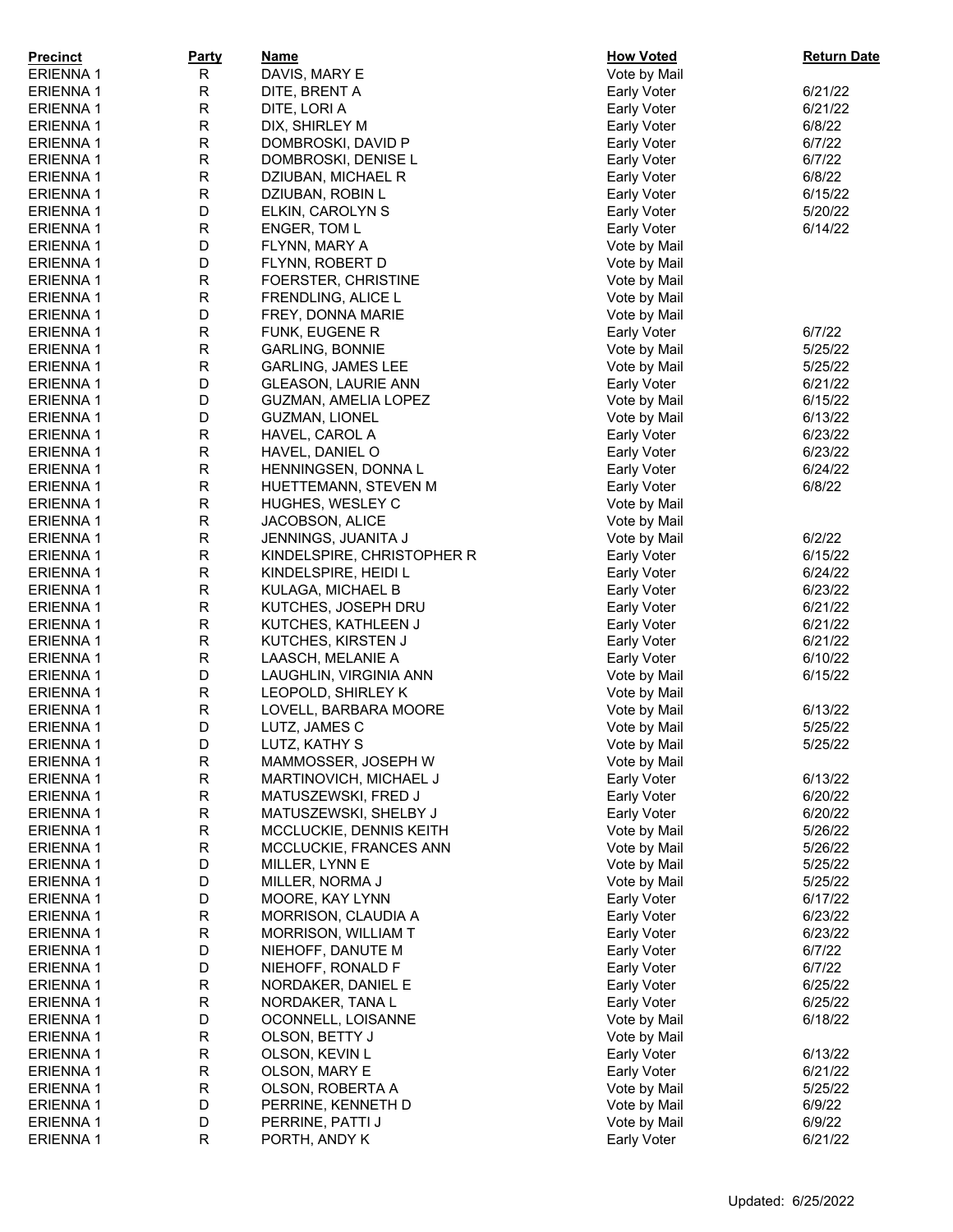| <b>Precinct</b>      | <b>Party</b> | Name                            | <b>How Voted</b>   | <b>Return Date</b> |
|----------------------|--------------|---------------------------------|--------------------|--------------------|
| ERIENNA 1            | D            | POUNDERS, MARILYN JEAN          | Vote by Mail       |                    |
| ERIENNA 1            | D            | RAAB, BARBARA A                 | Vote by Mail       | 6/17/22            |
| <b>ERIENNA1</b>      | D            | REZIN, BARBARA H                | Vote by Mail       |                    |
| <b>ERIENNA1</b>      | D            | ROBINSON STEVENS, PAULINE JULIA | Vote by Mail       | 6/13/22            |
| <b>ERIENNA1</b>      | $\mathsf{R}$ | ROCKIS, GARY J                  | <b>Early Voter</b> | 6/23/22            |
| <b>ERIENNA1</b>      | R            | ROCKIS, TONIL                   | Early Voter        | 6/23/22            |
| <b>ERIENNA1</b>      | R            | ROLANDO, SHIRLEY L              | Vote by Mail       | 6/6/22             |
| ERIENNA 1            | R            | SAPSFORD, KAREN S               | <b>Early Voter</b> | 6/21/22            |
| <b>ERIENNA1</b>      | D            | <b>SCHAEFER, FRANCIS</b>        | Vote by Mail       |                    |
| ERIENNA 1            | R            | SCHMIDT, CHARLES L JR           | <b>Early Voter</b> | 6/10/22            |
| <b>ERIENNA1</b>      | R            | SCHMITZ, JOSEPH B               | Early Voter        | 6/21/22            |
| <b>ERIENNA1</b>      | $\mathsf R$  | SOBERANIS SWART, CAROL          | Early Voter        | 5/25/22            |
| <b>ERIENNA1</b>      | $\mathsf R$  | SOPER, JAMES HENRY              | Vote by Mail       | 6/14/22            |
| ERIENNA 1            | R            | SOPER, NELLIE PAULINE           | Vote by Mail       | 6/14/22            |
| <b>ERIENNA1</b>      | $\mathsf R$  | STANGLAND, STEPHEN P            | <b>Early Voter</b> | 6/16/22            |
| <b>ERIENNA1</b>      | D            | STRUCK, ELIZABETH C             | Vote by Mail       | 6/3/22             |
| <b>ERIENNA1</b>      | $\mathsf R$  | SWART, RONALD L                 | Early Voter        | 5/25/22            |
| <b>ERIENNA1</b>      | R            | THORSON, ROGER D                | Early Voter        | 6/24/22            |
| <b>ERIENNA1</b>      | D            | WAGGONER, MARY JANE             | Vote by Mail       | 5/23/22            |
| <b>ERIENNA1</b>      | $\mathsf R$  | WALSH, VIRGINIA M               | Vote by Mail       | 5/25/22            |
| ERIENNA 1            | D            | WILLS, CHERYLE A                | <b>Early Voter</b> | 6/25/22            |
| <b>ERIENNA1</b>      | D            | WILLS, DALE A                   | <b>Early Voter</b> | 6/25/22            |
| <b>ERIENNA1</b>      | D            | WISSLEAD, HERMAN D              | Early Voter        | 6/2/22             |
| <b>ERIENNA1</b>      | D            | WISSLEAD, LYNN M                | Early Voter        | 6/2/22             |
| <b>ERIENNA1</b>      | $\mathsf R$  | WITTKOFSKI, ROBERT R            | <b>Early Voter</b> | 6/22/22            |
| <b>ERIENNA1</b>      | R            | WITTKOFSKI, SHIRLEY J           | <b>Early Voter</b> | 6/22/22            |
| ERIENNA 1            | D            | <b>WOLTER, MARCIA G</b>         | <b>Early Voter</b> | 6/17/22            |
| <b>ERIENNA1</b>      | R            | WOLTER, RALPH L                 | Early Voter        | 6/16/22            |
| <b>ERIENNA1</b>      | R            | WYETH, DEBORAH A                | <b>Early Voter</b> | 6/24/22            |
| <b>ERIENNA1</b>      | $\mathsf R$  | WYETH, HERBERT A                | Early Voter        | 6/24/22            |
| <b>ERIENNA1</b>      | R            | WYSOCK, EDWARD D                | Vote by Mail       | 5/23/22            |
| <b>ERIENNA1</b>      | R            | WYSOCK, FRANCES LUCILLE         | Vote by Mail       |                    |
| <b>ERIENNA 2</b>     | R            | BASIL, JEAN M                   | Vote by Mail       |                    |
| ERIENNA 2            | R            | BEHRENS, ANDREW R               | <b>Early Voter</b> | 6/21/22            |
| <b>ERIENNA 2</b>     | R            | <b>BLACK, RICHARD J</b>         | <b>Early Voter</b> | 6/21/22            |
| <b>ERIENNA 2</b>     | D            | BLANCO, ANNE M                  | Early Voter        | 5/27/22            |
| <b>ERIENNA 2</b>     | ${\sf R}$    | BUMGARNER, GAIL KAY             | Vote by Mail       | 6/6/22             |
| <b>ERIENNA 2</b>     | R            | BUMGARNER, JAMES RONALD         | Vote by Mail       | 5/27/22            |
| ERIENNA 2            | R            | DAVIDSON, KRISTINE S            | Early Voter        | 6/14/22            |
| <b>ERIENNA2</b>      | R            | DOLAN, CAROL L                  | Vote by Mail       |                    |
| <b>ERIENNA 2</b>     | R            | DOLAN, JAMES W JR               | Vote by Mail       |                    |
| ERIENNA <sub>2</sub> | R            | ENGLE, MARY J                   | Early Voter        | 6/8/22             |
| ERIENNA 2            | R            | ENGLE, ROBERT J                 | Early Voter        | 6/8/22             |
| ERIENNA 2            | R            | FERRO, DOUGLAS J                | <b>Early Voter</b> | 6/21/22            |
| ERIENNA 2            | D            | GUMM, SUE A                     | <b>Early Voter</b> | 6/17/22            |
| ERIENNA 2            | D            | GUMM, THOMAS D                  | <b>Early Voter</b> | 6/17/22            |
| <b>ERIENNA 2</b>     | R            | HARTSHORN, JOYRENE V            | Early Voter        | 6/17/22            |
| <b>ERIENNA 2</b>     | R            | HEDENSCHOUG, JAMES D            | Vote by Mail       | 6/17/22            |
| <b>ERIENNA 2</b>     | R            | HEDENSCHOUG, JANIS A            | Vote by Mail       | 6/18/22            |
| ERIENNA 2            | R            | HYNDS, KAREN C                  | Early Voter        | 6/25/22            |
| ERIENNA 2            | D            | JONGEWAARD, TERESA L            | <b>Early Voter</b> | 6/17/22            |
| ERIENNA 2            | R            | KLEINMAIER, BECKY A             | <b>Early Voter</b> | 6/25/22            |
| ERIENNA 2            | R            | KLEINMAIER, JERRY L             | <b>Early Voter</b> | 6/25/22            |
| ERIENNA 2            | R            | LINCOLN, DIANE MARIE            | <b>Early Voter</b> | 6/21/22            |
| ERIENNA 2            | R            | LOVE, ALAN D                    | Vote by Mail       |                    |
| ERIENNA 2            | R            | LUEBKE, BARBARA KAY             | Early Voter        | 6/21/22            |
| ERIENNA 2            | R            | LUEBKE, DAVID ANTHONY           | <b>Early Voter</b> | 6/21/22            |
| ERIENNA 2            | R            | MANN, GLORIA JUNE               | Early Voter        | 6/21/22            |
| ERIENNA 2            | R            | MANN, JUANITA K                 | <b>Early Voter</b> | 6/23/22            |
| ERIENNA 2            | R            | MANN, STANLEY P                 | <b>Early Voter</b> | 6/23/22            |
| ERIENNA 2            | R            | MANN, STEPHEN B                 | Early Voter        | 6/21/22            |
| ERIENNA 2            | R            | MARZUKE, JOHN B                 | Vote by Mail       | 6/3/22             |
| ERIENNA <sub>2</sub> | R            | MARZUKE, SHARON L               | Vote by Mail       | 6/10/22            |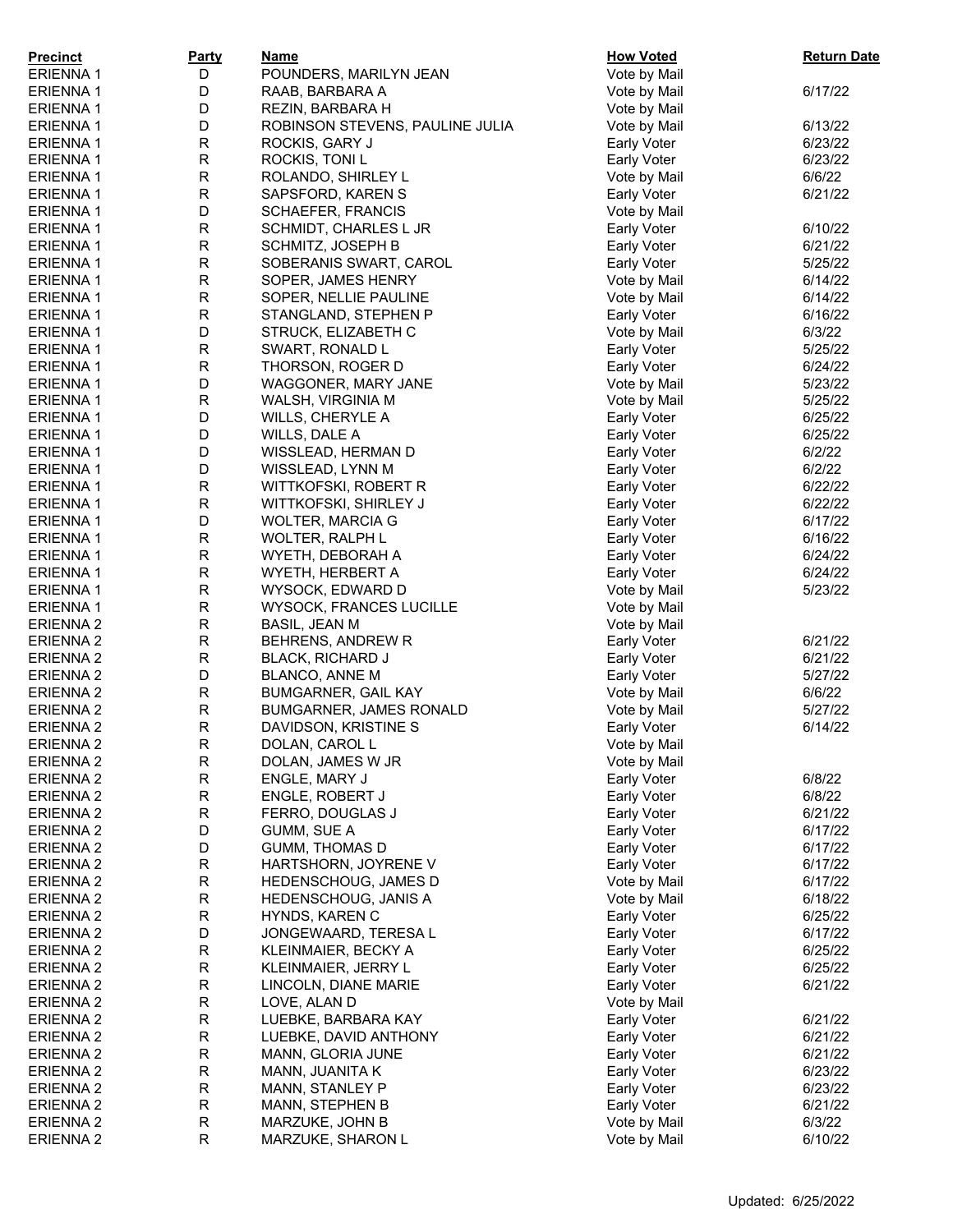| <b>Precinct</b>      | <b>Party</b> | Name                         | <b>How Voted</b>          | <b>Return Date</b> |
|----------------------|--------------|------------------------------|---------------------------|--------------------|
| <b>ERIENNA 2</b>     | D            | ORNDORFF, GARY L             | Vote by Mail              | 5/25/22            |
| ERIENNA 2            | R            | <b>REZIN, KEITH M</b>        | Early Voter               | 6/21/22            |
| ERIENNA <sub>2</sub> | R            | <b>REZIN, SUSAN M</b>        | Early Voter               | 6/21/22            |
| ERIENNA 2            | $\mathsf{R}$ | SIWIEC, WILLIAM J            | Early Voter               | 6/15/22            |
| ERIENNA 2            | D            | SOCHAN, NILSA E              | Early Voter               | 5/24/22            |
| ERIENNA 2            | ${\sf R}$    | SOKOLINSKI, ALICE C          | Vote by Mail              | 6/22/22            |
| <b>ERIENNA 2</b>     | $\mathsf{R}$ | SOKOLINSKI, MICHAEL JOSEPH   | Vote by Mail              | 6/22/22            |
| ERIENNA 2            | ${\sf R}$    | STEBBINS, NORMA JEAN         | Vote by Mail              | 6/17/22            |
| ERIENNA 2            | ${\sf R}$    | STEFFES, ALICIA MARIE        | <b>Early Voter</b>        | 6/15/22            |
| ERIENNA 2            | $\mathsf{R}$ | STEFFES, TRACEY J            | Early Voter               | 6/15/22            |
| ERIENNA 2            | ${\sf R}$    | TALTY, KENNETH W             | <b>Early Voter</b>        | 6/23/22            |
| ERIENNA 2            | ${\sf R}$    | VARLAND, SALLY M             | Early Voter               | 6/23/22            |
| ERIENNA 2            | ${\sf R}$    | WOLVERTON, DAVID H           | Early Voter               | 6/7/22             |
| ERIENNA 2            | ${\sf R}$    | WOLVERTON, DOROTHEA L        | Early Voter               | 6/2/22             |
| ERIENNA 2            | D            | WOODARD, LORI L              | Early Voter               | 6/13/22            |
| ERIENNA 2            | $\mathsf{R}$ | <b>WULF, DESIREE ECHAVEZ</b> | Early Voter               | 6/23/22            |
| FELIX <sub>1</sub>   | D            | ANSELMO, THERESA J           | Vote by Mail              | 6/6/22             |
| FELIX <sub>1</sub>   | D            | BOERO, SHIRLEY THERESE       | Vote by Mail              | 5/31/22            |
| FELIX <sub>1</sub>   | ${\sf R}$    | DOTY, CRYSTAL E              | Vote by Mail              |                    |
| FELIX <sub>1</sub>   | ${\sf R}$    | GIAUDRONE, PETER J JR        | Vote by Mail              | 5/27/22            |
| FELIX <sub>1</sub>   | D            | JOYCE, CATHY A               | Vote by Mail              | 6/22/22            |
| FELIX <sub>1</sub>   | D            | JOYCE, RICHARD P             | Vote by Mail              | 6/22/22            |
| FELIX <sub>1</sub>   | D            | KUYKENDALL, RONALD D         | Vote by Mail              | 6/14/22            |
| FELIX <sub>1</sub>   | D            | KUYKENDALL, SUSAN K          | Vote by Mail              | 6/14/22            |
| FELIX 1              | D            | LARDI, SHIRLEY G             | <b>Grace Period Voter</b> | 6/3/22             |
| FELIX 1              | D            | MIDDLETON, PAMIE L           | Vote by Mail              | 6/13/22            |
| FELIX <sub>1</sub>   | D            | MIDDLETON, PHILIP L          | Vote by Mail              | 6/14/22            |
| FELIX <sub>1</sub>   | D            | MIDDLETON, TINA M            | Vote by Mail              | 6/13/22            |
| FELIX <sub>1</sub>   | D            | PETERSON, KAREN M            | Early Voter               | 5/24/22            |
| FELIX <sub>1</sub>   | D            | PETERSON, WALTER G           | Early Voter               | 6/22/22            |
| FELIX <sub>1</sub>   | D            | RADOMSKI, KAREN J            | Vote by Mail              |                    |
| FELIX <sub>1</sub>   | D            | RADOMSKI, REILLY G           | Vote by Mail              |                    |
| FELIX <sub>1</sub>   | D            | RADZIK, JOLANTA M            | Vote by Mail              | 6/3/22             |
| FELIX <sub>1</sub>   | D            | VANDUYNE, FRANCIS J          | Vote by Mail              |                    |
| FELIX <sub>1</sub>   | $\mathsf{R}$ | WILHELM, HERMAN E            | Vote by Mail              | 5/31/22            |
| FELIX <sub>2</sub>   | ${\sf R}$    | AICHELE, JOHN W              | Vote by Mail              | 6/13/22            |
| FELIX <sub>2</sub>   | ${\sf R}$    | AICHELE, PATRICIA M          | Vote by Mail              | 6/13/22            |
| FELIX <sub>2</sub>   | ${\sf R}$    | AMES, ROBERT V               | Early Voter               | 6/3/22             |
| FELIX <sub>2</sub>   | D            | BENSON, JAN A                | Early Voter               | 6/22/22            |
| FELIX <sub>2</sub>   | D            | BENSON, KAREN S              | Early Voter               | 6/22/22            |
| FELIX <sub>2</sub>   | D            | DRAGER, HENRIETTA C          | Vote by Mail              |                    |
| FELIX <sub>2</sub>   | D            | <b>GRAZIANO, BLANCA E</b>    | <b>Early Voter</b>        | 6/21/22            |
| FELIX <sub>2</sub>   | D            | GRAZIANO, JOSEPH J JR        | Early Voter               | 6/9/22             |
| FELIX <sub>2</sub>   | ${\sf R}$    | HILL, GREG R                 | <b>Early Voter</b>        | 6/13/22            |
| FELIX <sub>2</sub>   | D            | PEZZE, JURATE E              | Early Voter               | 6/22/22            |
| FELIX <sub>2</sub>   | ${\sf R}$    | TOGLIATTI, KAREN A           | <b>Early Voter</b>        | 6/24/22            |
| FELIX <sub>2</sub>   | $\mathsf R$  | ZITELLA, SUSAN M             | Early Voter               | 6/23/22            |
| FELIX <sub>2</sub>   | $\mathsf R$  | ZITELLA, VINCENT J           | Early Voter               | 6/23/22            |
| FELIX <sub>3</sub>   | $\mathsf R$  | CORA, JUNE B                 | Vote by Mail              | 5/27/22            |
| FELIX <sub>3</sub>   | ${\sf R}$    | HENRY, REBECCA J             | Vote by Mail              | 6/15/22            |
| FELIX <sub>3</sub>   | $\mathsf{R}$ | KOCH, FRED A                 | Early Voter               | 6/7/22             |
| FELIX <sub>3</sub>   | D            | VAUGHN, LOYD D               | <b>Early Voter</b>        | 6/24/22            |
| FELIX 4              | D            | <b>BABER, DARLENE</b>        | Vote by Mail              | 6/18/22            |
| FELIX 4              | D            | BIANCHI, ARMAND J            | Early Voter               | 6/22/22            |
| FELIX 4              | D            | <b>BIANCHI, JUDITH L</b>     | <b>Early Voter</b>        | 6/22/22            |
| FELIX 4              | ${\sf R}$    | BORDERS, GENE I              | Vote by Mail              | 6/6/22             |
| FELIX 4              | ${\sf R}$    | <b>BORDERS, PEARL A</b>      | Vote by Mail              | 6/6/22             |
| FELIX 4              | ${\sf R}$    | CORTOPASSI, PAULETTE A       | <b>Early Voter</b>        | 6/14/22            |
| FELIX 4              | ${\sf R}$    | EVERTS, RUTH A               | Vote by Mail              |                    |
| FELIX 4              | $\mathsf R$  | GAGLIARDO, LYNN G            | Vote by Mail              | 6/23/22            |
| FELIX 4              | D            | HANLEY, JODI M               | <b>Early Voter</b>        | 6/3/22             |
| FELIX 4              | $\mathsf{R}$ | PACYGA, NORMAN T SR          | <b>Early Voter</b>        | 5/25/22            |
| FELIX 4              | $\mathsf{R}$ | PACYGA, SHEILA A             | <b>Early Voter</b>        | 5/25/22            |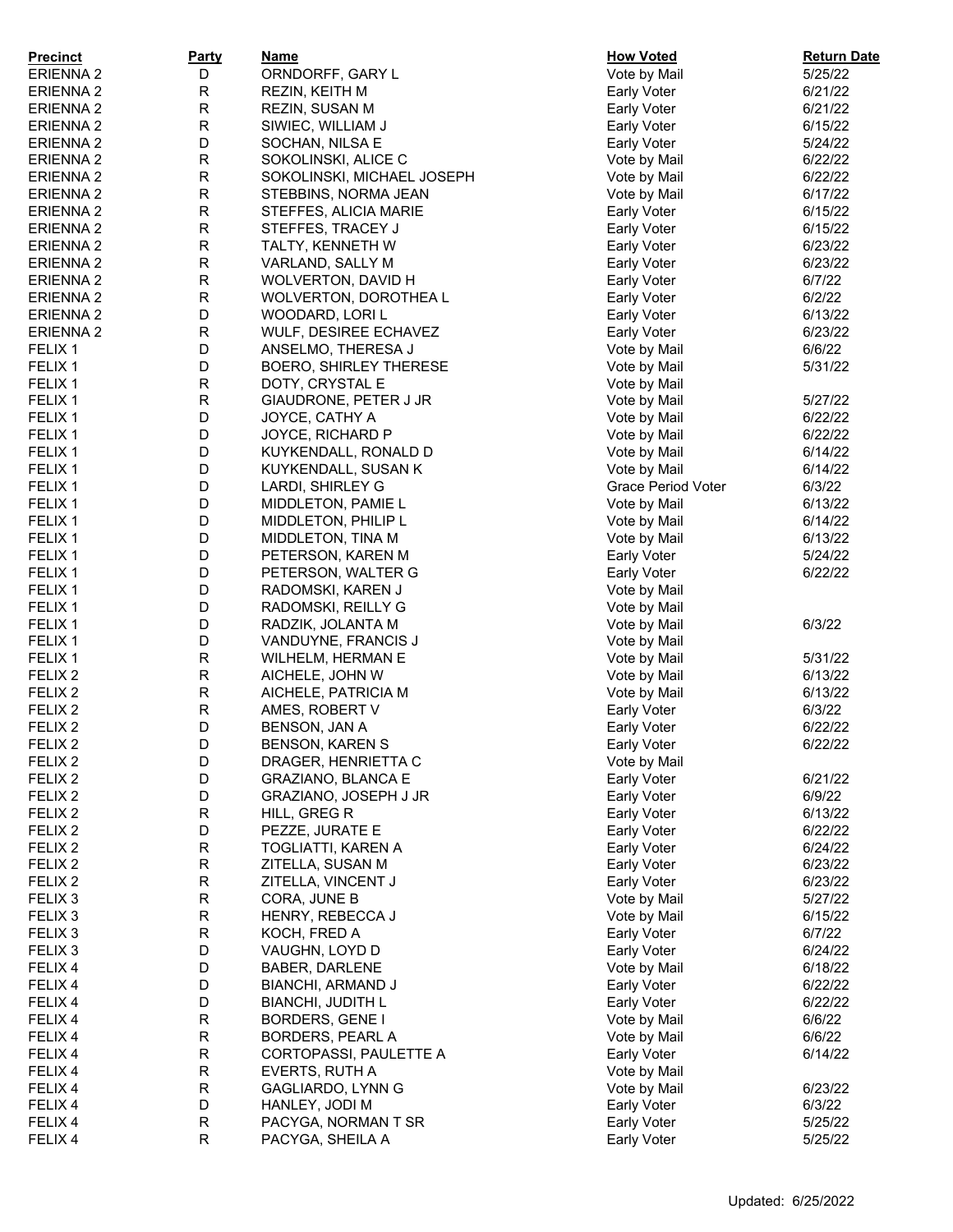| <b>Precinct</b>    | <b>Party</b> | Name                          | <b>How Voted</b>   | <b>Return Date</b> |
|--------------------|--------------|-------------------------------|--------------------|--------------------|
| FELIX 4            | $\mathsf R$  | PARISE, RUTH A                | Early Voter        | 6/24/22            |
| FELIX 4            | $\mathsf R$  | PETERS, MICHAEL B             | Early Voter        | 6/16/22            |
| FELIX 4            | R            | PETERS, PERRIS                | Early Voter        | 6/16/22            |
| FELIX 4            | $\mathsf R$  | READER, CHARLES WILLIAM       | Early Voter        | 6/21/22            |
| FELIX 4            | ${\sf R}$    | SIDENSTICK, KATHY L           | <b>Early Voter</b> | 6/9/22             |
| FELIX 4            | D            | SIEGER, CHERIE E              | Early Voter        | 6/1/22             |
| FELIX 4            | ${\sf R}$    | TUCKER, PATRICIA              | Vote by Mail       |                    |
| FELIX 4            | D            | WATSON, GAIL E                | Early Voter        | 6/1/22             |
| FELIX <sub>4</sub> | D            | WATSON, JOHN W JR             | <b>Early Voter</b> | 6/1/22             |
| FELIX 4            | $\mathsf{R}$ | ZACCARIA, DONNA L             | Early Voter        | 6/21/22            |
| <b>GARFIELD 1</b>  | D            | BANACH, ALYSSA M              | Vote by Mail       | 6/10/22            |
| <b>GARFIELD 1</b>  | R            | BELL, DANIEL E                | Vote by Mail       | 6/18/22            |
| <b>GARFIELD 1</b>  | R            | BELL, KAY L                   | <b>Early Voter</b> | 6/15/22            |
| <b>GARFIELD 1</b>  | D            | BEXSON, BARBARA SUSAN         | Vote by Mail       |                    |
| <b>GARFIELD 1</b>  | D            | BEXSON, JOE MICHAEL           | Vote by Mail       |                    |
| <b>GARFIELD 1</b>  | D            | <b>CHRISTENSEN, MICHAEL T</b> | Vote by Mail       | 5/31/22            |
| <b>GARFIELD 1</b>  | $\mathsf{R}$ | FARLAND, SHIRLEY M            | Vote by Mail       |                    |
| <b>GARFIELD 1</b>  | D            | FAZEKAS, KATELYN DYAN         | Vote by Mail       |                    |
| <b>GARFIELD 1</b>  | $\mathsf D$  | FRANKS, COLIN B               | Vote by Mail       | 6/10/22            |
| <b>GARFIELD 1</b>  | R            | GERBER, CINDY L               | Vote by Mail       |                    |
| <b>GARFIELD 1</b>  | R            | <b>GERBER, TIMOTHY E</b>      | Vote by Mail       |                    |
| GARFIELD 1         | D            | <b>GUNTY, SHARON F</b>        | <b>Early Voter</b> | 6/16/22            |
| <b>GARFIELD 1</b>  | $\mathsf D$  | <b>GUNTY, TERRENCE L</b>      | <b>Early Voter</b> | 6/16/22            |
| <b>GARFIELD 1</b>  | $\mathsf{R}$ | HARRIS, JAMES A               | <b>Early Voter</b> | 6/14/22            |
| <b>GARFIELD 1</b>  | D            | KOCISS, GARY L                | Early Voter        | 6/23/22            |
| <b>GARFIELD 1</b>  | ${\sf R}$    | KOCISS, NANCY E               | Early Voter        | 6/17/22            |
| <b>GARFIELD 1</b>  | R            | MARKETTI, DONNA D             | Early Voter        | 6/22/22            |
| <b>GARFIELD 1</b>  | R            | <b>MARKETTI, RICK R</b>       | <b>Early Voter</b> | 6/22/22            |
| <b>GARFIELD 1</b>  | R            | MCCORMICK, HELEN              | Vote by Mail       | 6/19/22            |
| GARFIELD 1         | R            | MCCORMICK, RUTH A             | Vote by Mail       | 6/19/22            |
| <b>GARFIELD 1</b>  | R            | MCDANIEL, LOUISE S            | Vote by Mail       |                    |
| <b>GARFIELD 1</b>  | D            | MCELROY, DAVID S              | Vote by Mail       | 6/13/22            |
| <b>GARFIELD 1</b>  | D            | MCELROY, DAVID S II           | Vote by Mail       |                    |
| <b>GARFIELD 1</b>  | D            | MCELROY, KIMBERLY M           | Vote by Mail       | 6/13/22            |
| <b>GARFIELD 1</b>  | R            | PASTERNAK, BECKY L            | <b>Early Voter</b> | 6/8/22             |
| <b>GARFIELD 1</b>  | R            | PASTERNAK, MICHAEL J          | <b>Early Voter</b> | 6/21/22            |
| <b>GARFIELD 1</b>  | $N \sim P$   | PHILLIPS, BARBARA E           | <b>Early Voter</b> | 5/20/22            |
| <b>GARFIELD 1</b>  | D            | PHILLIPS, DONALD P            | Early Voter        | 6/24/22            |
| <b>GARFIELD 1</b>  | R            | POPE, DANNY R                 | Vote by Mail       |                    |
| <b>GARFIELD 1</b>  | ${\sf R}$    | POPE, DOLORES L               | Vote by Mail       |                    |
| <b>GARFIELD 1</b>  | R            | RILEY, JAMES K                | Early Voter        | 6/7/22             |
| <b>GARFIELD 1</b>  | D            | STEDMAN, JEAN H               | Vote by Mail       | 5/31/22            |
| GOODFARM 1         | D            | AHEARN, LAWRENCE VERNON       | <b>Early Voter</b> | 6/23/22            |
| GOODFARM 1         | R            | DORAN, KATHLEEN P             | Vote by Mail       | 6/24/22            |
| GOODFARM 1         | R            | DORAN, SHEILA M               | Vote by Mail       |                    |
| GOODFARM 1         | D            | HERMAN, CHARLES A             | Vote by Mail       |                    |
| GOODFARM 1         | D            | HERMAN, LINDA L               | Vote by Mail       |                    |
| GOODFARM 1         | R            | LACKNER, CHERYL E             | Vote by Mail       |                    |
| GOODFARM 1         | R            | <b>MARTIN, ANNE HART</b>      | Vote by Mail       | 6/15/22            |
| GOODFARM 1         | ${\sf R}$    | MCMILLAN, JOANNE              | Early Voter        | 6/14/22            |
| GOODFARM 1         | D            | MEADS-STIMAC, DONNA M         | Vote by Mail       | 6/13/22            |
| GOODFARM 1         | D            | RENO, MARY BETH               | Early Voter        | 6/17/22            |
| GOOSELAKE 1        | R            | <b>BACKHUS, MARK C</b>        | <b>Early Voter</b> | 6/17/22            |
| GOOSELAKE 1        | R            | CERTA, BLAKE                  | <b>Early Voter</b> | 6/22/22            |
| GOOSELAKE 1        | R            | DONISCH, GARY W               | Early Voter        | 6/9/22             |
| GOOSELAKE 1        | R            | DONISCH, RENA L               | Early Voter        | 6/9/22             |
| GOOSELAKE 1        | R            | FASANO, DENA T                | Early Voter        | 6/3/22             |
| GOOSELAKE 1        | D            | RODRIGUEZ, ALFRED             | Vote by Mail       |                    |
| GOOSELAKE 1        | D            | RODRIGUEZ, KARYN ANN          | Vote by Mail       |                    |
| GOOSELAKE 1        | D            | RUHL, DANIEL W                | Early Voter        | 6/14/22            |
| GOOSELAKE 1        | $\mathsf{R}$ | VESCOVI, MARDOLYN B           | <b>Early Voter</b> | 6/8/22             |
| GOOSELAKE 2        | R            | BAKER, BARBARA M              | Early Voter        | 6/24/22            |
| GOOSELAKE 2        | R            | BAKER, EDWARD T               | Early Voter        | 6/24/22            |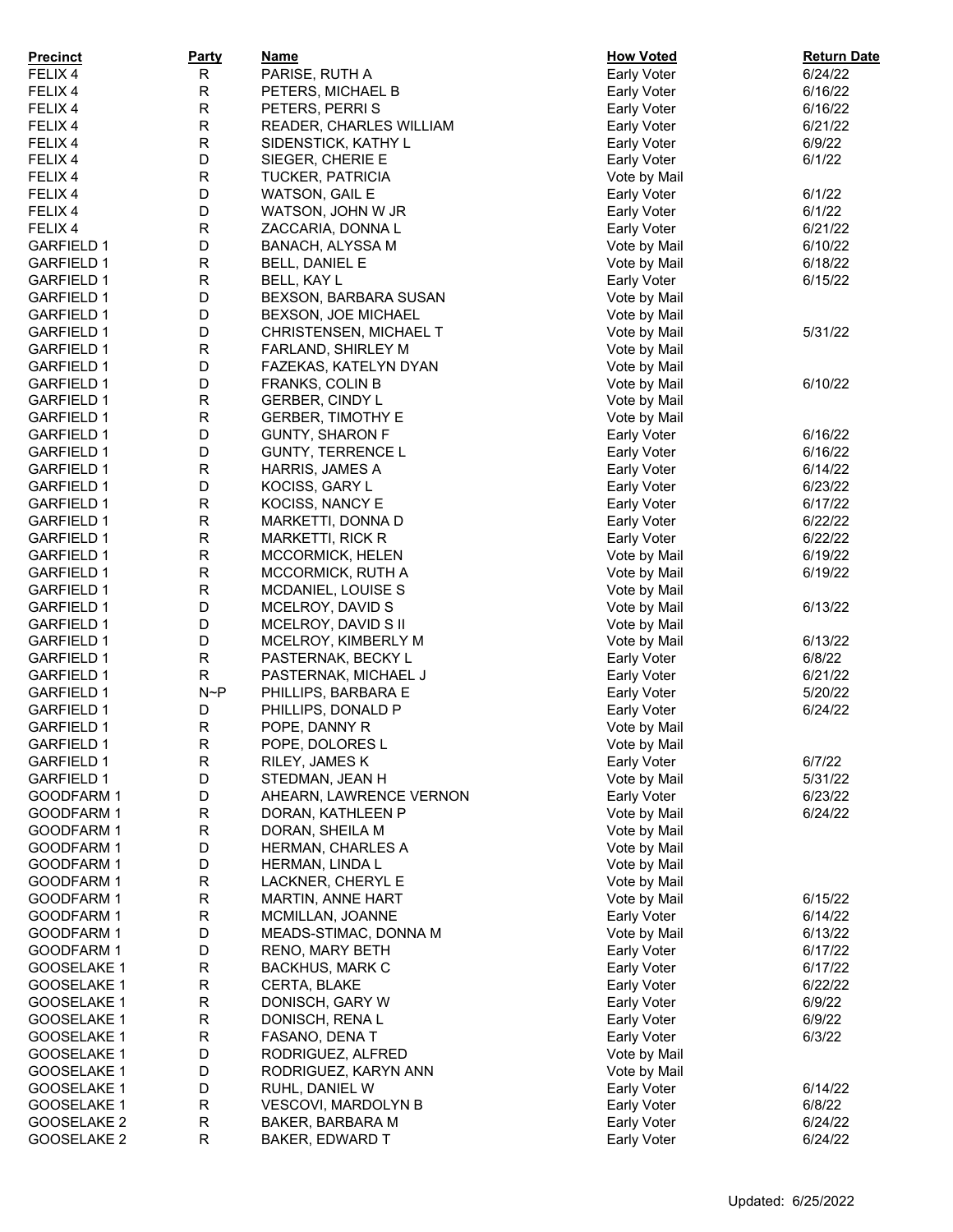| Early Voter<br>GOOSELAKE 2<br>R<br><b>COUNTERMAN, CALEB B</b><br>6/18/22<br>GOOSELAKE 2<br>R<br>Early Voter<br>6/15/22<br>ELLIOTT, LORENE CATHY<br>D<br>GOOSELAKE 2<br>Vote by Mail<br><b>GROSSO, EILEEN T</b><br>R<br>6/23/22<br>GOOSELAKE 2<br><b>GRUMISH, PAUL C</b><br><b>Early Voter</b><br>D<br>6/3/22<br>GOOSELAKE 2<br>HILL, MICHELE M<br>Vote by Mail<br>D<br>6/16/22<br>GOOSELAKE 2<br>JUDEVINE, NANCY E<br><b>Early Voter</b><br>R<br>6/23/22<br>GOOSELAKE 2<br>LAVIN, CAROLYN J<br><b>Early Voter</b><br>D<br>GOOSELAKE 2<br>LEET, KYLE M<br>Vote by Mail<br>D<br>GOOSELAKE 2<br>LEET, TERRY M<br>Vote by Mail<br>$\mathsf R$<br>6/25/22<br>GOOSELAKE 2<br>MARINO, TAMMY M<br><b>Early Voter</b><br>D<br>6/13/22<br>GOOSELAKE 2<br>MATRASKO, KENNETH A<br><b>Early Voter</b><br>D<br>6/17/22<br>GOOSELAKE 2<br><b>MORRIS, LORRAINE T</b><br>Early Voter<br>D<br>GOOSELAKE 2<br>RYAN, JAMES F<br><b>Early Voter</b><br>5/28/22<br>D<br>GOOSELAKE 2<br>5/26/22<br>SHOWERS, KARYN R<br><b>Early Voter</b><br>D<br>GOOSELAKE 2<br>Early Voter<br>6/14/22<br>SIPPLE, REBECCA J<br>${\sf R}$<br>GOOSELAKE 2<br>SUMNER, CAMILLE G<br>Vote by Mail<br>R<br>GOOSELAKE 2<br>SUMNER, STEPHEN J<br>Vote by Mail<br>R<br>GOOSELAKE 2<br><b>TOGLIATTI, MICHAEL J</b><br>Vote by Mail<br>${\sf R}$<br>6/21/22<br>GOOSELAKE 2<br><b>TROTTER, BRUCE A</b><br><b>Early Voter</b><br>${\sf R}$<br>6/21/22<br>GOOSELAKE 2<br>TROTTER, DEANNA L<br><b>Early Voter</b><br>${\sf R}$<br>GOOSELAKE 2<br>Early Voter<br>6/21/22<br>WAGNER, CHRISTINE M<br>${\sf R}$<br>6/21/22<br>GOOSELAKE 2<br>WAGNER, MICHAEL J<br><b>Early Voter</b><br>D<br><b>GREENFIELD 1</b><br><b>BALL, PHILIP H</b><br>Vote by Mail<br>D<br><b>GREENFIELD 1</b><br>BLESSENT, DOLORES E<br>Vote by Mail<br>D<br><b>GREENFIELD 1</b><br>BLESSENT, JAMES E<br>Vote by Mail<br>R<br><b>GREENFIELD 1</b><br>CHRISTENSEN, BETTY<br>Vote by Mail<br>R<br><b>GREENFIELD 1</b><br>CHRISTENSEN, CHARLES A<br>Vote by Mail<br>${\sf R}$<br><b>GREENFIELD 1</b><br>6/17/22<br>FRITZ, STEVEN C<br><b>Early Voter</b><br>D<br>6/16/22<br><b>GREENFIELD 1</b><br><b>GRAF, CONNIE S</b><br>Vote by Mail<br>D<br>6/23/22<br><b>GREENFIELD 1</b><br>JOYCE, ELAINE G<br>Vote by Mail<br>D<br><b>GREENFIELD 1</b><br>6/23/22<br>LOPEZ, COLETTE L<br>Vote by Mail<br>D<br>6/23/22<br><b>GREENFIELD 1</b><br>MOORE, ALBERTA J<br><b>Early Voter</b><br>D<br><b>GREENFIELD 1</b><br>6/23/22<br>MOORE, JOHN WILLIAM<br><b>Early Voter</b><br>${\sf R}$<br>6/15/22<br><b>GREENFIELD 1</b><br>RAGLAND, CHRISTINE M<br><b>Early Voter</b><br>D<br>6/6/22<br><b>GREENFIELD 1</b><br>ROBISKY, PATRICIA<br>Vote by Mail<br>R<br>6/24/22<br><b>GREENFIELD 1</b><br>RURY, KAREN A<br>Vote by Mail<br>R<br><b>GREENFIELD 1</b><br><b>RURY, LESTER W</b><br>Vote by Mail<br>D<br><b>GREENFIELD 1</b><br>STANLEY, BEVERLY MARIE<br>Vote by Mail<br>D<br><b>GREENFIELD 1</b><br>STANLEY, CONRAD R<br>Vote by Mail<br>${\sf R}$<br>6/1/22<br><b>HIGHLAND 1</b><br>HOFFMAN, JOHN J<br>Early Voter<br>$\mathsf R$<br>6/1/22<br><b>Early Voter</b><br><b>HIGHLAND 1</b><br>HOFFMAN, PATRICIA A<br>D<br><b>HIGHLAND 1</b><br>6/9/22<br>PHELAN, LYNN M<br>Vote by Mail<br>D<br>6/15/22<br><b>HIGHLAND 1</b><br>Vote by Mail<br>PRODEHL, NANCY LEA<br>D<br><b>HIGHLAND 1</b><br>PRODEHL, RICHARD C<br>Vote by Mail<br>D<br><b>HIGHLAND 1</b><br>6/8/22<br>STEVENSON, LOIS<br>Vote by Mail<br>$\mathsf R$<br><b>HIGHLAND 1</b><br>Vote by Mail<br>WOODWARD, LENA M<br>R<br>MAINE 1<br>HARVEY, CHAD A<br><b>Early Voter</b><br>6/10/22<br>R<br>MAINE 1<br><b>Early Voter</b><br>6/14/22<br>HARVEY, CODY ALLEN<br>R<br><b>Early Voter</b><br>6/14/22<br><b>MAINE 1</b><br>HARVEY, PATRICIA A<br>D<br>MAINE 1<br>6/23/22<br>NELSON, NICHOLAS S<br><b>Early Voter</b><br>D<br>MAINE 1<br><b>Early Voter</b><br>6/23/22<br>NICHOLS, JACQUELYN P<br>$\mathsf R$<br>MAZON 1<br><b>Early Voter</b><br>6/19/22<br>ADELMAN, LISA ANN<br>R<br><b>MAZON1</b><br><b>BURNS, STEPHEN E</b><br><b>Early Voter</b><br>6/15/22<br>R<br><b>MAZON1</b><br><b>Early Voter</b><br>6/23/22<br>CARTER, KERRY D<br>D<br><b>MAZON1</b><br>6/24/22<br>DOBBS, GARY A<br><b>Early Voter</b><br>$\mathsf R$<br><b>MAZON1</b><br>6/9/22<br>ELTREVOOG, BRENDA L<br><b>Early Voter</b><br>${\sf R}$<br><b>MAZON1</b><br>ELTREVOOG, DAVID LEE<br>6/9/22<br><b>Early Voter</b><br>R<br><b>MAZON1</b><br>HANSEN, CAROL L<br><b>Early Voter</b><br>6/24/22<br>D<br><b>MAZON1</b><br>HARRISON, JARROD ALAN<br>Vote by Mail<br>6/6/22<br>D<br><b>MAZON1</b><br>6/6/22<br>HARRISON, NICOLE<br>Vote by Mail<br>R<br><b>MAZON1</b><br><b>Early Voter</b><br>5/19/22<br>HELLAND, JASON A<br><b>MAZON1</b><br>D<br><b>Early Voter</b><br>6/13/22<br>KIESLAR, CAROL J<br>MAZON 1<br>D<br>KIESLAR, FRED M<br><b>Early Voter</b><br>6/13/22 | Precinct | <b>Party</b> | Name | <b>How Voted</b> | <b>Return Date</b> |
|---------------------------------------------------------------------------------------------------------------------------------------------------------------------------------------------------------------------------------------------------------------------------------------------------------------------------------------------------------------------------------------------------------------------------------------------------------------------------------------------------------------------------------------------------------------------------------------------------------------------------------------------------------------------------------------------------------------------------------------------------------------------------------------------------------------------------------------------------------------------------------------------------------------------------------------------------------------------------------------------------------------------------------------------------------------------------------------------------------------------------------------------------------------------------------------------------------------------------------------------------------------------------------------------------------------------------------------------------------------------------------------------------------------------------------------------------------------------------------------------------------------------------------------------------------------------------------------------------------------------------------------------------------------------------------------------------------------------------------------------------------------------------------------------------------------------------------------------------------------------------------------------------------------------------------------------------------------------------------------------------------------------------------------------------------------------------------------------------------------------------------------------------------------------------------------------------------------------------------------------------------------------------------------------------------------------------------------------------------------------------------------------------------------------------------------------------------------------------------------------------------------------------------------------------------------------------------------------------------------------------------------------------------------------------------------------------------------------------------------------------------------------------------------------------------------------------------------------------------------------------------------------------------------------------------------------------------------------------------------------------------------------------------------------------------------------------------------------------------------------------------------------------------------------------------------------------------------------------------------------------------------------------------------------------------------------------------------------------------------------------------------------------------------------------------------------------------------------------------------------------------------------------------------------------------------------------------------------------------------------------------------------------------------------------------------------------------------------------------------------------------------------------------------------------------------------------------------------------------------------------------------------------------------------------------------------------------------------------------------------------------------------------------------------------------------------------------------------------------------------------------------------------------------------------------------------------------------------------------------------------------------------------------------------------------------------------------------------------------------------------------------------------------------------------------------------------------------------------------------------------------------------------------------------------------------------------------------------------------------------------------------------------------------------------------------------------------------------------------------------------------------------------------------------------------------|----------|--------------|------|------------------|--------------------|
|                                                                                                                                                                                                                                                                                                                                                                                                                                                                                                                                                                                                                                                                                                                                                                                                                                                                                                                                                                                                                                                                                                                                                                                                                                                                                                                                                                                                                                                                                                                                                                                                                                                                                                                                                                                                                                                                                                                                                                                                                                                                                                                                                                                                                                                                                                                                                                                                                                                                                                                                                                                                                                                                                                                                                                                                                                                                                                                                                                                                                                                                                                                                                                                                                                                                                                                                                                                                                                                                                                                                                                                                                                                                                                                                                                                                                                                                                                                                                                                                                                                                                                                                                                                                                                                                                                                                                                                                                                                                                                                                                                                                                                                                                                                                                                                                               |          |              |      |                  |                    |
|                                                                                                                                                                                                                                                                                                                                                                                                                                                                                                                                                                                                                                                                                                                                                                                                                                                                                                                                                                                                                                                                                                                                                                                                                                                                                                                                                                                                                                                                                                                                                                                                                                                                                                                                                                                                                                                                                                                                                                                                                                                                                                                                                                                                                                                                                                                                                                                                                                                                                                                                                                                                                                                                                                                                                                                                                                                                                                                                                                                                                                                                                                                                                                                                                                                                                                                                                                                                                                                                                                                                                                                                                                                                                                                                                                                                                                                                                                                                                                                                                                                                                                                                                                                                                                                                                                                                                                                                                                                                                                                                                                                                                                                                                                                                                                                                               |          |              |      |                  |                    |
|                                                                                                                                                                                                                                                                                                                                                                                                                                                                                                                                                                                                                                                                                                                                                                                                                                                                                                                                                                                                                                                                                                                                                                                                                                                                                                                                                                                                                                                                                                                                                                                                                                                                                                                                                                                                                                                                                                                                                                                                                                                                                                                                                                                                                                                                                                                                                                                                                                                                                                                                                                                                                                                                                                                                                                                                                                                                                                                                                                                                                                                                                                                                                                                                                                                                                                                                                                                                                                                                                                                                                                                                                                                                                                                                                                                                                                                                                                                                                                                                                                                                                                                                                                                                                                                                                                                                                                                                                                                                                                                                                                                                                                                                                                                                                                                                               |          |              |      |                  |                    |
|                                                                                                                                                                                                                                                                                                                                                                                                                                                                                                                                                                                                                                                                                                                                                                                                                                                                                                                                                                                                                                                                                                                                                                                                                                                                                                                                                                                                                                                                                                                                                                                                                                                                                                                                                                                                                                                                                                                                                                                                                                                                                                                                                                                                                                                                                                                                                                                                                                                                                                                                                                                                                                                                                                                                                                                                                                                                                                                                                                                                                                                                                                                                                                                                                                                                                                                                                                                                                                                                                                                                                                                                                                                                                                                                                                                                                                                                                                                                                                                                                                                                                                                                                                                                                                                                                                                                                                                                                                                                                                                                                                                                                                                                                                                                                                                                               |          |              |      |                  |                    |
|                                                                                                                                                                                                                                                                                                                                                                                                                                                                                                                                                                                                                                                                                                                                                                                                                                                                                                                                                                                                                                                                                                                                                                                                                                                                                                                                                                                                                                                                                                                                                                                                                                                                                                                                                                                                                                                                                                                                                                                                                                                                                                                                                                                                                                                                                                                                                                                                                                                                                                                                                                                                                                                                                                                                                                                                                                                                                                                                                                                                                                                                                                                                                                                                                                                                                                                                                                                                                                                                                                                                                                                                                                                                                                                                                                                                                                                                                                                                                                                                                                                                                                                                                                                                                                                                                                                                                                                                                                                                                                                                                                                                                                                                                                                                                                                                               |          |              |      |                  |                    |
|                                                                                                                                                                                                                                                                                                                                                                                                                                                                                                                                                                                                                                                                                                                                                                                                                                                                                                                                                                                                                                                                                                                                                                                                                                                                                                                                                                                                                                                                                                                                                                                                                                                                                                                                                                                                                                                                                                                                                                                                                                                                                                                                                                                                                                                                                                                                                                                                                                                                                                                                                                                                                                                                                                                                                                                                                                                                                                                                                                                                                                                                                                                                                                                                                                                                                                                                                                                                                                                                                                                                                                                                                                                                                                                                                                                                                                                                                                                                                                                                                                                                                                                                                                                                                                                                                                                                                                                                                                                                                                                                                                                                                                                                                                                                                                                                               |          |              |      |                  |                    |
|                                                                                                                                                                                                                                                                                                                                                                                                                                                                                                                                                                                                                                                                                                                                                                                                                                                                                                                                                                                                                                                                                                                                                                                                                                                                                                                                                                                                                                                                                                                                                                                                                                                                                                                                                                                                                                                                                                                                                                                                                                                                                                                                                                                                                                                                                                                                                                                                                                                                                                                                                                                                                                                                                                                                                                                                                                                                                                                                                                                                                                                                                                                                                                                                                                                                                                                                                                                                                                                                                                                                                                                                                                                                                                                                                                                                                                                                                                                                                                                                                                                                                                                                                                                                                                                                                                                                                                                                                                                                                                                                                                                                                                                                                                                                                                                                               |          |              |      |                  |                    |
|                                                                                                                                                                                                                                                                                                                                                                                                                                                                                                                                                                                                                                                                                                                                                                                                                                                                                                                                                                                                                                                                                                                                                                                                                                                                                                                                                                                                                                                                                                                                                                                                                                                                                                                                                                                                                                                                                                                                                                                                                                                                                                                                                                                                                                                                                                                                                                                                                                                                                                                                                                                                                                                                                                                                                                                                                                                                                                                                                                                                                                                                                                                                                                                                                                                                                                                                                                                                                                                                                                                                                                                                                                                                                                                                                                                                                                                                                                                                                                                                                                                                                                                                                                                                                                                                                                                                                                                                                                                                                                                                                                                                                                                                                                                                                                                                               |          |              |      |                  |                    |
|                                                                                                                                                                                                                                                                                                                                                                                                                                                                                                                                                                                                                                                                                                                                                                                                                                                                                                                                                                                                                                                                                                                                                                                                                                                                                                                                                                                                                                                                                                                                                                                                                                                                                                                                                                                                                                                                                                                                                                                                                                                                                                                                                                                                                                                                                                                                                                                                                                                                                                                                                                                                                                                                                                                                                                                                                                                                                                                                                                                                                                                                                                                                                                                                                                                                                                                                                                                                                                                                                                                                                                                                                                                                                                                                                                                                                                                                                                                                                                                                                                                                                                                                                                                                                                                                                                                                                                                                                                                                                                                                                                                                                                                                                                                                                                                                               |          |              |      |                  |                    |
|                                                                                                                                                                                                                                                                                                                                                                                                                                                                                                                                                                                                                                                                                                                                                                                                                                                                                                                                                                                                                                                                                                                                                                                                                                                                                                                                                                                                                                                                                                                                                                                                                                                                                                                                                                                                                                                                                                                                                                                                                                                                                                                                                                                                                                                                                                                                                                                                                                                                                                                                                                                                                                                                                                                                                                                                                                                                                                                                                                                                                                                                                                                                                                                                                                                                                                                                                                                                                                                                                                                                                                                                                                                                                                                                                                                                                                                                                                                                                                                                                                                                                                                                                                                                                                                                                                                                                                                                                                                                                                                                                                                                                                                                                                                                                                                                               |          |              |      |                  |                    |
|                                                                                                                                                                                                                                                                                                                                                                                                                                                                                                                                                                                                                                                                                                                                                                                                                                                                                                                                                                                                                                                                                                                                                                                                                                                                                                                                                                                                                                                                                                                                                                                                                                                                                                                                                                                                                                                                                                                                                                                                                                                                                                                                                                                                                                                                                                                                                                                                                                                                                                                                                                                                                                                                                                                                                                                                                                                                                                                                                                                                                                                                                                                                                                                                                                                                                                                                                                                                                                                                                                                                                                                                                                                                                                                                                                                                                                                                                                                                                                                                                                                                                                                                                                                                                                                                                                                                                                                                                                                                                                                                                                                                                                                                                                                                                                                                               |          |              |      |                  |                    |
|                                                                                                                                                                                                                                                                                                                                                                                                                                                                                                                                                                                                                                                                                                                                                                                                                                                                                                                                                                                                                                                                                                                                                                                                                                                                                                                                                                                                                                                                                                                                                                                                                                                                                                                                                                                                                                                                                                                                                                                                                                                                                                                                                                                                                                                                                                                                                                                                                                                                                                                                                                                                                                                                                                                                                                                                                                                                                                                                                                                                                                                                                                                                                                                                                                                                                                                                                                                                                                                                                                                                                                                                                                                                                                                                                                                                                                                                                                                                                                                                                                                                                                                                                                                                                                                                                                                                                                                                                                                                                                                                                                                                                                                                                                                                                                                                               |          |              |      |                  |                    |
|                                                                                                                                                                                                                                                                                                                                                                                                                                                                                                                                                                                                                                                                                                                                                                                                                                                                                                                                                                                                                                                                                                                                                                                                                                                                                                                                                                                                                                                                                                                                                                                                                                                                                                                                                                                                                                                                                                                                                                                                                                                                                                                                                                                                                                                                                                                                                                                                                                                                                                                                                                                                                                                                                                                                                                                                                                                                                                                                                                                                                                                                                                                                                                                                                                                                                                                                                                                                                                                                                                                                                                                                                                                                                                                                                                                                                                                                                                                                                                                                                                                                                                                                                                                                                                                                                                                                                                                                                                                                                                                                                                                                                                                                                                                                                                                                               |          |              |      |                  |                    |
|                                                                                                                                                                                                                                                                                                                                                                                                                                                                                                                                                                                                                                                                                                                                                                                                                                                                                                                                                                                                                                                                                                                                                                                                                                                                                                                                                                                                                                                                                                                                                                                                                                                                                                                                                                                                                                                                                                                                                                                                                                                                                                                                                                                                                                                                                                                                                                                                                                                                                                                                                                                                                                                                                                                                                                                                                                                                                                                                                                                                                                                                                                                                                                                                                                                                                                                                                                                                                                                                                                                                                                                                                                                                                                                                                                                                                                                                                                                                                                                                                                                                                                                                                                                                                                                                                                                                                                                                                                                                                                                                                                                                                                                                                                                                                                                                               |          |              |      |                  |                    |
|                                                                                                                                                                                                                                                                                                                                                                                                                                                                                                                                                                                                                                                                                                                                                                                                                                                                                                                                                                                                                                                                                                                                                                                                                                                                                                                                                                                                                                                                                                                                                                                                                                                                                                                                                                                                                                                                                                                                                                                                                                                                                                                                                                                                                                                                                                                                                                                                                                                                                                                                                                                                                                                                                                                                                                                                                                                                                                                                                                                                                                                                                                                                                                                                                                                                                                                                                                                                                                                                                                                                                                                                                                                                                                                                                                                                                                                                                                                                                                                                                                                                                                                                                                                                                                                                                                                                                                                                                                                                                                                                                                                                                                                                                                                                                                                                               |          |              |      |                  |                    |
|                                                                                                                                                                                                                                                                                                                                                                                                                                                                                                                                                                                                                                                                                                                                                                                                                                                                                                                                                                                                                                                                                                                                                                                                                                                                                                                                                                                                                                                                                                                                                                                                                                                                                                                                                                                                                                                                                                                                                                                                                                                                                                                                                                                                                                                                                                                                                                                                                                                                                                                                                                                                                                                                                                                                                                                                                                                                                                                                                                                                                                                                                                                                                                                                                                                                                                                                                                                                                                                                                                                                                                                                                                                                                                                                                                                                                                                                                                                                                                                                                                                                                                                                                                                                                                                                                                                                                                                                                                                                                                                                                                                                                                                                                                                                                                                                               |          |              |      |                  |                    |
|                                                                                                                                                                                                                                                                                                                                                                                                                                                                                                                                                                                                                                                                                                                                                                                                                                                                                                                                                                                                                                                                                                                                                                                                                                                                                                                                                                                                                                                                                                                                                                                                                                                                                                                                                                                                                                                                                                                                                                                                                                                                                                                                                                                                                                                                                                                                                                                                                                                                                                                                                                                                                                                                                                                                                                                                                                                                                                                                                                                                                                                                                                                                                                                                                                                                                                                                                                                                                                                                                                                                                                                                                                                                                                                                                                                                                                                                                                                                                                                                                                                                                                                                                                                                                                                                                                                                                                                                                                                                                                                                                                                                                                                                                                                                                                                                               |          |              |      |                  |                    |
|                                                                                                                                                                                                                                                                                                                                                                                                                                                                                                                                                                                                                                                                                                                                                                                                                                                                                                                                                                                                                                                                                                                                                                                                                                                                                                                                                                                                                                                                                                                                                                                                                                                                                                                                                                                                                                                                                                                                                                                                                                                                                                                                                                                                                                                                                                                                                                                                                                                                                                                                                                                                                                                                                                                                                                                                                                                                                                                                                                                                                                                                                                                                                                                                                                                                                                                                                                                                                                                                                                                                                                                                                                                                                                                                                                                                                                                                                                                                                                                                                                                                                                                                                                                                                                                                                                                                                                                                                                                                                                                                                                                                                                                                                                                                                                                                               |          |              |      |                  |                    |
|                                                                                                                                                                                                                                                                                                                                                                                                                                                                                                                                                                                                                                                                                                                                                                                                                                                                                                                                                                                                                                                                                                                                                                                                                                                                                                                                                                                                                                                                                                                                                                                                                                                                                                                                                                                                                                                                                                                                                                                                                                                                                                                                                                                                                                                                                                                                                                                                                                                                                                                                                                                                                                                                                                                                                                                                                                                                                                                                                                                                                                                                                                                                                                                                                                                                                                                                                                                                                                                                                                                                                                                                                                                                                                                                                                                                                                                                                                                                                                                                                                                                                                                                                                                                                                                                                                                                                                                                                                                                                                                                                                                                                                                                                                                                                                                                               |          |              |      |                  |                    |
|                                                                                                                                                                                                                                                                                                                                                                                                                                                                                                                                                                                                                                                                                                                                                                                                                                                                                                                                                                                                                                                                                                                                                                                                                                                                                                                                                                                                                                                                                                                                                                                                                                                                                                                                                                                                                                                                                                                                                                                                                                                                                                                                                                                                                                                                                                                                                                                                                                                                                                                                                                                                                                                                                                                                                                                                                                                                                                                                                                                                                                                                                                                                                                                                                                                                                                                                                                                                                                                                                                                                                                                                                                                                                                                                                                                                                                                                                                                                                                                                                                                                                                                                                                                                                                                                                                                                                                                                                                                                                                                                                                                                                                                                                                                                                                                                               |          |              |      |                  |                    |
|                                                                                                                                                                                                                                                                                                                                                                                                                                                                                                                                                                                                                                                                                                                                                                                                                                                                                                                                                                                                                                                                                                                                                                                                                                                                                                                                                                                                                                                                                                                                                                                                                                                                                                                                                                                                                                                                                                                                                                                                                                                                                                                                                                                                                                                                                                                                                                                                                                                                                                                                                                                                                                                                                                                                                                                                                                                                                                                                                                                                                                                                                                                                                                                                                                                                                                                                                                                                                                                                                                                                                                                                                                                                                                                                                                                                                                                                                                                                                                                                                                                                                                                                                                                                                                                                                                                                                                                                                                                                                                                                                                                                                                                                                                                                                                                                               |          |              |      |                  |                    |
|                                                                                                                                                                                                                                                                                                                                                                                                                                                                                                                                                                                                                                                                                                                                                                                                                                                                                                                                                                                                                                                                                                                                                                                                                                                                                                                                                                                                                                                                                                                                                                                                                                                                                                                                                                                                                                                                                                                                                                                                                                                                                                                                                                                                                                                                                                                                                                                                                                                                                                                                                                                                                                                                                                                                                                                                                                                                                                                                                                                                                                                                                                                                                                                                                                                                                                                                                                                                                                                                                                                                                                                                                                                                                                                                                                                                                                                                                                                                                                                                                                                                                                                                                                                                                                                                                                                                                                                                                                                                                                                                                                                                                                                                                                                                                                                                               |          |              |      |                  |                    |
|                                                                                                                                                                                                                                                                                                                                                                                                                                                                                                                                                                                                                                                                                                                                                                                                                                                                                                                                                                                                                                                                                                                                                                                                                                                                                                                                                                                                                                                                                                                                                                                                                                                                                                                                                                                                                                                                                                                                                                                                                                                                                                                                                                                                                                                                                                                                                                                                                                                                                                                                                                                                                                                                                                                                                                                                                                                                                                                                                                                                                                                                                                                                                                                                                                                                                                                                                                                                                                                                                                                                                                                                                                                                                                                                                                                                                                                                                                                                                                                                                                                                                                                                                                                                                                                                                                                                                                                                                                                                                                                                                                                                                                                                                                                                                                                                               |          |              |      |                  |                    |
|                                                                                                                                                                                                                                                                                                                                                                                                                                                                                                                                                                                                                                                                                                                                                                                                                                                                                                                                                                                                                                                                                                                                                                                                                                                                                                                                                                                                                                                                                                                                                                                                                                                                                                                                                                                                                                                                                                                                                                                                                                                                                                                                                                                                                                                                                                                                                                                                                                                                                                                                                                                                                                                                                                                                                                                                                                                                                                                                                                                                                                                                                                                                                                                                                                                                                                                                                                                                                                                                                                                                                                                                                                                                                                                                                                                                                                                                                                                                                                                                                                                                                                                                                                                                                                                                                                                                                                                                                                                                                                                                                                                                                                                                                                                                                                                                               |          |              |      |                  |                    |
|                                                                                                                                                                                                                                                                                                                                                                                                                                                                                                                                                                                                                                                                                                                                                                                                                                                                                                                                                                                                                                                                                                                                                                                                                                                                                                                                                                                                                                                                                                                                                                                                                                                                                                                                                                                                                                                                                                                                                                                                                                                                                                                                                                                                                                                                                                                                                                                                                                                                                                                                                                                                                                                                                                                                                                                                                                                                                                                                                                                                                                                                                                                                                                                                                                                                                                                                                                                                                                                                                                                                                                                                                                                                                                                                                                                                                                                                                                                                                                                                                                                                                                                                                                                                                                                                                                                                                                                                                                                                                                                                                                                                                                                                                                                                                                                                               |          |              |      |                  |                    |
|                                                                                                                                                                                                                                                                                                                                                                                                                                                                                                                                                                                                                                                                                                                                                                                                                                                                                                                                                                                                                                                                                                                                                                                                                                                                                                                                                                                                                                                                                                                                                                                                                                                                                                                                                                                                                                                                                                                                                                                                                                                                                                                                                                                                                                                                                                                                                                                                                                                                                                                                                                                                                                                                                                                                                                                                                                                                                                                                                                                                                                                                                                                                                                                                                                                                                                                                                                                                                                                                                                                                                                                                                                                                                                                                                                                                                                                                                                                                                                                                                                                                                                                                                                                                                                                                                                                                                                                                                                                                                                                                                                                                                                                                                                                                                                                                               |          |              |      |                  |                    |
|                                                                                                                                                                                                                                                                                                                                                                                                                                                                                                                                                                                                                                                                                                                                                                                                                                                                                                                                                                                                                                                                                                                                                                                                                                                                                                                                                                                                                                                                                                                                                                                                                                                                                                                                                                                                                                                                                                                                                                                                                                                                                                                                                                                                                                                                                                                                                                                                                                                                                                                                                                                                                                                                                                                                                                                                                                                                                                                                                                                                                                                                                                                                                                                                                                                                                                                                                                                                                                                                                                                                                                                                                                                                                                                                                                                                                                                                                                                                                                                                                                                                                                                                                                                                                                                                                                                                                                                                                                                                                                                                                                                                                                                                                                                                                                                                               |          |              |      |                  |                    |
|                                                                                                                                                                                                                                                                                                                                                                                                                                                                                                                                                                                                                                                                                                                                                                                                                                                                                                                                                                                                                                                                                                                                                                                                                                                                                                                                                                                                                                                                                                                                                                                                                                                                                                                                                                                                                                                                                                                                                                                                                                                                                                                                                                                                                                                                                                                                                                                                                                                                                                                                                                                                                                                                                                                                                                                                                                                                                                                                                                                                                                                                                                                                                                                                                                                                                                                                                                                                                                                                                                                                                                                                                                                                                                                                                                                                                                                                                                                                                                                                                                                                                                                                                                                                                                                                                                                                                                                                                                                                                                                                                                                                                                                                                                                                                                                                               |          |              |      |                  |                    |
|                                                                                                                                                                                                                                                                                                                                                                                                                                                                                                                                                                                                                                                                                                                                                                                                                                                                                                                                                                                                                                                                                                                                                                                                                                                                                                                                                                                                                                                                                                                                                                                                                                                                                                                                                                                                                                                                                                                                                                                                                                                                                                                                                                                                                                                                                                                                                                                                                                                                                                                                                                                                                                                                                                                                                                                                                                                                                                                                                                                                                                                                                                                                                                                                                                                                                                                                                                                                                                                                                                                                                                                                                                                                                                                                                                                                                                                                                                                                                                                                                                                                                                                                                                                                                                                                                                                                                                                                                                                                                                                                                                                                                                                                                                                                                                                                               |          |              |      |                  |                    |
|                                                                                                                                                                                                                                                                                                                                                                                                                                                                                                                                                                                                                                                                                                                                                                                                                                                                                                                                                                                                                                                                                                                                                                                                                                                                                                                                                                                                                                                                                                                                                                                                                                                                                                                                                                                                                                                                                                                                                                                                                                                                                                                                                                                                                                                                                                                                                                                                                                                                                                                                                                                                                                                                                                                                                                                                                                                                                                                                                                                                                                                                                                                                                                                                                                                                                                                                                                                                                                                                                                                                                                                                                                                                                                                                                                                                                                                                                                                                                                                                                                                                                                                                                                                                                                                                                                                                                                                                                                                                                                                                                                                                                                                                                                                                                                                                               |          |              |      |                  |                    |
|                                                                                                                                                                                                                                                                                                                                                                                                                                                                                                                                                                                                                                                                                                                                                                                                                                                                                                                                                                                                                                                                                                                                                                                                                                                                                                                                                                                                                                                                                                                                                                                                                                                                                                                                                                                                                                                                                                                                                                                                                                                                                                                                                                                                                                                                                                                                                                                                                                                                                                                                                                                                                                                                                                                                                                                                                                                                                                                                                                                                                                                                                                                                                                                                                                                                                                                                                                                                                                                                                                                                                                                                                                                                                                                                                                                                                                                                                                                                                                                                                                                                                                                                                                                                                                                                                                                                                                                                                                                                                                                                                                                                                                                                                                                                                                                                               |          |              |      |                  |                    |
|                                                                                                                                                                                                                                                                                                                                                                                                                                                                                                                                                                                                                                                                                                                                                                                                                                                                                                                                                                                                                                                                                                                                                                                                                                                                                                                                                                                                                                                                                                                                                                                                                                                                                                                                                                                                                                                                                                                                                                                                                                                                                                                                                                                                                                                                                                                                                                                                                                                                                                                                                                                                                                                                                                                                                                                                                                                                                                                                                                                                                                                                                                                                                                                                                                                                                                                                                                                                                                                                                                                                                                                                                                                                                                                                                                                                                                                                                                                                                                                                                                                                                                                                                                                                                                                                                                                                                                                                                                                                                                                                                                                                                                                                                                                                                                                                               |          |              |      |                  |                    |
|                                                                                                                                                                                                                                                                                                                                                                                                                                                                                                                                                                                                                                                                                                                                                                                                                                                                                                                                                                                                                                                                                                                                                                                                                                                                                                                                                                                                                                                                                                                                                                                                                                                                                                                                                                                                                                                                                                                                                                                                                                                                                                                                                                                                                                                                                                                                                                                                                                                                                                                                                                                                                                                                                                                                                                                                                                                                                                                                                                                                                                                                                                                                                                                                                                                                                                                                                                                                                                                                                                                                                                                                                                                                                                                                                                                                                                                                                                                                                                                                                                                                                                                                                                                                                                                                                                                                                                                                                                                                                                                                                                                                                                                                                                                                                                                                               |          |              |      |                  |                    |
|                                                                                                                                                                                                                                                                                                                                                                                                                                                                                                                                                                                                                                                                                                                                                                                                                                                                                                                                                                                                                                                                                                                                                                                                                                                                                                                                                                                                                                                                                                                                                                                                                                                                                                                                                                                                                                                                                                                                                                                                                                                                                                                                                                                                                                                                                                                                                                                                                                                                                                                                                                                                                                                                                                                                                                                                                                                                                                                                                                                                                                                                                                                                                                                                                                                                                                                                                                                                                                                                                                                                                                                                                                                                                                                                                                                                                                                                                                                                                                                                                                                                                                                                                                                                                                                                                                                                                                                                                                                                                                                                                                                                                                                                                                                                                                                                               |          |              |      |                  |                    |
|                                                                                                                                                                                                                                                                                                                                                                                                                                                                                                                                                                                                                                                                                                                                                                                                                                                                                                                                                                                                                                                                                                                                                                                                                                                                                                                                                                                                                                                                                                                                                                                                                                                                                                                                                                                                                                                                                                                                                                                                                                                                                                                                                                                                                                                                                                                                                                                                                                                                                                                                                                                                                                                                                                                                                                                                                                                                                                                                                                                                                                                                                                                                                                                                                                                                                                                                                                                                                                                                                                                                                                                                                                                                                                                                                                                                                                                                                                                                                                                                                                                                                                                                                                                                                                                                                                                                                                                                                                                                                                                                                                                                                                                                                                                                                                                                               |          |              |      |                  |                    |
|                                                                                                                                                                                                                                                                                                                                                                                                                                                                                                                                                                                                                                                                                                                                                                                                                                                                                                                                                                                                                                                                                                                                                                                                                                                                                                                                                                                                                                                                                                                                                                                                                                                                                                                                                                                                                                                                                                                                                                                                                                                                                                                                                                                                                                                                                                                                                                                                                                                                                                                                                                                                                                                                                                                                                                                                                                                                                                                                                                                                                                                                                                                                                                                                                                                                                                                                                                                                                                                                                                                                                                                                                                                                                                                                                                                                                                                                                                                                                                                                                                                                                                                                                                                                                                                                                                                                                                                                                                                                                                                                                                                                                                                                                                                                                                                                               |          |              |      |                  |                    |
|                                                                                                                                                                                                                                                                                                                                                                                                                                                                                                                                                                                                                                                                                                                                                                                                                                                                                                                                                                                                                                                                                                                                                                                                                                                                                                                                                                                                                                                                                                                                                                                                                                                                                                                                                                                                                                                                                                                                                                                                                                                                                                                                                                                                                                                                                                                                                                                                                                                                                                                                                                                                                                                                                                                                                                                                                                                                                                                                                                                                                                                                                                                                                                                                                                                                                                                                                                                                                                                                                                                                                                                                                                                                                                                                                                                                                                                                                                                                                                                                                                                                                                                                                                                                                                                                                                                                                                                                                                                                                                                                                                                                                                                                                                                                                                                                               |          |              |      |                  |                    |
|                                                                                                                                                                                                                                                                                                                                                                                                                                                                                                                                                                                                                                                                                                                                                                                                                                                                                                                                                                                                                                                                                                                                                                                                                                                                                                                                                                                                                                                                                                                                                                                                                                                                                                                                                                                                                                                                                                                                                                                                                                                                                                                                                                                                                                                                                                                                                                                                                                                                                                                                                                                                                                                                                                                                                                                                                                                                                                                                                                                                                                                                                                                                                                                                                                                                                                                                                                                                                                                                                                                                                                                                                                                                                                                                                                                                                                                                                                                                                                                                                                                                                                                                                                                                                                                                                                                                                                                                                                                                                                                                                                                                                                                                                                                                                                                                               |          |              |      |                  |                    |
|                                                                                                                                                                                                                                                                                                                                                                                                                                                                                                                                                                                                                                                                                                                                                                                                                                                                                                                                                                                                                                                                                                                                                                                                                                                                                                                                                                                                                                                                                                                                                                                                                                                                                                                                                                                                                                                                                                                                                                                                                                                                                                                                                                                                                                                                                                                                                                                                                                                                                                                                                                                                                                                                                                                                                                                                                                                                                                                                                                                                                                                                                                                                                                                                                                                                                                                                                                                                                                                                                                                                                                                                                                                                                                                                                                                                                                                                                                                                                                                                                                                                                                                                                                                                                                                                                                                                                                                                                                                                                                                                                                                                                                                                                                                                                                                                               |          |              |      |                  |                    |
|                                                                                                                                                                                                                                                                                                                                                                                                                                                                                                                                                                                                                                                                                                                                                                                                                                                                                                                                                                                                                                                                                                                                                                                                                                                                                                                                                                                                                                                                                                                                                                                                                                                                                                                                                                                                                                                                                                                                                                                                                                                                                                                                                                                                                                                                                                                                                                                                                                                                                                                                                                                                                                                                                                                                                                                                                                                                                                                                                                                                                                                                                                                                                                                                                                                                                                                                                                                                                                                                                                                                                                                                                                                                                                                                                                                                                                                                                                                                                                                                                                                                                                                                                                                                                                                                                                                                                                                                                                                                                                                                                                                                                                                                                                                                                                                                               |          |              |      |                  |                    |
|                                                                                                                                                                                                                                                                                                                                                                                                                                                                                                                                                                                                                                                                                                                                                                                                                                                                                                                                                                                                                                                                                                                                                                                                                                                                                                                                                                                                                                                                                                                                                                                                                                                                                                                                                                                                                                                                                                                                                                                                                                                                                                                                                                                                                                                                                                                                                                                                                                                                                                                                                                                                                                                                                                                                                                                                                                                                                                                                                                                                                                                                                                                                                                                                                                                                                                                                                                                                                                                                                                                                                                                                                                                                                                                                                                                                                                                                                                                                                                                                                                                                                                                                                                                                                                                                                                                                                                                                                                                                                                                                                                                                                                                                                                                                                                                                               |          |              |      |                  |                    |
|                                                                                                                                                                                                                                                                                                                                                                                                                                                                                                                                                                                                                                                                                                                                                                                                                                                                                                                                                                                                                                                                                                                                                                                                                                                                                                                                                                                                                                                                                                                                                                                                                                                                                                                                                                                                                                                                                                                                                                                                                                                                                                                                                                                                                                                                                                                                                                                                                                                                                                                                                                                                                                                                                                                                                                                                                                                                                                                                                                                                                                                                                                                                                                                                                                                                                                                                                                                                                                                                                                                                                                                                                                                                                                                                                                                                                                                                                                                                                                                                                                                                                                                                                                                                                                                                                                                                                                                                                                                                                                                                                                                                                                                                                                                                                                                                               |          |              |      |                  |                    |
|                                                                                                                                                                                                                                                                                                                                                                                                                                                                                                                                                                                                                                                                                                                                                                                                                                                                                                                                                                                                                                                                                                                                                                                                                                                                                                                                                                                                                                                                                                                                                                                                                                                                                                                                                                                                                                                                                                                                                                                                                                                                                                                                                                                                                                                                                                                                                                                                                                                                                                                                                                                                                                                                                                                                                                                                                                                                                                                                                                                                                                                                                                                                                                                                                                                                                                                                                                                                                                                                                                                                                                                                                                                                                                                                                                                                                                                                                                                                                                                                                                                                                                                                                                                                                                                                                                                                                                                                                                                                                                                                                                                                                                                                                                                                                                                                               |          |              |      |                  |                    |
|                                                                                                                                                                                                                                                                                                                                                                                                                                                                                                                                                                                                                                                                                                                                                                                                                                                                                                                                                                                                                                                                                                                                                                                                                                                                                                                                                                                                                                                                                                                                                                                                                                                                                                                                                                                                                                                                                                                                                                                                                                                                                                                                                                                                                                                                                                                                                                                                                                                                                                                                                                                                                                                                                                                                                                                                                                                                                                                                                                                                                                                                                                                                                                                                                                                                                                                                                                                                                                                                                                                                                                                                                                                                                                                                                                                                                                                                                                                                                                                                                                                                                                                                                                                                                                                                                                                                                                                                                                                                                                                                                                                                                                                                                                                                                                                                               |          |              |      |                  |                    |
|                                                                                                                                                                                                                                                                                                                                                                                                                                                                                                                                                                                                                                                                                                                                                                                                                                                                                                                                                                                                                                                                                                                                                                                                                                                                                                                                                                                                                                                                                                                                                                                                                                                                                                                                                                                                                                                                                                                                                                                                                                                                                                                                                                                                                                                                                                                                                                                                                                                                                                                                                                                                                                                                                                                                                                                                                                                                                                                                                                                                                                                                                                                                                                                                                                                                                                                                                                                                                                                                                                                                                                                                                                                                                                                                                                                                                                                                                                                                                                                                                                                                                                                                                                                                                                                                                                                                                                                                                                                                                                                                                                                                                                                                                                                                                                                                               |          |              |      |                  |                    |
|                                                                                                                                                                                                                                                                                                                                                                                                                                                                                                                                                                                                                                                                                                                                                                                                                                                                                                                                                                                                                                                                                                                                                                                                                                                                                                                                                                                                                                                                                                                                                                                                                                                                                                                                                                                                                                                                                                                                                                                                                                                                                                                                                                                                                                                                                                                                                                                                                                                                                                                                                                                                                                                                                                                                                                                                                                                                                                                                                                                                                                                                                                                                                                                                                                                                                                                                                                                                                                                                                                                                                                                                                                                                                                                                                                                                                                                                                                                                                                                                                                                                                                                                                                                                                                                                                                                                                                                                                                                                                                                                                                                                                                                                                                                                                                                                               |          |              |      |                  |                    |
|                                                                                                                                                                                                                                                                                                                                                                                                                                                                                                                                                                                                                                                                                                                                                                                                                                                                                                                                                                                                                                                                                                                                                                                                                                                                                                                                                                                                                                                                                                                                                                                                                                                                                                                                                                                                                                                                                                                                                                                                                                                                                                                                                                                                                                                                                                                                                                                                                                                                                                                                                                                                                                                                                                                                                                                                                                                                                                                                                                                                                                                                                                                                                                                                                                                                                                                                                                                                                                                                                                                                                                                                                                                                                                                                                                                                                                                                                                                                                                                                                                                                                                                                                                                                                                                                                                                                                                                                                                                                                                                                                                                                                                                                                                                                                                                                               |          |              |      |                  |                    |
|                                                                                                                                                                                                                                                                                                                                                                                                                                                                                                                                                                                                                                                                                                                                                                                                                                                                                                                                                                                                                                                                                                                                                                                                                                                                                                                                                                                                                                                                                                                                                                                                                                                                                                                                                                                                                                                                                                                                                                                                                                                                                                                                                                                                                                                                                                                                                                                                                                                                                                                                                                                                                                                                                                                                                                                                                                                                                                                                                                                                                                                                                                                                                                                                                                                                                                                                                                                                                                                                                                                                                                                                                                                                                                                                                                                                                                                                                                                                                                                                                                                                                                                                                                                                                                                                                                                                                                                                                                                                                                                                                                                                                                                                                                                                                                                                               |          |              |      |                  |                    |
|                                                                                                                                                                                                                                                                                                                                                                                                                                                                                                                                                                                                                                                                                                                                                                                                                                                                                                                                                                                                                                                                                                                                                                                                                                                                                                                                                                                                                                                                                                                                                                                                                                                                                                                                                                                                                                                                                                                                                                                                                                                                                                                                                                                                                                                                                                                                                                                                                                                                                                                                                                                                                                                                                                                                                                                                                                                                                                                                                                                                                                                                                                                                                                                                                                                                                                                                                                                                                                                                                                                                                                                                                                                                                                                                                                                                                                                                                                                                                                                                                                                                                                                                                                                                                                                                                                                                                                                                                                                                                                                                                                                                                                                                                                                                                                                                               |          |              |      |                  |                    |
|                                                                                                                                                                                                                                                                                                                                                                                                                                                                                                                                                                                                                                                                                                                                                                                                                                                                                                                                                                                                                                                                                                                                                                                                                                                                                                                                                                                                                                                                                                                                                                                                                                                                                                                                                                                                                                                                                                                                                                                                                                                                                                                                                                                                                                                                                                                                                                                                                                                                                                                                                                                                                                                                                                                                                                                                                                                                                                                                                                                                                                                                                                                                                                                                                                                                                                                                                                                                                                                                                                                                                                                                                                                                                                                                                                                                                                                                                                                                                                                                                                                                                                                                                                                                                                                                                                                                                                                                                                                                                                                                                                                                                                                                                                                                                                                                               |          |              |      |                  |                    |
|                                                                                                                                                                                                                                                                                                                                                                                                                                                                                                                                                                                                                                                                                                                                                                                                                                                                                                                                                                                                                                                                                                                                                                                                                                                                                                                                                                                                                                                                                                                                                                                                                                                                                                                                                                                                                                                                                                                                                                                                                                                                                                                                                                                                                                                                                                                                                                                                                                                                                                                                                                                                                                                                                                                                                                                                                                                                                                                                                                                                                                                                                                                                                                                                                                                                                                                                                                                                                                                                                                                                                                                                                                                                                                                                                                                                                                                                                                                                                                                                                                                                                                                                                                                                                                                                                                                                                                                                                                                                                                                                                                                                                                                                                                                                                                                                               |          |              |      |                  |                    |
|                                                                                                                                                                                                                                                                                                                                                                                                                                                                                                                                                                                                                                                                                                                                                                                                                                                                                                                                                                                                                                                                                                                                                                                                                                                                                                                                                                                                                                                                                                                                                                                                                                                                                                                                                                                                                                                                                                                                                                                                                                                                                                                                                                                                                                                                                                                                                                                                                                                                                                                                                                                                                                                                                                                                                                                                                                                                                                                                                                                                                                                                                                                                                                                                                                                                                                                                                                                                                                                                                                                                                                                                                                                                                                                                                                                                                                                                                                                                                                                                                                                                                                                                                                                                                                                                                                                                                                                                                                                                                                                                                                                                                                                                                                                                                                                                               |          |              |      |                  |                    |
|                                                                                                                                                                                                                                                                                                                                                                                                                                                                                                                                                                                                                                                                                                                                                                                                                                                                                                                                                                                                                                                                                                                                                                                                                                                                                                                                                                                                                                                                                                                                                                                                                                                                                                                                                                                                                                                                                                                                                                                                                                                                                                                                                                                                                                                                                                                                                                                                                                                                                                                                                                                                                                                                                                                                                                                                                                                                                                                                                                                                                                                                                                                                                                                                                                                                                                                                                                                                                                                                                                                                                                                                                                                                                                                                                                                                                                                                                                                                                                                                                                                                                                                                                                                                                                                                                                                                                                                                                                                                                                                                                                                                                                                                                                                                                                                                               |          |              |      |                  |                    |
|                                                                                                                                                                                                                                                                                                                                                                                                                                                                                                                                                                                                                                                                                                                                                                                                                                                                                                                                                                                                                                                                                                                                                                                                                                                                                                                                                                                                                                                                                                                                                                                                                                                                                                                                                                                                                                                                                                                                                                                                                                                                                                                                                                                                                                                                                                                                                                                                                                                                                                                                                                                                                                                                                                                                                                                                                                                                                                                                                                                                                                                                                                                                                                                                                                                                                                                                                                                                                                                                                                                                                                                                                                                                                                                                                                                                                                                                                                                                                                                                                                                                                                                                                                                                                                                                                                                                                                                                                                                                                                                                                                                                                                                                                                                                                                                                               |          |              |      |                  |                    |
|                                                                                                                                                                                                                                                                                                                                                                                                                                                                                                                                                                                                                                                                                                                                                                                                                                                                                                                                                                                                                                                                                                                                                                                                                                                                                                                                                                                                                                                                                                                                                                                                                                                                                                                                                                                                                                                                                                                                                                                                                                                                                                                                                                                                                                                                                                                                                                                                                                                                                                                                                                                                                                                                                                                                                                                                                                                                                                                                                                                                                                                                                                                                                                                                                                                                                                                                                                                                                                                                                                                                                                                                                                                                                                                                                                                                                                                                                                                                                                                                                                                                                                                                                                                                                                                                                                                                                                                                                                                                                                                                                                                                                                                                                                                                                                                                               |          |              |      |                  |                    |
|                                                                                                                                                                                                                                                                                                                                                                                                                                                                                                                                                                                                                                                                                                                                                                                                                                                                                                                                                                                                                                                                                                                                                                                                                                                                                                                                                                                                                                                                                                                                                                                                                                                                                                                                                                                                                                                                                                                                                                                                                                                                                                                                                                                                                                                                                                                                                                                                                                                                                                                                                                                                                                                                                                                                                                                                                                                                                                                                                                                                                                                                                                                                                                                                                                                                                                                                                                                                                                                                                                                                                                                                                                                                                                                                                                                                                                                                                                                                                                                                                                                                                                                                                                                                                                                                                                                                                                                                                                                                                                                                                                                                                                                                                                                                                                                                               |          |              |      |                  |                    |
|                                                                                                                                                                                                                                                                                                                                                                                                                                                                                                                                                                                                                                                                                                                                                                                                                                                                                                                                                                                                                                                                                                                                                                                                                                                                                                                                                                                                                                                                                                                                                                                                                                                                                                                                                                                                                                                                                                                                                                                                                                                                                                                                                                                                                                                                                                                                                                                                                                                                                                                                                                                                                                                                                                                                                                                                                                                                                                                                                                                                                                                                                                                                                                                                                                                                                                                                                                                                                                                                                                                                                                                                                                                                                                                                                                                                                                                                                                                                                                                                                                                                                                                                                                                                                                                                                                                                                                                                                                                                                                                                                                                                                                                                                                                                                                                                               |          |              |      |                  |                    |
|                                                                                                                                                                                                                                                                                                                                                                                                                                                                                                                                                                                                                                                                                                                                                                                                                                                                                                                                                                                                                                                                                                                                                                                                                                                                                                                                                                                                                                                                                                                                                                                                                                                                                                                                                                                                                                                                                                                                                                                                                                                                                                                                                                                                                                                                                                                                                                                                                                                                                                                                                                                                                                                                                                                                                                                                                                                                                                                                                                                                                                                                                                                                                                                                                                                                                                                                                                                                                                                                                                                                                                                                                                                                                                                                                                                                                                                                                                                                                                                                                                                                                                                                                                                                                                                                                                                                                                                                                                                                                                                                                                                                                                                                                                                                                                                                               |          |              |      |                  |                    |
|                                                                                                                                                                                                                                                                                                                                                                                                                                                                                                                                                                                                                                                                                                                                                                                                                                                                                                                                                                                                                                                                                                                                                                                                                                                                                                                                                                                                                                                                                                                                                                                                                                                                                                                                                                                                                                                                                                                                                                                                                                                                                                                                                                                                                                                                                                                                                                                                                                                                                                                                                                                                                                                                                                                                                                                                                                                                                                                                                                                                                                                                                                                                                                                                                                                                                                                                                                                                                                                                                                                                                                                                                                                                                                                                                                                                                                                                                                                                                                                                                                                                                                                                                                                                                                                                                                                                                                                                                                                                                                                                                                                                                                                                                                                                                                                                               |          |              |      |                  |                    |
|                                                                                                                                                                                                                                                                                                                                                                                                                                                                                                                                                                                                                                                                                                                                                                                                                                                                                                                                                                                                                                                                                                                                                                                                                                                                                                                                                                                                                                                                                                                                                                                                                                                                                                                                                                                                                                                                                                                                                                                                                                                                                                                                                                                                                                                                                                                                                                                                                                                                                                                                                                                                                                                                                                                                                                                                                                                                                                                                                                                                                                                                                                                                                                                                                                                                                                                                                                                                                                                                                                                                                                                                                                                                                                                                                                                                                                                                                                                                                                                                                                                                                                                                                                                                                                                                                                                                                                                                                                                                                                                                                                                                                                                                                                                                                                                                               |          |              |      |                  |                    |
|                                                                                                                                                                                                                                                                                                                                                                                                                                                                                                                                                                                                                                                                                                                                                                                                                                                                                                                                                                                                                                                                                                                                                                                                                                                                                                                                                                                                                                                                                                                                                                                                                                                                                                                                                                                                                                                                                                                                                                                                                                                                                                                                                                                                                                                                                                                                                                                                                                                                                                                                                                                                                                                                                                                                                                                                                                                                                                                                                                                                                                                                                                                                                                                                                                                                                                                                                                                                                                                                                                                                                                                                                                                                                                                                                                                                                                                                                                                                                                                                                                                                                                                                                                                                                                                                                                                                                                                                                                                                                                                                                                                                                                                                                                                                                                                                               |          |              |      |                  |                    |
|                                                                                                                                                                                                                                                                                                                                                                                                                                                                                                                                                                                                                                                                                                                                                                                                                                                                                                                                                                                                                                                                                                                                                                                                                                                                                                                                                                                                                                                                                                                                                                                                                                                                                                                                                                                                                                                                                                                                                                                                                                                                                                                                                                                                                                                                                                                                                                                                                                                                                                                                                                                                                                                                                                                                                                                                                                                                                                                                                                                                                                                                                                                                                                                                                                                                                                                                                                                                                                                                                                                                                                                                                                                                                                                                                                                                                                                                                                                                                                                                                                                                                                                                                                                                                                                                                                                                                                                                                                                                                                                                                                                                                                                                                                                                                                                                               |          |              |      |                  |                    |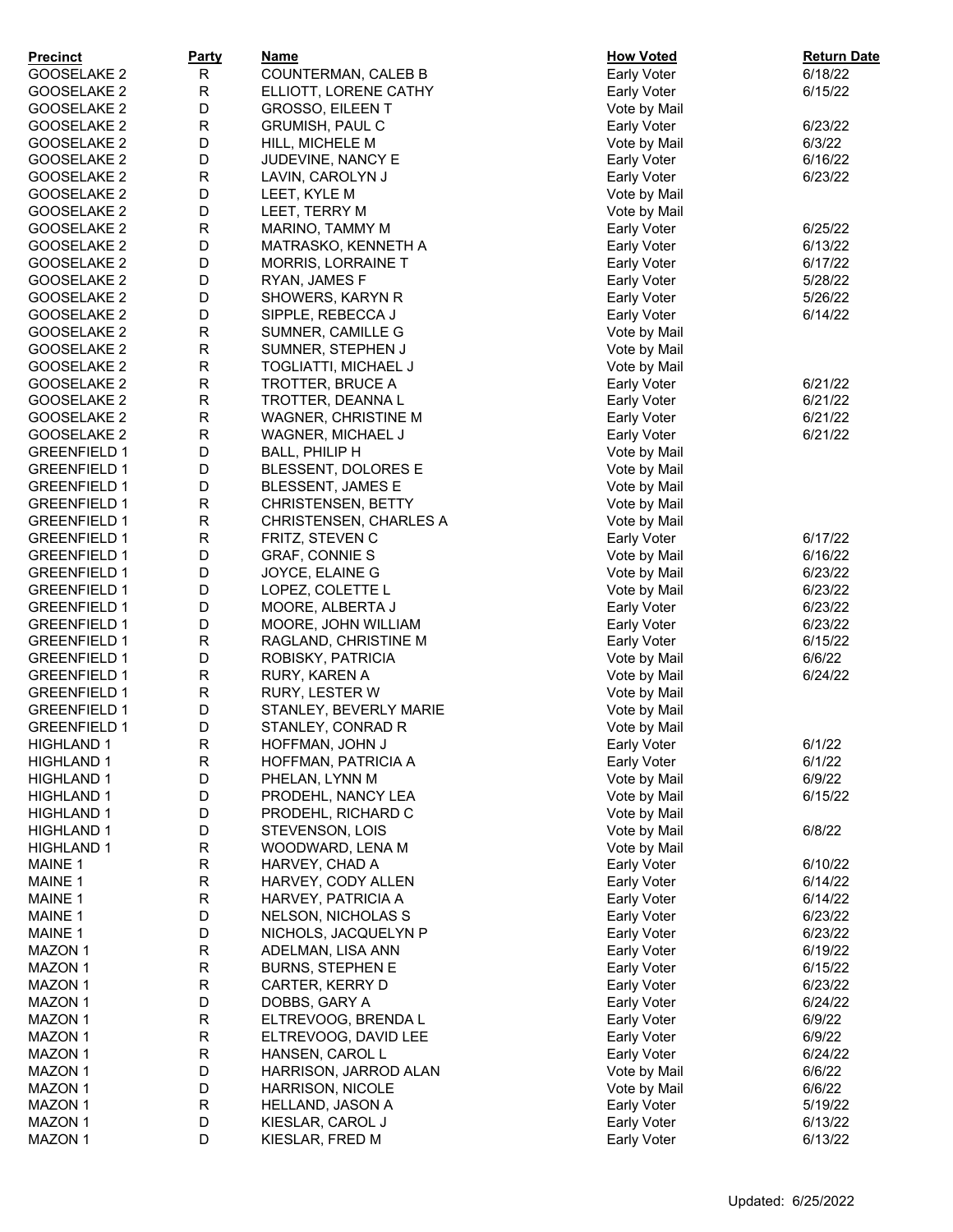| <b>Precinct</b> | <b>Party</b> | Name                        | <b>How Voted</b>   | <b>Return Date</b> |
|-----------------|--------------|-----------------------------|--------------------|--------------------|
| <b>MAZON1</b>   | R            | LARDI, HOWARD F             | Early Voter        | 6/22/22            |
| <b>MAZON1</b>   | R            | LARDI, KIMBERLY A           | <b>Early Voter</b> | 6/22/22            |
| <b>MAZON 1</b>  | D            | MOUSTAKAS, ANNA MARY        | Vote by Mail       | 5/25/22            |
| <b>MAZON1</b>   | D            | PAPAI, CHRISTOPHER S        | Vote by Mail       | 5/25/22            |
| <b>MAZON 1</b>  | R            | SAVOREE, ABIGAIL J          | <b>Early Voter</b> | 6/24/22            |
| <b>MAZON1</b>   | R            | STEFFES, CAROLYN            | <b>Early Voter</b> | 6/23/22            |
| <b>MAZON1</b>   | R            | STRAPPAZON, SHARON K        | <b>Early Voter</b> | 6/7/22             |
| <b>MAZON 1</b>  | R            | SWESKY, JOHN G              | <b>Early Voter</b> | 6/19/22            |
| MAZON 1         | R            | TUMBLESON, BRIAN            | <b>Early Voter</b> | 6/24/22            |
| MAZON 1         | R            | TUMBLESON, CHERYL A         | <b>Early Voter</b> | 6/24/22            |
| <b>MAZON 1</b>  | $\mathsf R$  | WAGENSCHUTZ, RUBY           | Vote by Mail       |                    |
| <b>MORRIS1</b>  | D            | ALVAREZ, JESS               | <b>Early Voter</b> | 6/10/22            |
| <b>MORRIS1</b>  | D            | ALVAREZ, TAMMY J            | <b>Early Voter</b> | 6/10/22            |
| <b>MORRIS1</b>  | R            | BARNARD, MARGARET           | <b>Early Voter</b> | 6/23/22            |
| <b>MORRIS1</b>  | R            | BARNARD, RICHARD B          | <b>Early Voter</b> | 6/16/22            |
| <b>MORRIS1</b>  | R            | BARON, DALE E               | <b>Early Voter</b> | 6/23/22            |
| <b>MORRIS1</b>  | D            | <b>BEST, DENNIS CHARLES</b> | <b>Early Voter</b> | 6/8/22             |
| <b>MORRIS1</b>  | D            | <b>BEST, MARIANNE</b>       | <b>Early Voter</b> | 6/8/22             |
| <b>MORRIS1</b>  | D            | BIASELLA, DIANE M           | Vote by Mail       | 6/16/22            |
| <b>MORRIS1</b>  | D            | BOYD, KEVIN R               | <b>Early Voter</b> | 6/14/22            |
| <b>MORRIS1</b>  | R            | CAILEY, GREGORY A           | <b>Early Voter</b> | 6/25/22            |
| <b>MORRIS1</b>  | R            | COCKREAM, GERALD N JR       | <b>Early Voter</b> | 6/23/22            |
| <b>MORRIS1</b>  | R            | COUSINO, KATHERINE J        | <b>Early Voter</b> | 6/24/22            |
| <b>MORRIS1</b>  | R            | DARAZS-KOMMER, DEBORAH L    | <b>Early Voter</b> | 6/25/22            |
| <b>MORRIS1</b>  | D            | DERGO, JOEINE I             | <b>Early Voter</b> | 6/9/22             |
| <b>MORRIS1</b>  | D            | DONOVAN, SCOTT A            | <b>Early Voter</b> | 6/21/22            |
| <b>MORRIS1</b>  | D            | DONOVAN, SHEILA GAIL        | <b>Early Voter</b> | 6/21/22            |
| <b>MORRIS1</b>  | R            | FARBER, BONNIE J            | <b>Early Voter</b> | 6/6/22             |
| <b>MORRIS1</b>  | D            | GADDIS, DANNY L JR          | <b>Early Voter</b> | 5/20/22            |
| <b>MORRIS1</b>  | D            | GADDIS, NONA L              | Vote by Mail       | 5/20/22            |
| <b>MORRIS1</b>  | D            | HEALY, COLLEEN A            | Vote by Mail       | 5/23/22            |
| <b>MORRIS1</b>  | R            | HENDREX, BRANDON E          | Vote by Mail       | 6/8/22             |
| <b>MORRIS1</b>  | R            | HENDREX, BRYAN K            | Vote by Mail       | 6/8/22             |
| <b>MORRIS1</b>  | R            | HENDREX, LORI A             | Vote by Mail       | 6/8/22             |
| <b>MORRIS1</b>  | R            | JOHNSEN, JOHN W             | <b>Early Voter</b> | 6/21/22            |
| <b>MORRIS1</b>  | R            | KAUZLARIC, JOAN M           | Vote by Mail       |                    |
| <b>MORRIS1</b>  | R            | KOMMER, STEVEN M            | Early Voter        | 6/25/22            |
| <b>MORRIS1</b>  | D            | LOCK, MARIN ELIZABETH       | <b>Early Voter</b> | 6/10/22            |
| <b>MORRIS1</b>  | D            | MINETT, MARGARET R          | Vote by Mail       |                    |
| <b>MORRIS1</b>  | D            | MINETT, THOMAS OLIVER       | Vote by Mail       | 6/2/22             |
| <b>MORRIS1</b>  | R            | OWENS, RANDALL E            | Early Voter        | 6/7/22             |
| <b>MORRIS1</b>  | D            | RETA, HORTENCIA             | Vote by Mail       | 6/6/22             |
| <b>MORRIS1</b>  | R            | RUFFING, ANITA              | Vote by Mail       |                    |
| <b>MORRIS1</b>  | R            | SCHROEDER, MARCY LYNN       | <b>Early Voter</b> | 6/13/22            |
| <b>MORRIS1</b>  | D            | SHEPHERD, ROY W             | Vote by Mail       | 6/6/22             |
| <b>MORRIS1</b>  | R            | STRANDELL, ROBERT K         | <b>Early Voter</b> | 6/7/22             |
| <b>MORRIS1</b>  | R            | SWANSON, KENNETH R          | Vote by Mail       |                    |
| <b>MORRIS1</b>  | R            | <b>TAMBLING, CARRIE L</b>   | <b>Early Voter</b> | 6/16/22            |
| <b>MORRIS1</b>  | D            | TREJO, DONALD E             | <b>Early Voter</b> | 6/24/22            |
| <b>MORRIS1</b>  | R            | <b>WARRICK, MARILOUISE</b>  | <b>Early Voter</b> | 6/16/22            |
| <b>MORRIS1</b>  | D            | WARRICK, TERRY WILLIAM      | <b>Early Voter</b> | 5/25/22            |
| <b>MORRIS1</b>  | D            | WEBSTER, EDWARD P           | <b>Early Voter</b> | 5/20/22            |
| <b>MORRIS1</b>  | R            | WIDNER, NICHOLAS M          | <b>Early Voter</b> | 6/21/22            |
| <b>MORRIS1</b>  | R            | WILLIS, KENNETH EUGENE      | <b>Early Voter</b> | 6/9/22             |
| <b>MORRIS1</b>  | R            | ZIERMAN, CHRISTOPHER W      | <b>Early Voter</b> | 6/21/22            |
| <b>MORRIS 2</b> | R            | AVALOS, KAREN AMPARO        | <b>Early Voter</b> | 5/31/22            |
| <b>MORRIS 2</b> | D            | <b>BIRCH, CHARLES W</b>     | <b>Early Voter</b> | 6/23/22            |
| <b>MORRIS 2</b> | R            | BURBULYS, PETER V           | <b>Early Voter</b> | 6/14/22            |
| <b>MORRIS 2</b> | R            | <b>BZDILL, JEFFREY</b>      | Grace Period Voter | 6/17/22            |
| <b>MORRIS 2</b> | D            | DANIELSON, CHRISTINE J      | <b>Early Voter</b> | 6/15/22            |
| <b>MORRIS 2</b> | R            | DAVIDSON, MARIS RAE         | Vote by Mail       | 6/15/22            |
| <b>MORRIS2</b>  | R            | DAVIS, JOHN W               | <b>Early Voter</b> | 6/21/22            |
| <b>MORRIS 2</b> | D            | FANE, KATHLEEN M            | Vote by Mail       |                    |
|                 |              |                             |                    |                    |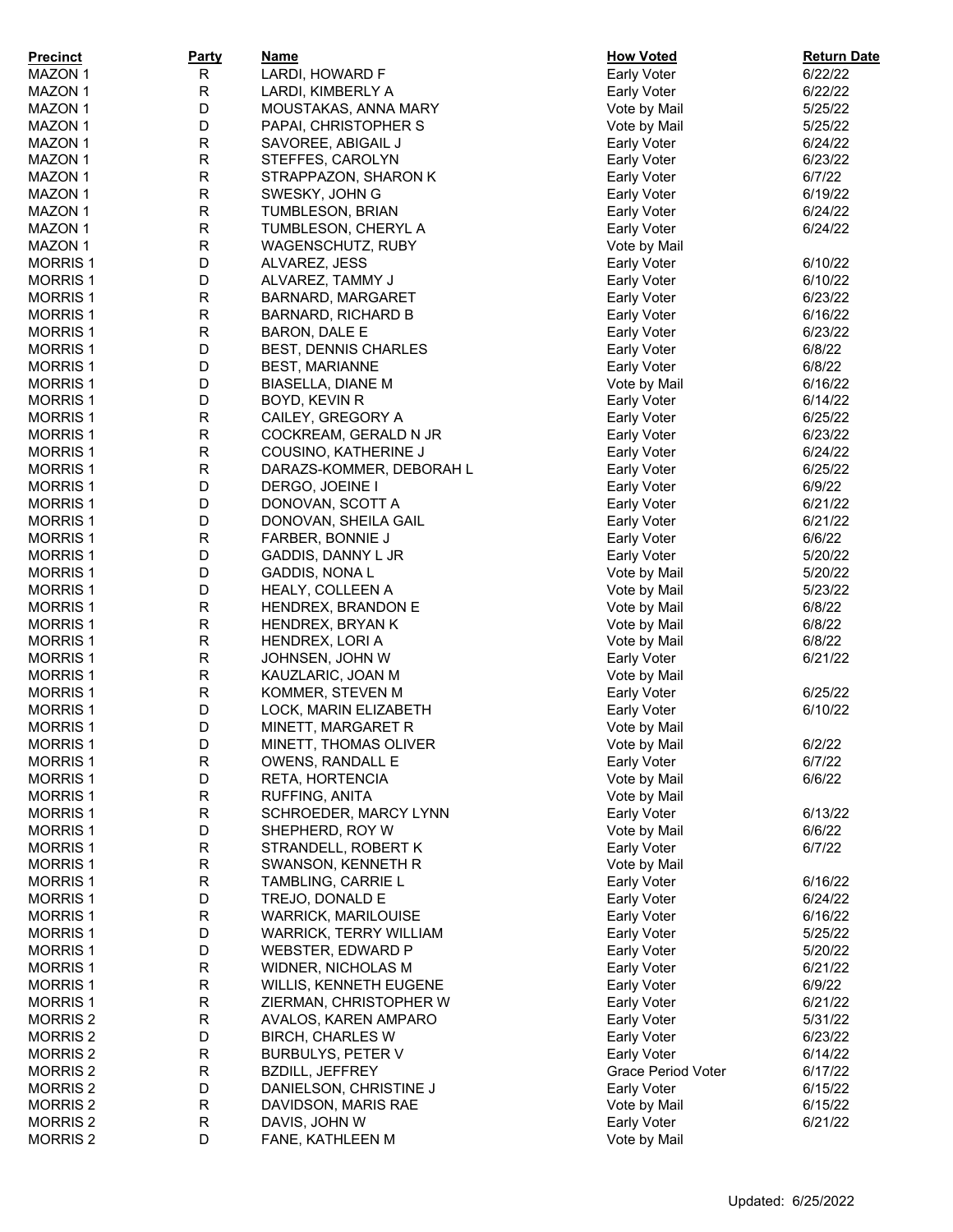| <b>Precinct</b> | <b>Party</b> | Name                       | <b>How Voted</b>          | <b>Return Date</b> |
|-----------------|--------------|----------------------------|---------------------------|--------------------|
| <b>MORRIS 2</b> | R            | HEAP, JAY M                | Early Voter               | 5/23/22            |
| <b>MORRIS 2</b> | R            | MCCORMICK, TERA M          | Early Voter               | 5/27/22            |
| <b>MORRIS 2</b> | D            | MESSINO, NEIL              | Early Voter               | 6/8/22             |
| <b>MORRIS 2</b> | R            | MONSON, ELTON LOUIS        | Vote by Mail              |                    |
| <b>MORRIS 2</b> | R            | PAVALONIS, ANN C           | <b>Early Voter</b>        | 6/16/22            |
| <b>MORRIS 2</b> | ${\sf R}$    | PAVALONIS, GARY E          | <b>Early Voter</b>        | 6/16/22            |
| <b>MORRIS 2</b> | D            | PETTY, ERIN MARIE          | Grace Period Voter        | 6/8/22             |
| <b>MORRIS 2</b> | D            | RIGBY, DOYLE MARIE         | <b>Early Voter</b>        | 6/17/22            |
| <b>MORRIS2</b>  | R            | ROGERS, CLAUDIA E          | Early Voter               | 6/14/22            |
| <b>MORRIS 2</b> | R            | ROGERS, ROBERT THOMAS      | Early Voter               | 6/14/22            |
| <b>MORRIS 2</b> | R            | SCAMAN, MARY P             | Early Voter               | 6/17/22            |
| <b>MORRIS 2</b> | ${\sf R}$    | SCAMAN, REBECCA DAWN       | Early Voter               | 6/17/22            |
| <b>MORRIS 2</b> | D            | <b>SCHMICK, KAREN B</b>    | Early Voter               | 6/16/22            |
| <b>MORRIS 2</b> | D            | SCHMICK, RONALD C          | <b>Early Voter</b>        | 6/16/22            |
| <b>MORRIS 2</b> | R            | SHAY, MARGARET I           | Early Voter               | 6/24/22            |
| <b>MORRIS 2</b> | R            | WELCH, JAMES F             | Early Voter               | 6/18/22            |
| <b>MORRIS3</b>  | D            | BARRY, JOHN B              | Early Voter               | 6/14/22            |
| <b>MORRIS3</b>  | R            | <b>BURRIS, CHARLES A</b>   | Vote by Mail              | 5/27/22            |
| <b>MORRIS3</b>  | R            | <b>BURRIS, MARY A</b>      | Vote by Mail              | 5/27/22            |
| <b>MORRIS3</b>  | R            | BUTTON, WILLIAM DOUGLAS    | <b>Early Voter</b>        | 5/25/22            |
| <b>MORRIS3</b>  | R            | CHRONISTER, RENAE A        | Early Voter               | 6/14/22            |
| <b>MORRIS3</b>  | R            | CLAYPOOL, JOHN L           | Vote by Mail              | 6/17/22            |
| <b>MORRIS3</b>  | R            | CLAYPOOL, JUDITH ANN       | Vote by Mail              | 6/17/22            |
| <b>MORRIS3</b>  | D            | DARM, MARY ELLEN           | <b>Early Voter</b>        | 6/10/22            |
| <b>MORRIS3</b>  | D            | DEMARCO, JILLIAN LEIGH     | Early Voter               | 6/18/22            |
| <b>MORRIS3</b>  | D            | EICHELKRAUT, ARLENE C      | <b>Early Voter</b>        | 5/19/22            |
| <b>MORRIS3</b>  | R            | EICHELKRAUT, CHARLES J     | <b>Early Voter</b>        | 6/23/22            |
| <b>MORRIS3</b>  | D            | FITZMAURICE, NATALIE J     | Early Voter               | 6/24/22            |
| <b>MORRIS3</b>  | D            | <b>GUSTAFSON, ANDREA L</b> | Early Voter               | 6/25/22            |
| <b>MORRIS3</b>  | R            | HANSEN, LORRAINE           | Early Voter               | 6/21/22            |
| <b>MORRIS3</b>  | ${\sf R}$    | HANSEN, WANDA J            | Vote by Mail              | 6/17/22            |
| <b>MORRIS3</b>  | R            | HEXDALL, RICHARD HERBERT   | Early Voter               | 6/22/22            |
| <b>MORRIS3</b>  | R            | <b>JEBENS, MICHELE R</b>   | <b>Early Voter</b>        | 6/24/22            |
| <b>MORRIS3</b>  | $\mathsf R$  | <b>JEBENS, STEPHEN C</b>   | Early Voter               | 6/24/22            |
| <b>MORRIS3</b>  | R            | <b>JOLLEY, BERNICE E</b>   | Vote by Mail              | 5/25/22            |
| <b>MORRIS3</b>  | R            | <b>KEBLESH, ANTHONY</b>    | Early Voter               | 6/8/22             |
| <b>MORRIS3</b>  | ${\sf R}$    | KNOTT, ELAINE M            | Vote by Mail              | 5/24/22            |
| <b>MORRIS3</b>  | R            | MALLANEY, JOANN            | Vote by Mail              |                    |
| <b>MORRIS3</b>  | R            | MALLANEY, JOSEPH E         | Vote by Mail              |                    |
| <b>MORRIS3</b>  | ${\sf R}$    | ODOM, EDWARD B             | Grace Period Voter        | 6/10/22            |
| <b>MORRIS3</b>  | R            | RIGGS, CONSTANCE D         | Early Voter               | 6/1/22             |
| <b>MORRIS3</b>  | D            | SALAZAR, MIGUEL ANGEL      | Early Voter               | 6/18/22            |
| <b>MORRIS3</b>  | R            | SEGGEBRUCH, BRAD P         | <b>Early Voter</b>        | 5/28/22            |
| <b>MORRIS3</b>  | R            | SEVERSON, PATRICIA         | <b>Grace Period Voter</b> | 6/1/22             |
| <b>MORRIS3</b>  | R            | STEELE, CAROLYN MARGARET   | Early Voter               | 6/8/22             |
| <b>MORRIS3</b>  | R            | STEELE, GERALD LEE         | <b>Early Voter</b>        | 6/8/22             |
| <b>MORRIS3</b>  | R            | STOCKMAN, DANA B           | Early Voter               | 6/14/22            |
| <b>MORRIS3</b>  | R            | <b>TAYLOR, LISA MARIE</b>  | <b>Early Voter</b>        | 6/22/22            |
| <b>MORRIS3</b>  | R            | <b>TESDAL, ROBERT</b>      | Early Voter               | 6/21/22            |
| <b>MORRIS3</b>  | R            | VILT, JEAN K               | Early Voter               | 6/21/22            |
| <b>MORRIS4</b>  | D            | BARTLETT, ROBERT J         | <b>Early Voter</b>        | 6/10/22            |
| <b>MORRIS4</b>  | R            | BATTERSBY, JANE LEE        | <b>Early Voter</b>        | 6/21/22            |
| <b>MORRIS4</b>  | R            | BATTERSBY, RUSSELL JOHN    | <b>Early Voter</b>        | 6/21/22            |
| <b>MORRIS4</b>  | R            | BELLM, RON E               | Early Voter               | 6/22/22            |
| <b>MORRIS4</b>  | D            | BOUNDS, PAMELA JEAN        | <b>Early Voter</b>        | 6/2/22             |
| <b>MORRIS4</b>  | D            | CAP, BONNIE J              | Early Voter               | 6/23/22            |
| <b>MORRIS4</b>  | R            | DIVINCENZO, DAVID A        | <b>Early Voter</b>        | 6/24/22            |
| <b>MORRIS4</b>  | R            | FALKENBERG, JOHN R JR      | <b>Early Voter</b>        | 6/22/22            |
| <b>MORRIS4</b>  | D            | HAYWORTH, MITCHELL E       | <b>Early Voter</b>        | 6/21/22            |
| <b>MORRIS4</b>  | R            | <b>HEADRICK, HAROLD V</b>  | Early Voter               | 5/25/22            |
| <b>MORRIS4</b>  | D            | HERRON, LINDA L            | <b>Early Voter</b>        | 5/26/22            |
| <b>MORRIS4</b>  | R            | LEACH MOYER, LIANNE        | Vote by Mail              | 6/16/22            |
| <b>MORRIS4</b>  | R            | MCMAHON, JAMES J SR        | Vote by Mail              | 5/27/22            |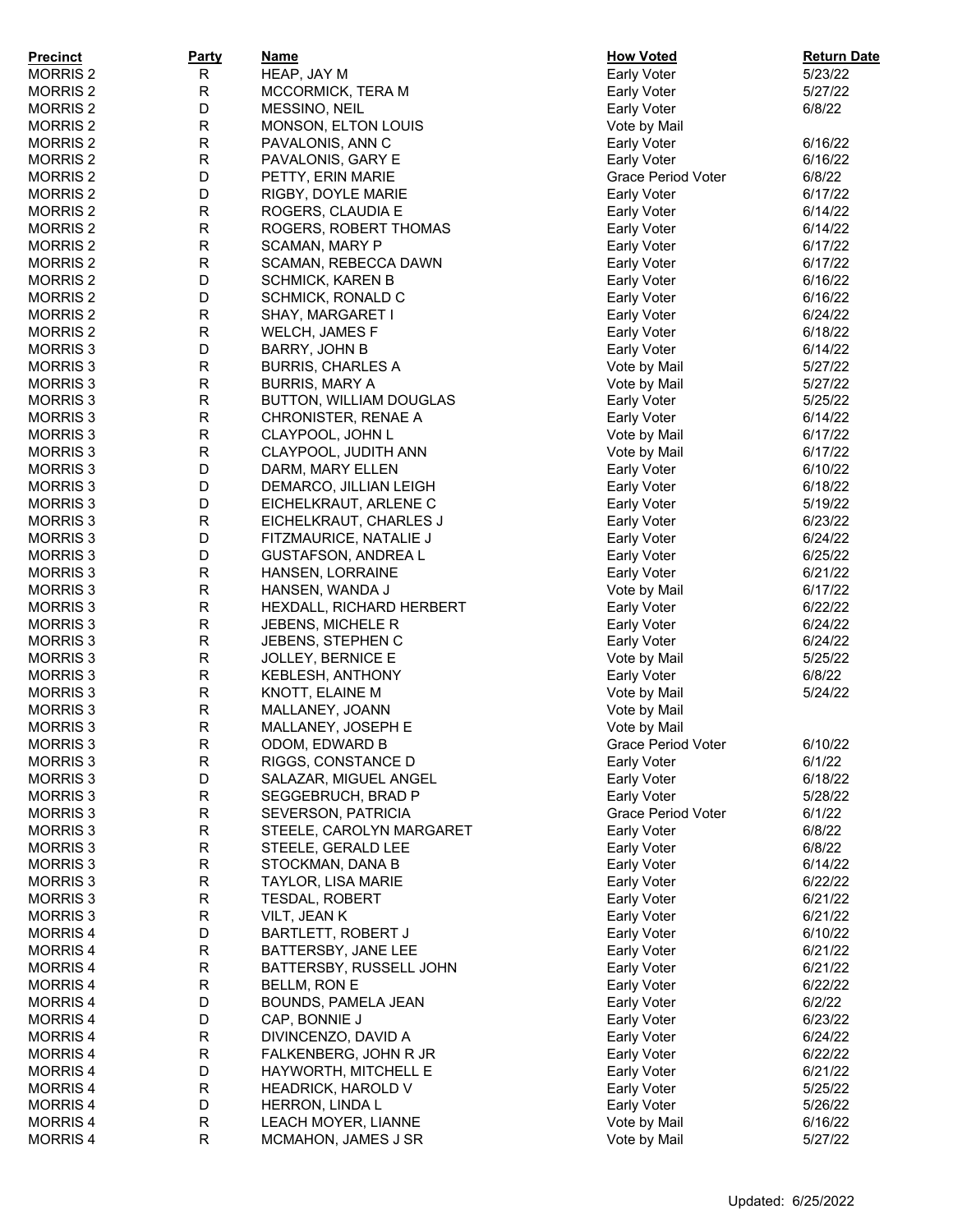| <b>Precinct</b>       | <b>Party</b> | Name                         | <b>How Voted</b>          | <b>Return Date</b> |
|-----------------------|--------------|------------------------------|---------------------------|--------------------|
| <b>MORRIS4</b>        | R            | MCMAHON, YVETTE R            | Vote by Mail              | 5/31/22            |
| <b>MORRIS4</b>        | D            | MILLSAP, JEANNE              | <b>Early Voter</b>        | 6/23/22            |
| <b>MORRIS4</b>        | $\mathsf{R}$ | MONTGOMERY, BRENDA L         | <b>Early Voter</b>        | 6/16/22            |
| <b>MORRIS4</b>        | R            | MONTGOMERY, DANIEL E         | <b>Early Voter</b>        | 6/14/22            |
| <b>MORRIS4</b>        | D            | OLSON, MELISSA A             | <b>Early Voter</b>        | 6/17/22            |
| <b>MORRIS4</b>        | D            | PETRIC, JANINE M             | <b>Early Voter</b>        | 6/22/22            |
| <b>MORRIS4</b>        | ${\sf R}$    | PETRIC, JOSEPH J             | <b>Early Voter</b>        | 6/22/22            |
| <b>MORRIS4</b>        | ${\sf R}$    | ROBINSON, ANTHONY P          | <b>Early Voter</b>        | 6/21/22            |
| <b>MORRIS4</b>        | ${\sf R}$    | ROSE, VICKIE                 | <b>Early Voter</b>        | 6/1/22             |
| <b>MORRIS4</b>        | D            | RYNEARSON, MARCI K           | Vote by Mail              | 5/24/22            |
| <b>MORRIS4</b>        | $\mathsf{R}$ | SAMPSON, CYNTHIA A           | Vote by Mail              | 5/31/22            |
| <b>MORRIS4</b>        | $\mathsf R$  | SLOAN, ALBERT JR             | <b>Early Voter</b>        | 6/23/22            |
| <b>MORRIS4</b>        | ${\sf R}$    | SLOAN, EDWINA E              | <b>Early Voter</b>        | 6/23/22            |
| <b>MORRIS4</b>        | D            | STARNES, VICKY J             | Vote by Mail              |                    |
| <b>MORRIS5</b>        | D            | ANDERSON, BRITTANY CATHLEEN  | Vote by Mail              | 6/21/22            |
| <b>MORRIS5</b>        | D            | ANDERSON, PEYTON J           | Vote by Mail              | 6/21/22            |
| <b>MORRIS5</b>        | D            | BILIUNAS, THERESA A          | <b>Early Voter</b>        | 6/24/22            |
| <b>MORRIS5</b>        | $\mathsf{R}$ | BRADFORD, ORVILLE            | <b>Grace Period Voter</b> | 6/21/22            |
| <b>MORRIS5</b>        | D            | <b>BUCHANAN, RUTH A</b>      | Vote by Mail              | 5/26/22            |
| <b>MORRIS5</b>        | ${\sf R}$    | CARLSON, RAYMOND AUGUST      | Vote by Mail              | 6/10/22            |
| <b>MORRIS5</b>        | D            | CHESHARECK, BETTY J          | <b>Early Voter</b>        | 6/23/22            |
| <b>MORRIS5</b>        | D            | CHESHARECK, MARY K           | <b>Early Voter</b>        | 6/23/22            |
| <b>MORRIS 5</b>       | R            | CHRONISTER, JAMES V          | <b>Early Voter</b>        | 5/31/22            |
| <b>MORRIS5</b>        | $\mathsf{R}$ | CHRONISTER, KATHLEEN M       | <b>Early Voter</b>        | 6/14/22            |
| <b>MORRIS5</b>        | D            | CLEMMONS, MICHAEL JOSEPH     | <b>Early Voter</b>        | 6/23/22            |
| <b>MORRIS5</b>        | D            | DANGELO, FRANK ERIC          | Vote by Mail              |                    |
| <b>MORRIS5</b>        | D            | DANGELO, HAYLEY EADEN        | Vote by Mail              |                    |
| <b>MORRIS5</b>        | ${\sf R}$    | ERIO, PATRICIA A             | Vote by Mail              | 6/10/22            |
| <b>MORRIS5</b>        | $\mathsf{R}$ | FEENEY, ROBERT THOMAS        | <b>Early Voter</b>        | 6/22/22            |
| <b>MORRIS5</b>        | D            | HALL, CARRIE L               | <b>Early Voter</b>        | 6/1/22             |
| <b>MORRIS5</b>        | ${\sf R}$    | HOUGAS, THOMAS G             | <b>Early Voter</b>        | 6/15/22            |
| <b>MORRIS5</b>        | ${\sf R}$    | MARX, DARRELL L              | <b>Early Voter</b>        | 5/26/22            |
| <b>MORRIS5</b>        | ${\sf R}$    | RAGAN, BARBARA J             | <b>Early Voter</b>        | 6/19/22            |
| <b>MORRIS5</b>        | D            | RAKES, WILLIAM N             | <b>Early Voter</b>        | 6/22/22            |
| <b>MORRIS5</b>        | $\mathsf{R}$ | SIMON, LINDA L               | <b>Early Voter</b>        | 6/24/22            |
| <b>MORRIS5</b>        | R            | SMITH, CHRISTINE A           | Vote by Mail              | 6/22/22            |
| <b>MORRIS5</b>        | D            | VLK, LOREEN R                | Early Voter               | 6/24/22            |
| <b>MORRIS5</b>        | $\mathsf{R}$ | VOYTEK, MICHAEL P            | Vote by Mail              | 5/27/22            |
| <b>MORRIS5</b>        | D            | WEITZ, PAUL C                | <b>Early Voter</b>        | 5/27/22            |
| NETTLE CREEK 1        | ${\sf R}$    | BLANKENSHIP, MARTHA L        | Early Voter               | 6/21/22            |
| NETTLE CREEK 1        | R            | BLANKENSHIP, STEPHEN N       | Early Voter               | 6/21/22            |
| <b>NETTLE CREEK 1</b> | D            | <b>BUNTON, JAMES R</b>       | Vote by Mail              |                    |
| NETTLE CREEK 1        | D            | BUNTON, JOAN E               | Vote by Mail              |                    |
| NETTLE CREEK 1        | $\mathsf{R}$ | FOSEN, DENNIS H              | Vote by Mail              | 6/6/22             |
| <b>NETTLE CREEK 1</b> | $\mathsf{R}$ | <b>FOSEN, PATRICIA G</b>     | Vote by Mail              | 6/6/22             |
| NETTLE CREEK 1        | $\mathsf R$  | HELLAND, GERALD D            | <b>Early Voter</b>        | 6/23/22            |
| NETTLE CREEK 1        | $\mathsf{R}$ | HELLAND, JOANNE S            | <b>Early Voter</b>        | 6/23/22            |
| NETTLE CREEK 1        | D            | PUTTY, JAKE JUSTIN           | Vote by Mail              |                    |
| NETTLE CREEK 1        | D            | SCHLAPPI, MYKAYLA E          | Vote by Mail              |                    |
| NETTLE CREEK 1        | $\mathsf{R}$ | <b>SCHRADER, KEITH</b>       | <b>Early Voter</b>        | 6/21/22            |
| NETTLE CREEK 1        | $\mathsf{R}$ | TORKELSON, HOWARD LESLIE     | Vote by Mail              | 6/24/22            |
| NETTLE CREEK 1        | $\mathsf{R}$ | TORKELSON, JANET LOUISE      | Vote by Mail              |                    |
| NETTLE CREEK 1        | $\mathsf R$  | WOOD, JILL ANN               | <b>Early Voter</b>        | 6/17/22            |
| <b>NORMAN1</b>        | R            | DANEK, HEATHER D             | <b>Early Voter</b>        | 5/27/22            |
| <b>NORMAN1</b>        | R            | GIACOMI, DAVID R             | <b>Early Voter</b>        | 6/21/22            |
| NORMAN <sub>1</sub>   | R            | GILES, RONALD G              | <b>Early Voter</b>        | 6/14/22            |
| <b>NORMAN1</b>        | ${\sf R}$    | GILES, VALERIE L             | <b>Early Voter</b>        | 6/14/22            |
| <b>NORMAN1</b>        | $\mathsf{R}$ | HINTZE-SYMONIAK, CHRISTINA D | <b>Early Voter</b>        | 6/22/22            |
| <b>NORMAN1</b>        | D            | SCHMIT, MARGARET M           | Vote by Mail              | 6/14/22            |
| <b>NORMAN1</b>        | $\mathsf{R}$ | SYMONIAK, ANTHONY J          | <b>Early Voter</b>        | 6/24/22            |
| SARATOGA 1            | R            | BATCHELOR, JEAN M            | Vote by Mail              | 6/17/22            |
| SARATOGA 1            | $\mathsf{R}$ | BERNARDY, CHARLES S          | <b>Early Voter</b>        | 6/14/22            |
| SARATOGA 1            | R            | <b>BLACK, FRANK JAMES</b>    | <b>Early Voter</b>        | 6/9/22             |
|                       |              |                              |                           |                    |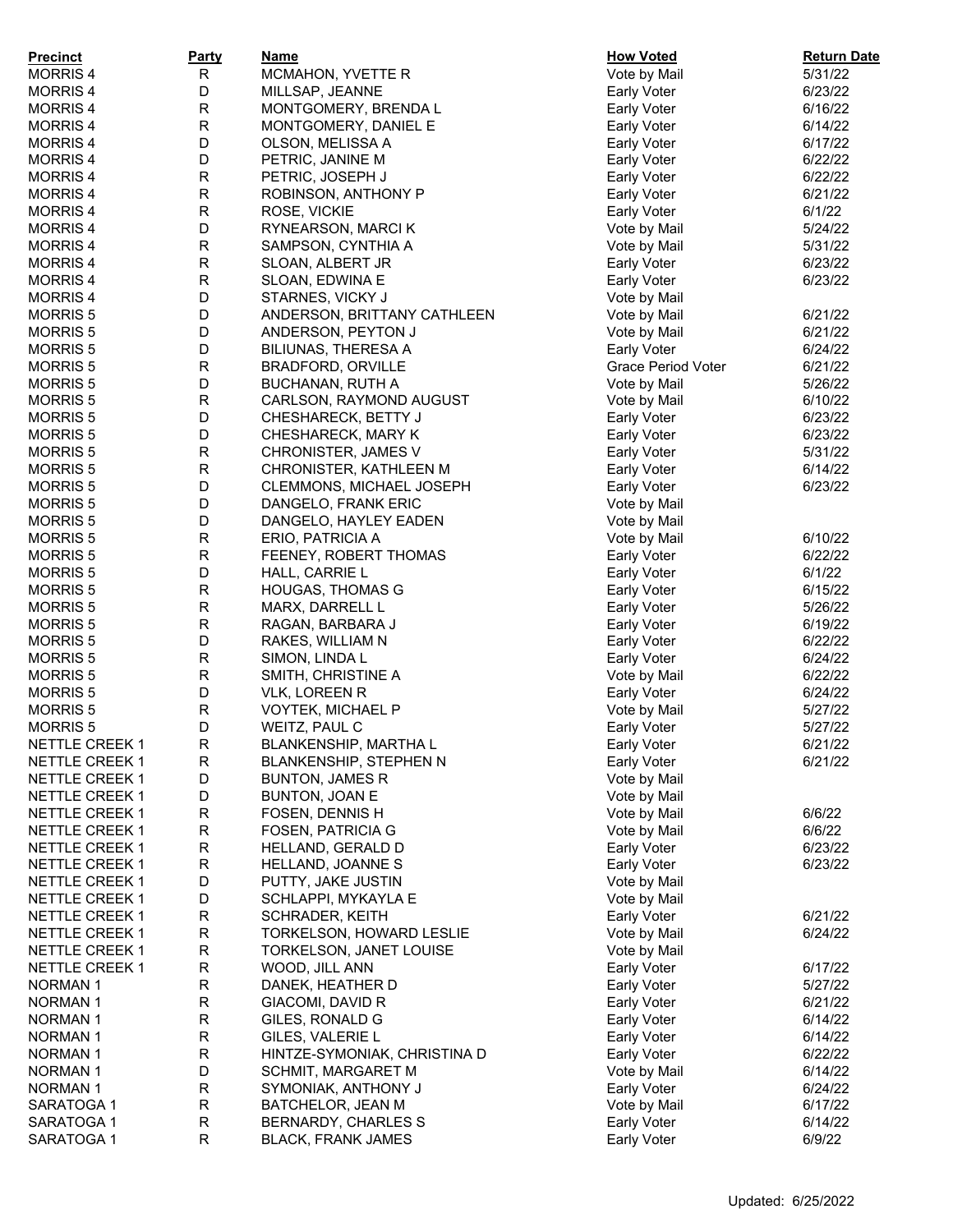| <b>Precinct</b>          | <b>Party</b> | Name                                       | <b>How Voted</b>                         | <b>Return Date</b> |
|--------------------------|--------------|--------------------------------------------|------------------------------------------|--------------------|
| SARATOGA 1               | R            | <b>BLACK, GEORGE RICHARD</b>               | Vote by Mail                             | 6/3/22             |
| SARATOGA 1               | R            | <b>BUSSEAN, CHERIE LYNNE</b>               | Early Voter                              | 6/24/22            |
| SARATOGA 1               | R            | CHALLY, LOIS A                             | Early Voter                              | 6/3/22             |
| SARATOGA 1               | R            | <b>CLEMMONS, CHARLES H</b>                 | <b>Early Voter</b>                       | 6/6/22             |
| SARATOGA 1               | R            | <b>CLEMMONS, PATRICIA C</b>                | <b>Early Voter</b>                       | 6/23/22            |
| SARATOGA 1               | R            | DARLINGTON, JAMES D                        | <b>Early Voter</b>                       | 6/6/22             |
| SARATOGA 1               | D            | DELEON, JUAN R                             | <b>Early Voter</b>                       | 6/17/22            |
| SARATOGA 1               | D            | DONNELLY, BRENDA L                         | <b>Early Voter</b>                       | 6/10/22            |
| SARATOGA 1               | D            | DUCKSWORTH, LESA L                         | <b>Early Voter</b>                       | 6/25/22            |
| SARATOGA 1               | R            | ERICKSON, GLORIA J                         | <b>Early Voter</b>                       | 6/14/22            |
| SARATOGA 1               | D            | FINN, SHERYL A                             | Vote by Mail                             | 5/31/22            |
| SARATOGA 1               | R            | <b>GARLING, MARGARET M</b>                 | Vote by Mail                             | 5/31/22            |
| SARATOGA 1               | D            | <b>GROSSI, SHARON R</b>                    | Vote by Mail                             | 6/6/22             |
| SARATOGA 1               | ${\sf R}$    | HINEY, KEITH ALLEN                         | Early Voter                              | 6/13/22            |
| SARATOGA 1               | R            | HINEY, NANCY R                             | <b>Early Voter</b>                       | 6/3/22             |
| SARATOGA 1               | R            | HOWARD, MARY LEE                           | <b>Early Voter</b>                       | 6/22/22            |
| SARATOGA 1               | R            | KALAS, KENNETH A                           | <b>Early Voter</b>                       | 6/14/22            |
| SARATOGA 1               | R            | KORTHAUER, SHERRY L                        | <b>Early Voter</b>                       | 6/7/22             |
| SARATOGA 1               | R            | KRIPPEL, BEZAWIT O                         | <b>Early Voter</b>                       | 6/25/22            |
| SARATOGA 1               | R            | KRIPPEL, KEVIN M                           | <b>Early Voter</b>                       | 6/25/22            |
| SARATOGA 1               | R            | KRIPPEL, SUSAN A                           | <b>Early Voter</b>                       | 6/23/22            |
| SARATOGA 1               | R            | LARSEN, DARILYN A                          | <b>Early Voter</b>                       | 6/10/22            |
| SARATOGA 1               | R            | LIMPAR, NANCY                              | <b>Early Voter</b>                       | 6/3/22             |
| SARATOGA 1               | $\mathsf R$  | LYON, DONALD L                             | <b>Early Voter</b>                       | 6/25/22            |
| SARATOGA 1               | R            | LYON, THERESA JEAN                         | <b>Early Voter</b>                       | 6/25/22            |
| SARATOGA 1               | D            | MANSFIELD, DAVID L                         | Vote by Mail                             | 6/6/22             |
| SARATOGA 1               | R            | MARROQUIN, BLANCA VIOLETA                  | <b>Early Voter</b>                       | 6/3/22             |
| SARATOGA 1               | R            | MARROQUIN, RENE                            | <b>Early Voter</b>                       | 6/3/22             |
| SARATOGA 1               | R            | MARTIN, MEGHAN S                           | <b>Early Voter</b>                       | 6/17/22            |
| SARATOGA 1               | R            | MARTIN, NANCY S                            | <b>Early Voter</b>                       | 6/22/22            |
| SARATOGA 1               | ${\sf R}$    | MARTIN, WILLIAM D                          | <b>Early Voter</b>                       | 5/24/22            |
| SARATOGA 1               | D            | MUSCATO, RUSSELL T                         | <b>Early Voter</b>                       | 6/7/22             |
| SARATOGA 1               | D            |                                            | Early Voter                              | 6/14/22            |
| SARATOGA 1               | R            | MUZZARELLI, MERBETH S                      |                                          | 6/24/22            |
| SARATOGA 1               | R            | NELSON, DEBRA L<br>NELSON, PAUL B          | <b>Early Voter</b><br><b>Early Voter</b> | 6/17/22            |
| SARATOGA 1               | R            |                                            |                                          | 6/17/22            |
| SARATOGA 1               | R            | NELSON, PENNY L<br>NELSON, SIDNEY N        | <b>Early Voter</b><br>Early Voter        | 6/24/22            |
| SARATOGA 1               | R            |                                            |                                          | 5/24/22            |
| SARATOGA 1               | R            | NOVOTNE, LUCY E<br>PEACOCK, ANNE MARIE     | Vote by Mail<br>Vote by Mail             |                    |
| SARATOGA 1               | ${\sf R}$    | PEACOCK, KENT A                            | Vote by Mail                             | 6/15/22            |
| SARATOGA 1               | R            | POPIDINSKI, JEFFREY                        | Early Voter                              | 6/13/22            |
| SARATOGA 1               | R            | PROMBO, PHILLIP E                          |                                          | 6/10/22            |
| SARATOGA 1               | R            | RANKIN, VIRGINIA L                         | Vote by Mail<br>Vote by Mail             |                    |
| SARATOGA 1               | D            | SCHOLES, SHEILA K                          | Early Voter                              | 6/10/22            |
| SARATOGA 1               | R            |                                            | <b>Early Voter</b>                       | 6/22/22            |
|                          | R            | STARKS, DALE FRANKLIN<br>STILES, TIMOTHY J |                                          |                    |
| SARATOGA 1<br>SARATOGA 1 | R            |                                            | <b>Early Voter</b>                       | 6/24/22<br>6/22/22 |
|                          | R            | STRUM, KIM R                               | <b>Early Voter</b>                       |                    |
| SARATOGA 1               | R            | STRUM, KIMBERLY A                          | <b>Early Voter</b>                       | 6/22/22            |
| SARATOGA 1               | R            | THOMPSON, ELIZABETH S                      | Vote by Mail                             |                    |
| SARATOGA 1               | R            | THOMPSON, RONALD A                         | Vote by Mail                             | 6/23/22            |
| SARATOGA 1               | R            | THOMPSON, SUSAN M                          | Vote by Mail                             | 6/23/22            |
| SARATOGA 1               |              | WERDEN, DANIEL R                           | Vote by Mail                             | 6/13/22            |
| SARATOGA 1               | R            | WOLFE, DUANE B                             | <b>Early Voter</b>                       | 6/23/22            |
| SARATOGA 1               | R            | WOLSFELD, DONALD N                         | <b>Early Voter</b>                       | 6/25/22            |
| SARATOGA 1               | R            | <b>WOLSFELD, HEATHER L</b>                 | <b>Early Voter</b>                       | 6/25/22            |
| SARATOGA 1               | R            | WOODWORTH, STEVEN WAYNE                    | <b>Early Voter</b>                       | 5/24/22            |
| SARATOGA 1               | R            | WRIGHT, MALCOME EDWARD                     | <b>Early Voter</b>                       | 6/1/22             |
| SARATOGA 2               | D            | ADAMS, JUDY L                              | Vote by Mail                             | 6/16/22            |
| SARATOGA 2               | R            | AYERS, RACHAL                              | <b>Grace Period Voter</b>                | 6/25/22            |
| SARATOGA 2               | R            | <b>BOOK, CANDICE MICHELLE</b>              | <b>Early Voter</b>                       | 6/17/22            |
| SARATOGA 2               | R            | <b>BORGER, DIANE RUTH</b>                  | <b>Early Voter</b>                       | 6/17/22            |
| SARATOGA 2               | R            | DIX, DAVID B                               | <b>Early Voter</b>                       | 6/14/22            |
| SARATOGA 2               | D            | DOMANUS, JAMES LOUIS                       | <b>Early Voter</b>                       | 6/16/22            |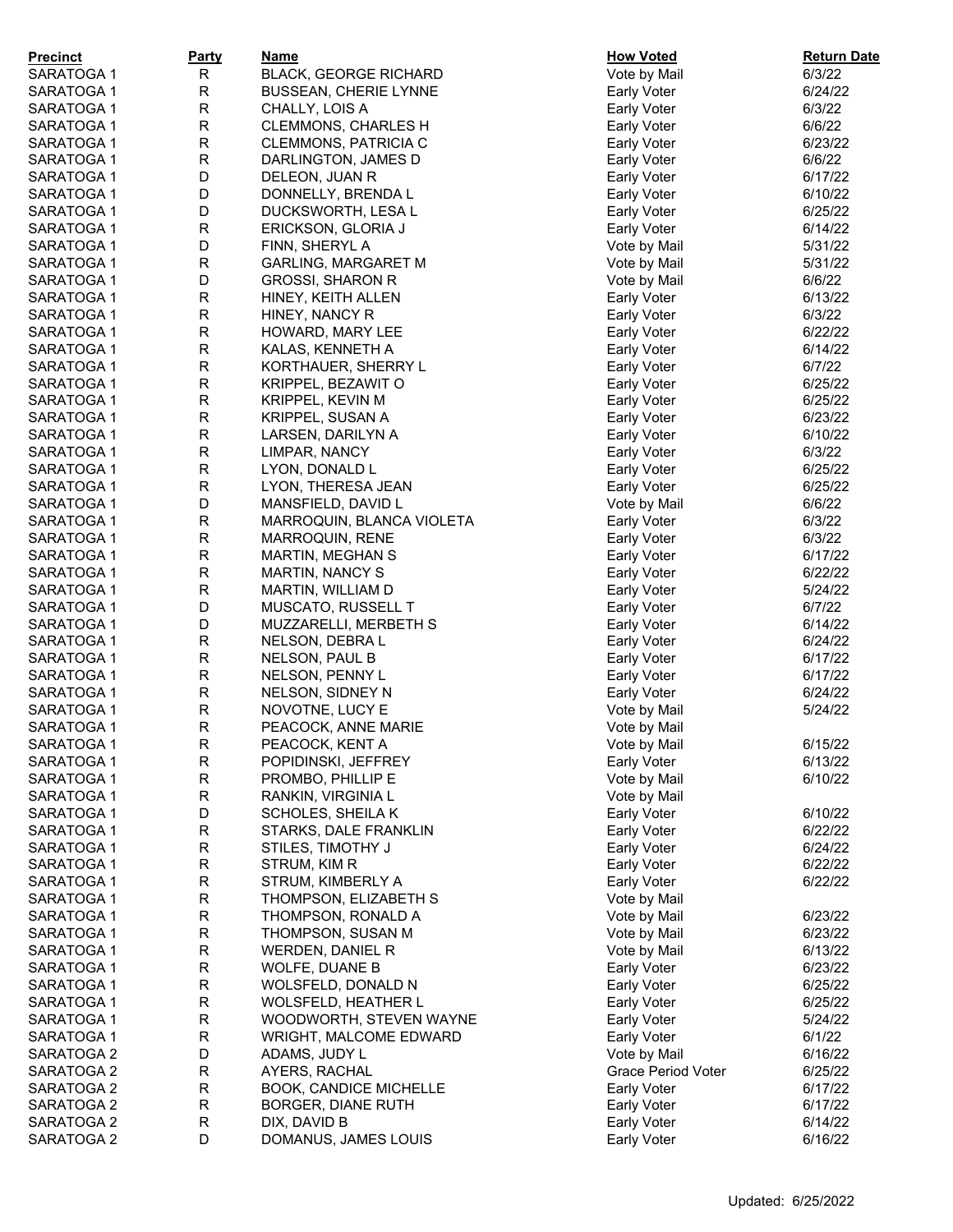| 6/17/22<br>SARATOGA 2<br>R<br><b>HEMMERSBACH, RAYMOND E</b><br>Vote by Mail<br>D<br>SARATOGA 2<br>LEWIS, KATHLEEN S<br>Vote by Mail<br>${\sf R}$<br><b>Early Voter</b><br>6/10/22<br>SARATOGA 2<br><b>MATTESON, KENNETH EARL</b><br>R<br>5/23/22<br>SARATOGA 2<br>MATTESON, ROBERT WILLIAM<br>Vote by Mail<br>$\mathsf{R}$<br>6/10/22<br>SARATOGA 2<br>MATTESON, RUBY MYRTLE<br><b>Early Voter</b><br>D<br>6/22/22<br>SARATOGA 2<br>MCKINNEY, GERALD L<br>Vote by Mail<br>D<br>6/22/22<br>SARATOGA 2<br>MCKINNEY, JEAN K<br>Vote by Mail<br>${\sf R}$<br>Early Voter<br>5/28/22<br>SARATOGA 2<br>MEIER, AVA I<br>${\sf R}$<br><b>Early Voter</b><br>5/27/22<br>SARATOGA 2<br>MEIER, MATT A<br>D<br>5/31/22<br>SARATOGA 2<br>MEIER, MATTHEW E<br>Early Voter<br>$\mathsf{R}$<br>6/24/22<br>SARATOGA 2<br>PETERSON, ERIC PAUL<br><b>Early Voter</b><br>$\mathsf{R}$<br>6/24/22<br>SARATOGA 2<br>PETERSON, SARAH RENEE<br>Early Voter<br>${\sf R}$<br>6/13/22<br>SARATOGA 2<br>TERANDO, GERALD R<br><b>Early Voter</b><br>D<br>SARATOGA 2<br>6/13/22<br>TRUSHEIM, ELIZABETH ANN<br>Vote by Mail<br>R<br>SARATOGA 2<br>6/13/22<br>TRUSHEIM, MARK R<br>Vote by Mail<br>${\sf R}$<br>6/23/22<br><b>Early Voter</b><br>SARATOGA 2<br>URBANIK, TIMOTHY MICHAEL<br>$\mathsf{R}$<br>6/24/22<br>SARATOGA 3<br>ARMIN, JANICE V<br>Vote by Mail<br>$\mathsf{R}$<br>6/24/22<br>SARATOGA 3<br>AVERY, KATHI L<br>Vote by Mail<br>D<br>6/8/22<br>SARATOGA 3<br>BARR, ANNE<br><b>Early Voter</b><br>D<br>6/24/22<br>SARATOGA 3<br><b>BEAL, JUDITH M</b><br>Vote by Mail<br>${\sf R}$<br><b>Early Voter</b><br>6/7/22<br>SARATOGA 3<br>BEELER, DANNY R<br>${\sf R}$<br>6/7/22<br>SARATOGA 3<br><b>Early Voter</b><br>BEELER, PAULA JEAN<br>R<br>6/22/22<br>SARATOGA 3<br><b>BLACK, BERNITA J</b><br>Vote by Mail<br>$\mathsf{R}$<br>6/15/22<br>SARATOGA 3<br><b>BLACK, GERALDINE S</b><br><b>Early Voter</b><br>$\mathsf R$<br>6/13/22<br>SARATOGA 3<br><b>BLACK, MARIFRAN M</b><br><b>Early Voter</b><br>${\sf R}$<br>6/15/22<br>SARATOGA 3<br><b>BLACK, ROBERT T</b><br><b>Early Voter</b><br>${\sf R}$<br>6/2/22<br>Early Voter<br>SARATOGA 3<br>BREEN, KAREN S<br>D<br>SARATOGA 3<br>BROWN, PAULA A<br>Vote by Mail<br>R<br>6/3/22<br>SARATOGA 3<br><b>CHESHARECK, KAREN L</b><br><b>Early Voter</b><br>R<br>SARATOGA 3<br>COLLINS, ELLEN A<br>Vote by Mail<br>D<br>6/24/22<br>SARATOGA 3<br>DUNBAR, THOMAS M<br><b>Early Voter</b><br>D<br>SARATOGA 3<br>EHRET, DOLORES J<br>Vote by Mail<br>6/24/22<br>$\mathsf{R}$<br>SARATOGA 3<br>6/14/22<br>ENLOW, KIMBERLY J<br><b>Early Voter</b><br>${\sf R}$<br>6/14/22<br>SARATOGA 3<br>ENLOW, RICHARD L<br><b>Early Voter</b><br>R<br>6/13/22<br>SARATOGA 3<br><b>GOTTLIEB, SHERIL</b><br>Vote by Mail<br>D<br>6/24/22<br>SARATOGA 3<br><b>Early Voter</b><br>HANLEY, DEBORAH SUE<br>D<br>6/7/22<br>SARATOGA 3<br>HANLEY, TIMOTHY J<br>Early Voter<br>R<br>6/6/22<br>SARATOGA 3<br>Vote by Mail<br>HANOUW, ELLEN M<br>D<br>6/24/22<br>SARATOGA 3<br>HARTMANN, CHRISTINE MARGARET<br>Vote by Mail<br>${\sf R}$<br>SARATOGA 3<br>JARZYNA, JAMES J<br>Early Voter<br>6/23/22<br>6/20/22<br>SARATOGA 3<br>R<br>JOHNSON, JANET S<br><b>Early Voter</b><br>6/10/22<br>SARATOGA 3<br>R<br>JOHNSON, TIMOTHY C<br><b>Early Voter</b><br>D<br>6/22/22<br>SARATOGA 3<br>KALFAS, CAROL A<br>Vote by Mail<br>$\mathsf{R}$<br>SARATOGA 3<br>5/23/22<br>KEEBAUGH, CHRISTOPHER A<br><b>Early Voter</b><br>D<br>SARATOGA 3<br><b>Early Voter</b><br>6/24/22<br>KNUDSON, EMMA JOANNE<br>${\sf R}$<br>SARATOGA 3<br>KNUDSON, JENNIFER J<br><b>Early Voter</b><br>6/24/22<br>${\sf R}$<br><b>Early Voter</b><br>6/24/22<br>SARATOGA 3<br>KNUDSON, STANLEY J<br>${\sf R}$<br>SARATOGA 3<br>LINDLEY, PEARL MAY<br><b>Early Voter</b><br>5/24/22<br>D<br>SARATOGA 3<br><b>Early Voter</b><br>6/7/22<br>LOCK, SUZANNE<br>D<br>6/7/22<br>SARATOGA 3<br>MAAS, KENNETH F<br><b>Early Voter</b><br>${\sf R}$<br>SARATOGA 3<br><b>Early Voter</b><br>6/20/22<br>MAX, DALE F<br>$\mathsf{R}$<br>SARATOGA 3<br><b>Early Voter</b><br>6/20/22<br>MAX, JUDITH A<br>${\sf R}$<br>SARATOGA 3<br>6/13/22<br>MILLER, RAMOND H<br>Vote by Mail<br>D<br>6/21/22<br>SARATOGA 3<br>OHARA, DANIEL ROBERT<br><b>Early Voter</b><br>D<br>SARATOGA 3<br><b>Early Voter</b><br>6/21/22<br>OHARA, RUTH L<br>$\mathsf R$<br>SARATOGA 3<br>ORTIZ, CRAIG R<br><b>Early Voter</b><br>6/24/22<br>${\sf R}$<br>SARATOGA 3<br>6/16/22<br>PACKLEY, DEBRA LYNN<br><b>Early Voter</b><br>$\mathsf{R}$<br>SARATOGA 3<br>6/8/22<br>PATTERSON, M GERALDINE<br>Vote by Mail<br>${\sf R}$<br>SARATOGA 3<br>PATTON, GARY E<br>Early Voter<br>6/17/22<br>D<br>6/1/22<br>SARATOGA 3<br>PHILLIPS, LANA J<br><b>Early Voter</b><br>$\mathsf{R}$<br>SARATOGA 3<br><b>Early Voter</b><br>5/19/22<br>ROONEY, G PATRICK<br>D<br>SARATOGA 3<br><b>Early Voter</b><br>6/14/22<br>SANCHES, SAMUEL JAY<br>R<br>SARATOGA 3<br>SAUCIER, MARGARET ANN<br><b>Early Voter</b><br>6/17/22 | <b>Precinct</b> | <b>Party</b> | Name | <b>How Voted</b> | <b>Return Date</b> |
|---------------------------------------------------------------------------------------------------------------------------------------------------------------------------------------------------------------------------------------------------------------------------------------------------------------------------------------------------------------------------------------------------------------------------------------------------------------------------------------------------------------------------------------------------------------------------------------------------------------------------------------------------------------------------------------------------------------------------------------------------------------------------------------------------------------------------------------------------------------------------------------------------------------------------------------------------------------------------------------------------------------------------------------------------------------------------------------------------------------------------------------------------------------------------------------------------------------------------------------------------------------------------------------------------------------------------------------------------------------------------------------------------------------------------------------------------------------------------------------------------------------------------------------------------------------------------------------------------------------------------------------------------------------------------------------------------------------------------------------------------------------------------------------------------------------------------------------------------------------------------------------------------------------------------------------------------------------------------------------------------------------------------------------------------------------------------------------------------------------------------------------------------------------------------------------------------------------------------------------------------------------------------------------------------------------------------------------------------------------------------------------------------------------------------------------------------------------------------------------------------------------------------------------------------------------------------------------------------------------------------------------------------------------------------------------------------------------------------------------------------------------------------------------------------------------------------------------------------------------------------------------------------------------------------------------------------------------------------------------------------------------------------------------------------------------------------------------------------------------------------------------------------------------------------------------------------------------------------------------------------------------------------------------------------------------------------------------------------------------------------------------------------------------------------------------------------------------------------------------------------------------------------------------------------------------------------------------------------------------------------------------------------------------------------------------------------------------------------------------------------------------------------------------------------------------------------------------------------------------------------------------------------------------------------------------------------------------------------------------------------------------------------------------------------------------------------------------------------------------------------------------------------------------------------------------------------------------------------------------------------------------------------------------------------------------------------------------------------------------------------------------------------------------------------------------------------------------------------------------------------------------------------------------------------------------------------------------------------------------------------------------------------------------------------------------------------------------------------------------------------------------------------------------------------------------------------------------------------------------------------------------------------------------------------------------|-----------------|--------------|------|------------------|--------------------|
|                                                                                                                                                                                                                                                                                                                                                                                                                                                                                                                                                                                                                                                                                                                                                                                                                                                                                                                                                                                                                                                                                                                                                                                                                                                                                                                                                                                                                                                                                                                                                                                                                                                                                                                                                                                                                                                                                                                                                                                                                                                                                                                                                                                                                                                                                                                                                                                                                                                                                                                                                                                                                                                                                                                                                                                                                                                                                                                                                                                                                                                                                                                                                                                                                                                                                                                                                                                                                                                                                                                                                                                                                                                                                                                                                                                                                                                                                                                                                                                                                                                                                                                                                                                                                                                                                                                                                                                                                                                                                                                                                                                                                                                                                                                                                                                                                                                                                                                                       |                 |              |      |                  |                    |
|                                                                                                                                                                                                                                                                                                                                                                                                                                                                                                                                                                                                                                                                                                                                                                                                                                                                                                                                                                                                                                                                                                                                                                                                                                                                                                                                                                                                                                                                                                                                                                                                                                                                                                                                                                                                                                                                                                                                                                                                                                                                                                                                                                                                                                                                                                                                                                                                                                                                                                                                                                                                                                                                                                                                                                                                                                                                                                                                                                                                                                                                                                                                                                                                                                                                                                                                                                                                                                                                                                                                                                                                                                                                                                                                                                                                                                                                                                                                                                                                                                                                                                                                                                                                                                                                                                                                                                                                                                                                                                                                                                                                                                                                                                                                                                                                                                                                                                                                       |                 |              |      |                  |                    |
|                                                                                                                                                                                                                                                                                                                                                                                                                                                                                                                                                                                                                                                                                                                                                                                                                                                                                                                                                                                                                                                                                                                                                                                                                                                                                                                                                                                                                                                                                                                                                                                                                                                                                                                                                                                                                                                                                                                                                                                                                                                                                                                                                                                                                                                                                                                                                                                                                                                                                                                                                                                                                                                                                                                                                                                                                                                                                                                                                                                                                                                                                                                                                                                                                                                                                                                                                                                                                                                                                                                                                                                                                                                                                                                                                                                                                                                                                                                                                                                                                                                                                                                                                                                                                                                                                                                                                                                                                                                                                                                                                                                                                                                                                                                                                                                                                                                                                                                                       |                 |              |      |                  |                    |
|                                                                                                                                                                                                                                                                                                                                                                                                                                                                                                                                                                                                                                                                                                                                                                                                                                                                                                                                                                                                                                                                                                                                                                                                                                                                                                                                                                                                                                                                                                                                                                                                                                                                                                                                                                                                                                                                                                                                                                                                                                                                                                                                                                                                                                                                                                                                                                                                                                                                                                                                                                                                                                                                                                                                                                                                                                                                                                                                                                                                                                                                                                                                                                                                                                                                                                                                                                                                                                                                                                                                                                                                                                                                                                                                                                                                                                                                                                                                                                                                                                                                                                                                                                                                                                                                                                                                                                                                                                                                                                                                                                                                                                                                                                                                                                                                                                                                                                                                       |                 |              |      |                  |                    |
|                                                                                                                                                                                                                                                                                                                                                                                                                                                                                                                                                                                                                                                                                                                                                                                                                                                                                                                                                                                                                                                                                                                                                                                                                                                                                                                                                                                                                                                                                                                                                                                                                                                                                                                                                                                                                                                                                                                                                                                                                                                                                                                                                                                                                                                                                                                                                                                                                                                                                                                                                                                                                                                                                                                                                                                                                                                                                                                                                                                                                                                                                                                                                                                                                                                                                                                                                                                                                                                                                                                                                                                                                                                                                                                                                                                                                                                                                                                                                                                                                                                                                                                                                                                                                                                                                                                                                                                                                                                                                                                                                                                                                                                                                                                                                                                                                                                                                                                                       |                 |              |      |                  |                    |
|                                                                                                                                                                                                                                                                                                                                                                                                                                                                                                                                                                                                                                                                                                                                                                                                                                                                                                                                                                                                                                                                                                                                                                                                                                                                                                                                                                                                                                                                                                                                                                                                                                                                                                                                                                                                                                                                                                                                                                                                                                                                                                                                                                                                                                                                                                                                                                                                                                                                                                                                                                                                                                                                                                                                                                                                                                                                                                                                                                                                                                                                                                                                                                                                                                                                                                                                                                                                                                                                                                                                                                                                                                                                                                                                                                                                                                                                                                                                                                                                                                                                                                                                                                                                                                                                                                                                                                                                                                                                                                                                                                                                                                                                                                                                                                                                                                                                                                                                       |                 |              |      |                  |                    |
|                                                                                                                                                                                                                                                                                                                                                                                                                                                                                                                                                                                                                                                                                                                                                                                                                                                                                                                                                                                                                                                                                                                                                                                                                                                                                                                                                                                                                                                                                                                                                                                                                                                                                                                                                                                                                                                                                                                                                                                                                                                                                                                                                                                                                                                                                                                                                                                                                                                                                                                                                                                                                                                                                                                                                                                                                                                                                                                                                                                                                                                                                                                                                                                                                                                                                                                                                                                                                                                                                                                                                                                                                                                                                                                                                                                                                                                                                                                                                                                                                                                                                                                                                                                                                                                                                                                                                                                                                                                                                                                                                                                                                                                                                                                                                                                                                                                                                                                                       |                 |              |      |                  |                    |
|                                                                                                                                                                                                                                                                                                                                                                                                                                                                                                                                                                                                                                                                                                                                                                                                                                                                                                                                                                                                                                                                                                                                                                                                                                                                                                                                                                                                                                                                                                                                                                                                                                                                                                                                                                                                                                                                                                                                                                                                                                                                                                                                                                                                                                                                                                                                                                                                                                                                                                                                                                                                                                                                                                                                                                                                                                                                                                                                                                                                                                                                                                                                                                                                                                                                                                                                                                                                                                                                                                                                                                                                                                                                                                                                                                                                                                                                                                                                                                                                                                                                                                                                                                                                                                                                                                                                                                                                                                                                                                                                                                                                                                                                                                                                                                                                                                                                                                                                       |                 |              |      |                  |                    |
|                                                                                                                                                                                                                                                                                                                                                                                                                                                                                                                                                                                                                                                                                                                                                                                                                                                                                                                                                                                                                                                                                                                                                                                                                                                                                                                                                                                                                                                                                                                                                                                                                                                                                                                                                                                                                                                                                                                                                                                                                                                                                                                                                                                                                                                                                                                                                                                                                                                                                                                                                                                                                                                                                                                                                                                                                                                                                                                                                                                                                                                                                                                                                                                                                                                                                                                                                                                                                                                                                                                                                                                                                                                                                                                                                                                                                                                                                                                                                                                                                                                                                                                                                                                                                                                                                                                                                                                                                                                                                                                                                                                                                                                                                                                                                                                                                                                                                                                                       |                 |              |      |                  |                    |
|                                                                                                                                                                                                                                                                                                                                                                                                                                                                                                                                                                                                                                                                                                                                                                                                                                                                                                                                                                                                                                                                                                                                                                                                                                                                                                                                                                                                                                                                                                                                                                                                                                                                                                                                                                                                                                                                                                                                                                                                                                                                                                                                                                                                                                                                                                                                                                                                                                                                                                                                                                                                                                                                                                                                                                                                                                                                                                                                                                                                                                                                                                                                                                                                                                                                                                                                                                                                                                                                                                                                                                                                                                                                                                                                                                                                                                                                                                                                                                                                                                                                                                                                                                                                                                                                                                                                                                                                                                                                                                                                                                                                                                                                                                                                                                                                                                                                                                                                       |                 |              |      |                  |                    |
|                                                                                                                                                                                                                                                                                                                                                                                                                                                                                                                                                                                                                                                                                                                                                                                                                                                                                                                                                                                                                                                                                                                                                                                                                                                                                                                                                                                                                                                                                                                                                                                                                                                                                                                                                                                                                                                                                                                                                                                                                                                                                                                                                                                                                                                                                                                                                                                                                                                                                                                                                                                                                                                                                                                                                                                                                                                                                                                                                                                                                                                                                                                                                                                                                                                                                                                                                                                                                                                                                                                                                                                                                                                                                                                                                                                                                                                                                                                                                                                                                                                                                                                                                                                                                                                                                                                                                                                                                                                                                                                                                                                                                                                                                                                                                                                                                                                                                                                                       |                 |              |      |                  |                    |
|                                                                                                                                                                                                                                                                                                                                                                                                                                                                                                                                                                                                                                                                                                                                                                                                                                                                                                                                                                                                                                                                                                                                                                                                                                                                                                                                                                                                                                                                                                                                                                                                                                                                                                                                                                                                                                                                                                                                                                                                                                                                                                                                                                                                                                                                                                                                                                                                                                                                                                                                                                                                                                                                                                                                                                                                                                                                                                                                                                                                                                                                                                                                                                                                                                                                                                                                                                                                                                                                                                                                                                                                                                                                                                                                                                                                                                                                                                                                                                                                                                                                                                                                                                                                                                                                                                                                                                                                                                                                                                                                                                                                                                                                                                                                                                                                                                                                                                                                       |                 |              |      |                  |                    |
|                                                                                                                                                                                                                                                                                                                                                                                                                                                                                                                                                                                                                                                                                                                                                                                                                                                                                                                                                                                                                                                                                                                                                                                                                                                                                                                                                                                                                                                                                                                                                                                                                                                                                                                                                                                                                                                                                                                                                                                                                                                                                                                                                                                                                                                                                                                                                                                                                                                                                                                                                                                                                                                                                                                                                                                                                                                                                                                                                                                                                                                                                                                                                                                                                                                                                                                                                                                                                                                                                                                                                                                                                                                                                                                                                                                                                                                                                                                                                                                                                                                                                                                                                                                                                                                                                                                                                                                                                                                                                                                                                                                                                                                                                                                                                                                                                                                                                                                                       |                 |              |      |                  |                    |
|                                                                                                                                                                                                                                                                                                                                                                                                                                                                                                                                                                                                                                                                                                                                                                                                                                                                                                                                                                                                                                                                                                                                                                                                                                                                                                                                                                                                                                                                                                                                                                                                                                                                                                                                                                                                                                                                                                                                                                                                                                                                                                                                                                                                                                                                                                                                                                                                                                                                                                                                                                                                                                                                                                                                                                                                                                                                                                                                                                                                                                                                                                                                                                                                                                                                                                                                                                                                                                                                                                                                                                                                                                                                                                                                                                                                                                                                                                                                                                                                                                                                                                                                                                                                                                                                                                                                                                                                                                                                                                                                                                                                                                                                                                                                                                                                                                                                                                                                       |                 |              |      |                  |                    |
|                                                                                                                                                                                                                                                                                                                                                                                                                                                                                                                                                                                                                                                                                                                                                                                                                                                                                                                                                                                                                                                                                                                                                                                                                                                                                                                                                                                                                                                                                                                                                                                                                                                                                                                                                                                                                                                                                                                                                                                                                                                                                                                                                                                                                                                                                                                                                                                                                                                                                                                                                                                                                                                                                                                                                                                                                                                                                                                                                                                                                                                                                                                                                                                                                                                                                                                                                                                                                                                                                                                                                                                                                                                                                                                                                                                                                                                                                                                                                                                                                                                                                                                                                                                                                                                                                                                                                                                                                                                                                                                                                                                                                                                                                                                                                                                                                                                                                                                                       |                 |              |      |                  |                    |
|                                                                                                                                                                                                                                                                                                                                                                                                                                                                                                                                                                                                                                                                                                                                                                                                                                                                                                                                                                                                                                                                                                                                                                                                                                                                                                                                                                                                                                                                                                                                                                                                                                                                                                                                                                                                                                                                                                                                                                                                                                                                                                                                                                                                                                                                                                                                                                                                                                                                                                                                                                                                                                                                                                                                                                                                                                                                                                                                                                                                                                                                                                                                                                                                                                                                                                                                                                                                                                                                                                                                                                                                                                                                                                                                                                                                                                                                                                                                                                                                                                                                                                                                                                                                                                                                                                                                                                                                                                                                                                                                                                                                                                                                                                                                                                                                                                                                                                                                       |                 |              |      |                  |                    |
|                                                                                                                                                                                                                                                                                                                                                                                                                                                                                                                                                                                                                                                                                                                                                                                                                                                                                                                                                                                                                                                                                                                                                                                                                                                                                                                                                                                                                                                                                                                                                                                                                                                                                                                                                                                                                                                                                                                                                                                                                                                                                                                                                                                                                                                                                                                                                                                                                                                                                                                                                                                                                                                                                                                                                                                                                                                                                                                                                                                                                                                                                                                                                                                                                                                                                                                                                                                                                                                                                                                                                                                                                                                                                                                                                                                                                                                                                                                                                                                                                                                                                                                                                                                                                                                                                                                                                                                                                                                                                                                                                                                                                                                                                                                                                                                                                                                                                                                                       |                 |              |      |                  |                    |
|                                                                                                                                                                                                                                                                                                                                                                                                                                                                                                                                                                                                                                                                                                                                                                                                                                                                                                                                                                                                                                                                                                                                                                                                                                                                                                                                                                                                                                                                                                                                                                                                                                                                                                                                                                                                                                                                                                                                                                                                                                                                                                                                                                                                                                                                                                                                                                                                                                                                                                                                                                                                                                                                                                                                                                                                                                                                                                                                                                                                                                                                                                                                                                                                                                                                                                                                                                                                                                                                                                                                                                                                                                                                                                                                                                                                                                                                                                                                                                                                                                                                                                                                                                                                                                                                                                                                                                                                                                                                                                                                                                                                                                                                                                                                                                                                                                                                                                                                       |                 |              |      |                  |                    |
|                                                                                                                                                                                                                                                                                                                                                                                                                                                                                                                                                                                                                                                                                                                                                                                                                                                                                                                                                                                                                                                                                                                                                                                                                                                                                                                                                                                                                                                                                                                                                                                                                                                                                                                                                                                                                                                                                                                                                                                                                                                                                                                                                                                                                                                                                                                                                                                                                                                                                                                                                                                                                                                                                                                                                                                                                                                                                                                                                                                                                                                                                                                                                                                                                                                                                                                                                                                                                                                                                                                                                                                                                                                                                                                                                                                                                                                                                                                                                                                                                                                                                                                                                                                                                                                                                                                                                                                                                                                                                                                                                                                                                                                                                                                                                                                                                                                                                                                                       |                 |              |      |                  |                    |
|                                                                                                                                                                                                                                                                                                                                                                                                                                                                                                                                                                                                                                                                                                                                                                                                                                                                                                                                                                                                                                                                                                                                                                                                                                                                                                                                                                                                                                                                                                                                                                                                                                                                                                                                                                                                                                                                                                                                                                                                                                                                                                                                                                                                                                                                                                                                                                                                                                                                                                                                                                                                                                                                                                                                                                                                                                                                                                                                                                                                                                                                                                                                                                                                                                                                                                                                                                                                                                                                                                                                                                                                                                                                                                                                                                                                                                                                                                                                                                                                                                                                                                                                                                                                                                                                                                                                                                                                                                                                                                                                                                                                                                                                                                                                                                                                                                                                                                                                       |                 |              |      |                  |                    |
|                                                                                                                                                                                                                                                                                                                                                                                                                                                                                                                                                                                                                                                                                                                                                                                                                                                                                                                                                                                                                                                                                                                                                                                                                                                                                                                                                                                                                                                                                                                                                                                                                                                                                                                                                                                                                                                                                                                                                                                                                                                                                                                                                                                                                                                                                                                                                                                                                                                                                                                                                                                                                                                                                                                                                                                                                                                                                                                                                                                                                                                                                                                                                                                                                                                                                                                                                                                                                                                                                                                                                                                                                                                                                                                                                                                                                                                                                                                                                                                                                                                                                                                                                                                                                                                                                                                                                                                                                                                                                                                                                                                                                                                                                                                                                                                                                                                                                                                                       |                 |              |      |                  |                    |
|                                                                                                                                                                                                                                                                                                                                                                                                                                                                                                                                                                                                                                                                                                                                                                                                                                                                                                                                                                                                                                                                                                                                                                                                                                                                                                                                                                                                                                                                                                                                                                                                                                                                                                                                                                                                                                                                                                                                                                                                                                                                                                                                                                                                                                                                                                                                                                                                                                                                                                                                                                                                                                                                                                                                                                                                                                                                                                                                                                                                                                                                                                                                                                                                                                                                                                                                                                                                                                                                                                                                                                                                                                                                                                                                                                                                                                                                                                                                                                                                                                                                                                                                                                                                                                                                                                                                                                                                                                                                                                                                                                                                                                                                                                                                                                                                                                                                                                                                       |                 |              |      |                  |                    |
|                                                                                                                                                                                                                                                                                                                                                                                                                                                                                                                                                                                                                                                                                                                                                                                                                                                                                                                                                                                                                                                                                                                                                                                                                                                                                                                                                                                                                                                                                                                                                                                                                                                                                                                                                                                                                                                                                                                                                                                                                                                                                                                                                                                                                                                                                                                                                                                                                                                                                                                                                                                                                                                                                                                                                                                                                                                                                                                                                                                                                                                                                                                                                                                                                                                                                                                                                                                                                                                                                                                                                                                                                                                                                                                                                                                                                                                                                                                                                                                                                                                                                                                                                                                                                                                                                                                                                                                                                                                                                                                                                                                                                                                                                                                                                                                                                                                                                                                                       |                 |              |      |                  |                    |
|                                                                                                                                                                                                                                                                                                                                                                                                                                                                                                                                                                                                                                                                                                                                                                                                                                                                                                                                                                                                                                                                                                                                                                                                                                                                                                                                                                                                                                                                                                                                                                                                                                                                                                                                                                                                                                                                                                                                                                                                                                                                                                                                                                                                                                                                                                                                                                                                                                                                                                                                                                                                                                                                                                                                                                                                                                                                                                                                                                                                                                                                                                                                                                                                                                                                                                                                                                                                                                                                                                                                                                                                                                                                                                                                                                                                                                                                                                                                                                                                                                                                                                                                                                                                                                                                                                                                                                                                                                                                                                                                                                                                                                                                                                                                                                                                                                                                                                                                       |                 |              |      |                  |                    |
|                                                                                                                                                                                                                                                                                                                                                                                                                                                                                                                                                                                                                                                                                                                                                                                                                                                                                                                                                                                                                                                                                                                                                                                                                                                                                                                                                                                                                                                                                                                                                                                                                                                                                                                                                                                                                                                                                                                                                                                                                                                                                                                                                                                                                                                                                                                                                                                                                                                                                                                                                                                                                                                                                                                                                                                                                                                                                                                                                                                                                                                                                                                                                                                                                                                                                                                                                                                                                                                                                                                                                                                                                                                                                                                                                                                                                                                                                                                                                                                                                                                                                                                                                                                                                                                                                                                                                                                                                                                                                                                                                                                                                                                                                                                                                                                                                                                                                                                                       |                 |              |      |                  |                    |
|                                                                                                                                                                                                                                                                                                                                                                                                                                                                                                                                                                                                                                                                                                                                                                                                                                                                                                                                                                                                                                                                                                                                                                                                                                                                                                                                                                                                                                                                                                                                                                                                                                                                                                                                                                                                                                                                                                                                                                                                                                                                                                                                                                                                                                                                                                                                                                                                                                                                                                                                                                                                                                                                                                                                                                                                                                                                                                                                                                                                                                                                                                                                                                                                                                                                                                                                                                                                                                                                                                                                                                                                                                                                                                                                                                                                                                                                                                                                                                                                                                                                                                                                                                                                                                                                                                                                                                                                                                                                                                                                                                                                                                                                                                                                                                                                                                                                                                                                       |                 |              |      |                  |                    |
|                                                                                                                                                                                                                                                                                                                                                                                                                                                                                                                                                                                                                                                                                                                                                                                                                                                                                                                                                                                                                                                                                                                                                                                                                                                                                                                                                                                                                                                                                                                                                                                                                                                                                                                                                                                                                                                                                                                                                                                                                                                                                                                                                                                                                                                                                                                                                                                                                                                                                                                                                                                                                                                                                                                                                                                                                                                                                                                                                                                                                                                                                                                                                                                                                                                                                                                                                                                                                                                                                                                                                                                                                                                                                                                                                                                                                                                                                                                                                                                                                                                                                                                                                                                                                                                                                                                                                                                                                                                                                                                                                                                                                                                                                                                                                                                                                                                                                                                                       |                 |              |      |                  |                    |
|                                                                                                                                                                                                                                                                                                                                                                                                                                                                                                                                                                                                                                                                                                                                                                                                                                                                                                                                                                                                                                                                                                                                                                                                                                                                                                                                                                                                                                                                                                                                                                                                                                                                                                                                                                                                                                                                                                                                                                                                                                                                                                                                                                                                                                                                                                                                                                                                                                                                                                                                                                                                                                                                                                                                                                                                                                                                                                                                                                                                                                                                                                                                                                                                                                                                                                                                                                                                                                                                                                                                                                                                                                                                                                                                                                                                                                                                                                                                                                                                                                                                                                                                                                                                                                                                                                                                                                                                                                                                                                                                                                                                                                                                                                                                                                                                                                                                                                                                       |                 |              |      |                  |                    |
|                                                                                                                                                                                                                                                                                                                                                                                                                                                                                                                                                                                                                                                                                                                                                                                                                                                                                                                                                                                                                                                                                                                                                                                                                                                                                                                                                                                                                                                                                                                                                                                                                                                                                                                                                                                                                                                                                                                                                                                                                                                                                                                                                                                                                                                                                                                                                                                                                                                                                                                                                                                                                                                                                                                                                                                                                                                                                                                                                                                                                                                                                                                                                                                                                                                                                                                                                                                                                                                                                                                                                                                                                                                                                                                                                                                                                                                                                                                                                                                                                                                                                                                                                                                                                                                                                                                                                                                                                                                                                                                                                                                                                                                                                                                                                                                                                                                                                                                                       |                 |              |      |                  |                    |
|                                                                                                                                                                                                                                                                                                                                                                                                                                                                                                                                                                                                                                                                                                                                                                                                                                                                                                                                                                                                                                                                                                                                                                                                                                                                                                                                                                                                                                                                                                                                                                                                                                                                                                                                                                                                                                                                                                                                                                                                                                                                                                                                                                                                                                                                                                                                                                                                                                                                                                                                                                                                                                                                                                                                                                                                                                                                                                                                                                                                                                                                                                                                                                                                                                                                                                                                                                                                                                                                                                                                                                                                                                                                                                                                                                                                                                                                                                                                                                                                                                                                                                                                                                                                                                                                                                                                                                                                                                                                                                                                                                                                                                                                                                                                                                                                                                                                                                                                       |                 |              |      |                  |                    |
|                                                                                                                                                                                                                                                                                                                                                                                                                                                                                                                                                                                                                                                                                                                                                                                                                                                                                                                                                                                                                                                                                                                                                                                                                                                                                                                                                                                                                                                                                                                                                                                                                                                                                                                                                                                                                                                                                                                                                                                                                                                                                                                                                                                                                                                                                                                                                                                                                                                                                                                                                                                                                                                                                                                                                                                                                                                                                                                                                                                                                                                                                                                                                                                                                                                                                                                                                                                                                                                                                                                                                                                                                                                                                                                                                                                                                                                                                                                                                                                                                                                                                                                                                                                                                                                                                                                                                                                                                                                                                                                                                                                                                                                                                                                                                                                                                                                                                                                                       |                 |              |      |                  |                    |
|                                                                                                                                                                                                                                                                                                                                                                                                                                                                                                                                                                                                                                                                                                                                                                                                                                                                                                                                                                                                                                                                                                                                                                                                                                                                                                                                                                                                                                                                                                                                                                                                                                                                                                                                                                                                                                                                                                                                                                                                                                                                                                                                                                                                                                                                                                                                                                                                                                                                                                                                                                                                                                                                                                                                                                                                                                                                                                                                                                                                                                                                                                                                                                                                                                                                                                                                                                                                                                                                                                                                                                                                                                                                                                                                                                                                                                                                                                                                                                                                                                                                                                                                                                                                                                                                                                                                                                                                                                                                                                                                                                                                                                                                                                                                                                                                                                                                                                                                       |                 |              |      |                  |                    |
|                                                                                                                                                                                                                                                                                                                                                                                                                                                                                                                                                                                                                                                                                                                                                                                                                                                                                                                                                                                                                                                                                                                                                                                                                                                                                                                                                                                                                                                                                                                                                                                                                                                                                                                                                                                                                                                                                                                                                                                                                                                                                                                                                                                                                                                                                                                                                                                                                                                                                                                                                                                                                                                                                                                                                                                                                                                                                                                                                                                                                                                                                                                                                                                                                                                                                                                                                                                                                                                                                                                                                                                                                                                                                                                                                                                                                                                                                                                                                                                                                                                                                                                                                                                                                                                                                                                                                                                                                                                                                                                                                                                                                                                                                                                                                                                                                                                                                                                                       |                 |              |      |                  |                    |
|                                                                                                                                                                                                                                                                                                                                                                                                                                                                                                                                                                                                                                                                                                                                                                                                                                                                                                                                                                                                                                                                                                                                                                                                                                                                                                                                                                                                                                                                                                                                                                                                                                                                                                                                                                                                                                                                                                                                                                                                                                                                                                                                                                                                                                                                                                                                                                                                                                                                                                                                                                                                                                                                                                                                                                                                                                                                                                                                                                                                                                                                                                                                                                                                                                                                                                                                                                                                                                                                                                                                                                                                                                                                                                                                                                                                                                                                                                                                                                                                                                                                                                                                                                                                                                                                                                                                                                                                                                                                                                                                                                                                                                                                                                                                                                                                                                                                                                                                       |                 |              |      |                  |                    |
|                                                                                                                                                                                                                                                                                                                                                                                                                                                                                                                                                                                                                                                                                                                                                                                                                                                                                                                                                                                                                                                                                                                                                                                                                                                                                                                                                                                                                                                                                                                                                                                                                                                                                                                                                                                                                                                                                                                                                                                                                                                                                                                                                                                                                                                                                                                                                                                                                                                                                                                                                                                                                                                                                                                                                                                                                                                                                                                                                                                                                                                                                                                                                                                                                                                                                                                                                                                                                                                                                                                                                                                                                                                                                                                                                                                                                                                                                                                                                                                                                                                                                                                                                                                                                                                                                                                                                                                                                                                                                                                                                                                                                                                                                                                                                                                                                                                                                                                                       |                 |              |      |                  |                    |
|                                                                                                                                                                                                                                                                                                                                                                                                                                                                                                                                                                                                                                                                                                                                                                                                                                                                                                                                                                                                                                                                                                                                                                                                                                                                                                                                                                                                                                                                                                                                                                                                                                                                                                                                                                                                                                                                                                                                                                                                                                                                                                                                                                                                                                                                                                                                                                                                                                                                                                                                                                                                                                                                                                                                                                                                                                                                                                                                                                                                                                                                                                                                                                                                                                                                                                                                                                                                                                                                                                                                                                                                                                                                                                                                                                                                                                                                                                                                                                                                                                                                                                                                                                                                                                                                                                                                                                                                                                                                                                                                                                                                                                                                                                                                                                                                                                                                                                                                       |                 |              |      |                  |                    |
|                                                                                                                                                                                                                                                                                                                                                                                                                                                                                                                                                                                                                                                                                                                                                                                                                                                                                                                                                                                                                                                                                                                                                                                                                                                                                                                                                                                                                                                                                                                                                                                                                                                                                                                                                                                                                                                                                                                                                                                                                                                                                                                                                                                                                                                                                                                                                                                                                                                                                                                                                                                                                                                                                                                                                                                                                                                                                                                                                                                                                                                                                                                                                                                                                                                                                                                                                                                                                                                                                                                                                                                                                                                                                                                                                                                                                                                                                                                                                                                                                                                                                                                                                                                                                                                                                                                                                                                                                                                                                                                                                                                                                                                                                                                                                                                                                                                                                                                                       |                 |              |      |                  |                    |
|                                                                                                                                                                                                                                                                                                                                                                                                                                                                                                                                                                                                                                                                                                                                                                                                                                                                                                                                                                                                                                                                                                                                                                                                                                                                                                                                                                                                                                                                                                                                                                                                                                                                                                                                                                                                                                                                                                                                                                                                                                                                                                                                                                                                                                                                                                                                                                                                                                                                                                                                                                                                                                                                                                                                                                                                                                                                                                                                                                                                                                                                                                                                                                                                                                                                                                                                                                                                                                                                                                                                                                                                                                                                                                                                                                                                                                                                                                                                                                                                                                                                                                                                                                                                                                                                                                                                                                                                                                                                                                                                                                                                                                                                                                                                                                                                                                                                                                                                       |                 |              |      |                  |                    |
|                                                                                                                                                                                                                                                                                                                                                                                                                                                                                                                                                                                                                                                                                                                                                                                                                                                                                                                                                                                                                                                                                                                                                                                                                                                                                                                                                                                                                                                                                                                                                                                                                                                                                                                                                                                                                                                                                                                                                                                                                                                                                                                                                                                                                                                                                                                                                                                                                                                                                                                                                                                                                                                                                                                                                                                                                                                                                                                                                                                                                                                                                                                                                                                                                                                                                                                                                                                                                                                                                                                                                                                                                                                                                                                                                                                                                                                                                                                                                                                                                                                                                                                                                                                                                                                                                                                                                                                                                                                                                                                                                                                                                                                                                                                                                                                                                                                                                                                                       |                 |              |      |                  |                    |
|                                                                                                                                                                                                                                                                                                                                                                                                                                                                                                                                                                                                                                                                                                                                                                                                                                                                                                                                                                                                                                                                                                                                                                                                                                                                                                                                                                                                                                                                                                                                                                                                                                                                                                                                                                                                                                                                                                                                                                                                                                                                                                                                                                                                                                                                                                                                                                                                                                                                                                                                                                                                                                                                                                                                                                                                                                                                                                                                                                                                                                                                                                                                                                                                                                                                                                                                                                                                                                                                                                                                                                                                                                                                                                                                                                                                                                                                                                                                                                                                                                                                                                                                                                                                                                                                                                                                                                                                                                                                                                                                                                                                                                                                                                                                                                                                                                                                                                                                       |                 |              |      |                  |                    |
|                                                                                                                                                                                                                                                                                                                                                                                                                                                                                                                                                                                                                                                                                                                                                                                                                                                                                                                                                                                                                                                                                                                                                                                                                                                                                                                                                                                                                                                                                                                                                                                                                                                                                                                                                                                                                                                                                                                                                                                                                                                                                                                                                                                                                                                                                                                                                                                                                                                                                                                                                                                                                                                                                                                                                                                                                                                                                                                                                                                                                                                                                                                                                                                                                                                                                                                                                                                                                                                                                                                                                                                                                                                                                                                                                                                                                                                                                                                                                                                                                                                                                                                                                                                                                                                                                                                                                                                                                                                                                                                                                                                                                                                                                                                                                                                                                                                                                                                                       |                 |              |      |                  |                    |
|                                                                                                                                                                                                                                                                                                                                                                                                                                                                                                                                                                                                                                                                                                                                                                                                                                                                                                                                                                                                                                                                                                                                                                                                                                                                                                                                                                                                                                                                                                                                                                                                                                                                                                                                                                                                                                                                                                                                                                                                                                                                                                                                                                                                                                                                                                                                                                                                                                                                                                                                                                                                                                                                                                                                                                                                                                                                                                                                                                                                                                                                                                                                                                                                                                                                                                                                                                                                                                                                                                                                                                                                                                                                                                                                                                                                                                                                                                                                                                                                                                                                                                                                                                                                                                                                                                                                                                                                                                                                                                                                                                                                                                                                                                                                                                                                                                                                                                                                       |                 |              |      |                  |                    |
|                                                                                                                                                                                                                                                                                                                                                                                                                                                                                                                                                                                                                                                                                                                                                                                                                                                                                                                                                                                                                                                                                                                                                                                                                                                                                                                                                                                                                                                                                                                                                                                                                                                                                                                                                                                                                                                                                                                                                                                                                                                                                                                                                                                                                                                                                                                                                                                                                                                                                                                                                                                                                                                                                                                                                                                                                                                                                                                                                                                                                                                                                                                                                                                                                                                                                                                                                                                                                                                                                                                                                                                                                                                                                                                                                                                                                                                                                                                                                                                                                                                                                                                                                                                                                                                                                                                                                                                                                                                                                                                                                                                                                                                                                                                                                                                                                                                                                                                                       |                 |              |      |                  |                    |
|                                                                                                                                                                                                                                                                                                                                                                                                                                                                                                                                                                                                                                                                                                                                                                                                                                                                                                                                                                                                                                                                                                                                                                                                                                                                                                                                                                                                                                                                                                                                                                                                                                                                                                                                                                                                                                                                                                                                                                                                                                                                                                                                                                                                                                                                                                                                                                                                                                                                                                                                                                                                                                                                                                                                                                                                                                                                                                                                                                                                                                                                                                                                                                                                                                                                                                                                                                                                                                                                                                                                                                                                                                                                                                                                                                                                                                                                                                                                                                                                                                                                                                                                                                                                                                                                                                                                                                                                                                                                                                                                                                                                                                                                                                                                                                                                                                                                                                                                       |                 |              |      |                  |                    |
|                                                                                                                                                                                                                                                                                                                                                                                                                                                                                                                                                                                                                                                                                                                                                                                                                                                                                                                                                                                                                                                                                                                                                                                                                                                                                                                                                                                                                                                                                                                                                                                                                                                                                                                                                                                                                                                                                                                                                                                                                                                                                                                                                                                                                                                                                                                                                                                                                                                                                                                                                                                                                                                                                                                                                                                                                                                                                                                                                                                                                                                                                                                                                                                                                                                                                                                                                                                                                                                                                                                                                                                                                                                                                                                                                                                                                                                                                                                                                                                                                                                                                                                                                                                                                                                                                                                                                                                                                                                                                                                                                                                                                                                                                                                                                                                                                                                                                                                                       |                 |              |      |                  |                    |
|                                                                                                                                                                                                                                                                                                                                                                                                                                                                                                                                                                                                                                                                                                                                                                                                                                                                                                                                                                                                                                                                                                                                                                                                                                                                                                                                                                                                                                                                                                                                                                                                                                                                                                                                                                                                                                                                                                                                                                                                                                                                                                                                                                                                                                                                                                                                                                                                                                                                                                                                                                                                                                                                                                                                                                                                                                                                                                                                                                                                                                                                                                                                                                                                                                                                                                                                                                                                                                                                                                                                                                                                                                                                                                                                                                                                                                                                                                                                                                                                                                                                                                                                                                                                                                                                                                                                                                                                                                                                                                                                                                                                                                                                                                                                                                                                                                                                                                                                       |                 |              |      |                  |                    |
|                                                                                                                                                                                                                                                                                                                                                                                                                                                                                                                                                                                                                                                                                                                                                                                                                                                                                                                                                                                                                                                                                                                                                                                                                                                                                                                                                                                                                                                                                                                                                                                                                                                                                                                                                                                                                                                                                                                                                                                                                                                                                                                                                                                                                                                                                                                                                                                                                                                                                                                                                                                                                                                                                                                                                                                                                                                                                                                                                                                                                                                                                                                                                                                                                                                                                                                                                                                                                                                                                                                                                                                                                                                                                                                                                                                                                                                                                                                                                                                                                                                                                                                                                                                                                                                                                                                                                                                                                                                                                                                                                                                                                                                                                                                                                                                                                                                                                                                                       |                 |              |      |                  |                    |
|                                                                                                                                                                                                                                                                                                                                                                                                                                                                                                                                                                                                                                                                                                                                                                                                                                                                                                                                                                                                                                                                                                                                                                                                                                                                                                                                                                                                                                                                                                                                                                                                                                                                                                                                                                                                                                                                                                                                                                                                                                                                                                                                                                                                                                                                                                                                                                                                                                                                                                                                                                                                                                                                                                                                                                                                                                                                                                                                                                                                                                                                                                                                                                                                                                                                                                                                                                                                                                                                                                                                                                                                                                                                                                                                                                                                                                                                                                                                                                                                                                                                                                                                                                                                                                                                                                                                                                                                                                                                                                                                                                                                                                                                                                                                                                                                                                                                                                                                       |                 |              |      |                  |                    |
|                                                                                                                                                                                                                                                                                                                                                                                                                                                                                                                                                                                                                                                                                                                                                                                                                                                                                                                                                                                                                                                                                                                                                                                                                                                                                                                                                                                                                                                                                                                                                                                                                                                                                                                                                                                                                                                                                                                                                                                                                                                                                                                                                                                                                                                                                                                                                                                                                                                                                                                                                                                                                                                                                                                                                                                                                                                                                                                                                                                                                                                                                                                                                                                                                                                                                                                                                                                                                                                                                                                                                                                                                                                                                                                                                                                                                                                                                                                                                                                                                                                                                                                                                                                                                                                                                                                                                                                                                                                                                                                                                                                                                                                                                                                                                                                                                                                                                                                                       |                 |              |      |                  |                    |
|                                                                                                                                                                                                                                                                                                                                                                                                                                                                                                                                                                                                                                                                                                                                                                                                                                                                                                                                                                                                                                                                                                                                                                                                                                                                                                                                                                                                                                                                                                                                                                                                                                                                                                                                                                                                                                                                                                                                                                                                                                                                                                                                                                                                                                                                                                                                                                                                                                                                                                                                                                                                                                                                                                                                                                                                                                                                                                                                                                                                                                                                                                                                                                                                                                                                                                                                                                                                                                                                                                                                                                                                                                                                                                                                                                                                                                                                                                                                                                                                                                                                                                                                                                                                                                                                                                                                                                                                                                                                                                                                                                                                                                                                                                                                                                                                                                                                                                                                       |                 |              |      |                  |                    |
|                                                                                                                                                                                                                                                                                                                                                                                                                                                                                                                                                                                                                                                                                                                                                                                                                                                                                                                                                                                                                                                                                                                                                                                                                                                                                                                                                                                                                                                                                                                                                                                                                                                                                                                                                                                                                                                                                                                                                                                                                                                                                                                                                                                                                                                                                                                                                                                                                                                                                                                                                                                                                                                                                                                                                                                                                                                                                                                                                                                                                                                                                                                                                                                                                                                                                                                                                                                                                                                                                                                                                                                                                                                                                                                                                                                                                                                                                                                                                                                                                                                                                                                                                                                                                                                                                                                                                                                                                                                                                                                                                                                                                                                                                                                                                                                                                                                                                                                                       |                 |              |      |                  |                    |
|                                                                                                                                                                                                                                                                                                                                                                                                                                                                                                                                                                                                                                                                                                                                                                                                                                                                                                                                                                                                                                                                                                                                                                                                                                                                                                                                                                                                                                                                                                                                                                                                                                                                                                                                                                                                                                                                                                                                                                                                                                                                                                                                                                                                                                                                                                                                                                                                                                                                                                                                                                                                                                                                                                                                                                                                                                                                                                                                                                                                                                                                                                                                                                                                                                                                                                                                                                                                                                                                                                                                                                                                                                                                                                                                                                                                                                                                                                                                                                                                                                                                                                                                                                                                                                                                                                                                                                                                                                                                                                                                                                                                                                                                                                                                                                                                                                                                                                                                       |                 |              |      |                  |                    |
|                                                                                                                                                                                                                                                                                                                                                                                                                                                                                                                                                                                                                                                                                                                                                                                                                                                                                                                                                                                                                                                                                                                                                                                                                                                                                                                                                                                                                                                                                                                                                                                                                                                                                                                                                                                                                                                                                                                                                                                                                                                                                                                                                                                                                                                                                                                                                                                                                                                                                                                                                                                                                                                                                                                                                                                                                                                                                                                                                                                                                                                                                                                                                                                                                                                                                                                                                                                                                                                                                                                                                                                                                                                                                                                                                                                                                                                                                                                                                                                                                                                                                                                                                                                                                                                                                                                                                                                                                                                                                                                                                                                                                                                                                                                                                                                                                                                                                                                                       |                 |              |      |                  |                    |
|                                                                                                                                                                                                                                                                                                                                                                                                                                                                                                                                                                                                                                                                                                                                                                                                                                                                                                                                                                                                                                                                                                                                                                                                                                                                                                                                                                                                                                                                                                                                                                                                                                                                                                                                                                                                                                                                                                                                                                                                                                                                                                                                                                                                                                                                                                                                                                                                                                                                                                                                                                                                                                                                                                                                                                                                                                                                                                                                                                                                                                                                                                                                                                                                                                                                                                                                                                                                                                                                                                                                                                                                                                                                                                                                                                                                                                                                                                                                                                                                                                                                                                                                                                                                                                                                                                                                                                                                                                                                                                                                                                                                                                                                                                                                                                                                                                                                                                                                       |                 |              |      |                  |                    |
|                                                                                                                                                                                                                                                                                                                                                                                                                                                                                                                                                                                                                                                                                                                                                                                                                                                                                                                                                                                                                                                                                                                                                                                                                                                                                                                                                                                                                                                                                                                                                                                                                                                                                                                                                                                                                                                                                                                                                                                                                                                                                                                                                                                                                                                                                                                                                                                                                                                                                                                                                                                                                                                                                                                                                                                                                                                                                                                                                                                                                                                                                                                                                                                                                                                                                                                                                                                                                                                                                                                                                                                                                                                                                                                                                                                                                                                                                                                                                                                                                                                                                                                                                                                                                                                                                                                                                                                                                                                                                                                                                                                                                                                                                                                                                                                                                                                                                                                                       |                 |              |      |                  |                    |
|                                                                                                                                                                                                                                                                                                                                                                                                                                                                                                                                                                                                                                                                                                                                                                                                                                                                                                                                                                                                                                                                                                                                                                                                                                                                                                                                                                                                                                                                                                                                                                                                                                                                                                                                                                                                                                                                                                                                                                                                                                                                                                                                                                                                                                                                                                                                                                                                                                                                                                                                                                                                                                                                                                                                                                                                                                                                                                                                                                                                                                                                                                                                                                                                                                                                                                                                                                                                                                                                                                                                                                                                                                                                                                                                                                                                                                                                                                                                                                                                                                                                                                                                                                                                                                                                                                                                                                                                                                                                                                                                                                                                                                                                                                                                                                                                                                                                                                                                       |                 |              |      |                  |                    |
|                                                                                                                                                                                                                                                                                                                                                                                                                                                                                                                                                                                                                                                                                                                                                                                                                                                                                                                                                                                                                                                                                                                                                                                                                                                                                                                                                                                                                                                                                                                                                                                                                                                                                                                                                                                                                                                                                                                                                                                                                                                                                                                                                                                                                                                                                                                                                                                                                                                                                                                                                                                                                                                                                                                                                                                                                                                                                                                                                                                                                                                                                                                                                                                                                                                                                                                                                                                                                                                                                                                                                                                                                                                                                                                                                                                                                                                                                                                                                                                                                                                                                                                                                                                                                                                                                                                                                                                                                                                                                                                                                                                                                                                                                                                                                                                                                                                                                                                                       |                 |              |      |                  |                    |
|                                                                                                                                                                                                                                                                                                                                                                                                                                                                                                                                                                                                                                                                                                                                                                                                                                                                                                                                                                                                                                                                                                                                                                                                                                                                                                                                                                                                                                                                                                                                                                                                                                                                                                                                                                                                                                                                                                                                                                                                                                                                                                                                                                                                                                                                                                                                                                                                                                                                                                                                                                                                                                                                                                                                                                                                                                                                                                                                                                                                                                                                                                                                                                                                                                                                                                                                                                                                                                                                                                                                                                                                                                                                                                                                                                                                                                                                                                                                                                                                                                                                                                                                                                                                                                                                                                                                                                                                                                                                                                                                                                                                                                                                                                                                                                                                                                                                                                                                       |                 |              |      |                  |                    |
|                                                                                                                                                                                                                                                                                                                                                                                                                                                                                                                                                                                                                                                                                                                                                                                                                                                                                                                                                                                                                                                                                                                                                                                                                                                                                                                                                                                                                                                                                                                                                                                                                                                                                                                                                                                                                                                                                                                                                                                                                                                                                                                                                                                                                                                                                                                                                                                                                                                                                                                                                                                                                                                                                                                                                                                                                                                                                                                                                                                                                                                                                                                                                                                                                                                                                                                                                                                                                                                                                                                                                                                                                                                                                                                                                                                                                                                                                                                                                                                                                                                                                                                                                                                                                                                                                                                                                                                                                                                                                                                                                                                                                                                                                                                                                                                                                                                                                                                                       |                 |              |      |                  |                    |
|                                                                                                                                                                                                                                                                                                                                                                                                                                                                                                                                                                                                                                                                                                                                                                                                                                                                                                                                                                                                                                                                                                                                                                                                                                                                                                                                                                                                                                                                                                                                                                                                                                                                                                                                                                                                                                                                                                                                                                                                                                                                                                                                                                                                                                                                                                                                                                                                                                                                                                                                                                                                                                                                                                                                                                                                                                                                                                                                                                                                                                                                                                                                                                                                                                                                                                                                                                                                                                                                                                                                                                                                                                                                                                                                                                                                                                                                                                                                                                                                                                                                                                                                                                                                                                                                                                                                                                                                                                                                                                                                                                                                                                                                                                                                                                                                                                                                                                                                       |                 |              |      |                  |                    |
|                                                                                                                                                                                                                                                                                                                                                                                                                                                                                                                                                                                                                                                                                                                                                                                                                                                                                                                                                                                                                                                                                                                                                                                                                                                                                                                                                                                                                                                                                                                                                                                                                                                                                                                                                                                                                                                                                                                                                                                                                                                                                                                                                                                                                                                                                                                                                                                                                                                                                                                                                                                                                                                                                                                                                                                                                                                                                                                                                                                                                                                                                                                                                                                                                                                                                                                                                                                                                                                                                                                                                                                                                                                                                                                                                                                                                                                                                                                                                                                                                                                                                                                                                                                                                                                                                                                                                                                                                                                                                                                                                                                                                                                                                                                                                                                                                                                                                                                                       |                 |              |      |                  |                    |
|                                                                                                                                                                                                                                                                                                                                                                                                                                                                                                                                                                                                                                                                                                                                                                                                                                                                                                                                                                                                                                                                                                                                                                                                                                                                                                                                                                                                                                                                                                                                                                                                                                                                                                                                                                                                                                                                                                                                                                                                                                                                                                                                                                                                                                                                                                                                                                                                                                                                                                                                                                                                                                                                                                                                                                                                                                                                                                                                                                                                                                                                                                                                                                                                                                                                                                                                                                                                                                                                                                                                                                                                                                                                                                                                                                                                                                                                                                                                                                                                                                                                                                                                                                                                                                                                                                                                                                                                                                                                                                                                                                                                                                                                                                                                                                                                                                                                                                                                       |                 |              |      |                  |                    |
|                                                                                                                                                                                                                                                                                                                                                                                                                                                                                                                                                                                                                                                                                                                                                                                                                                                                                                                                                                                                                                                                                                                                                                                                                                                                                                                                                                                                                                                                                                                                                                                                                                                                                                                                                                                                                                                                                                                                                                                                                                                                                                                                                                                                                                                                                                                                                                                                                                                                                                                                                                                                                                                                                                                                                                                                                                                                                                                                                                                                                                                                                                                                                                                                                                                                                                                                                                                                                                                                                                                                                                                                                                                                                                                                                                                                                                                                                                                                                                                                                                                                                                                                                                                                                                                                                                                                                                                                                                                                                                                                                                                                                                                                                                                                                                                                                                                                                                                                       |                 |              |      |                  |                    |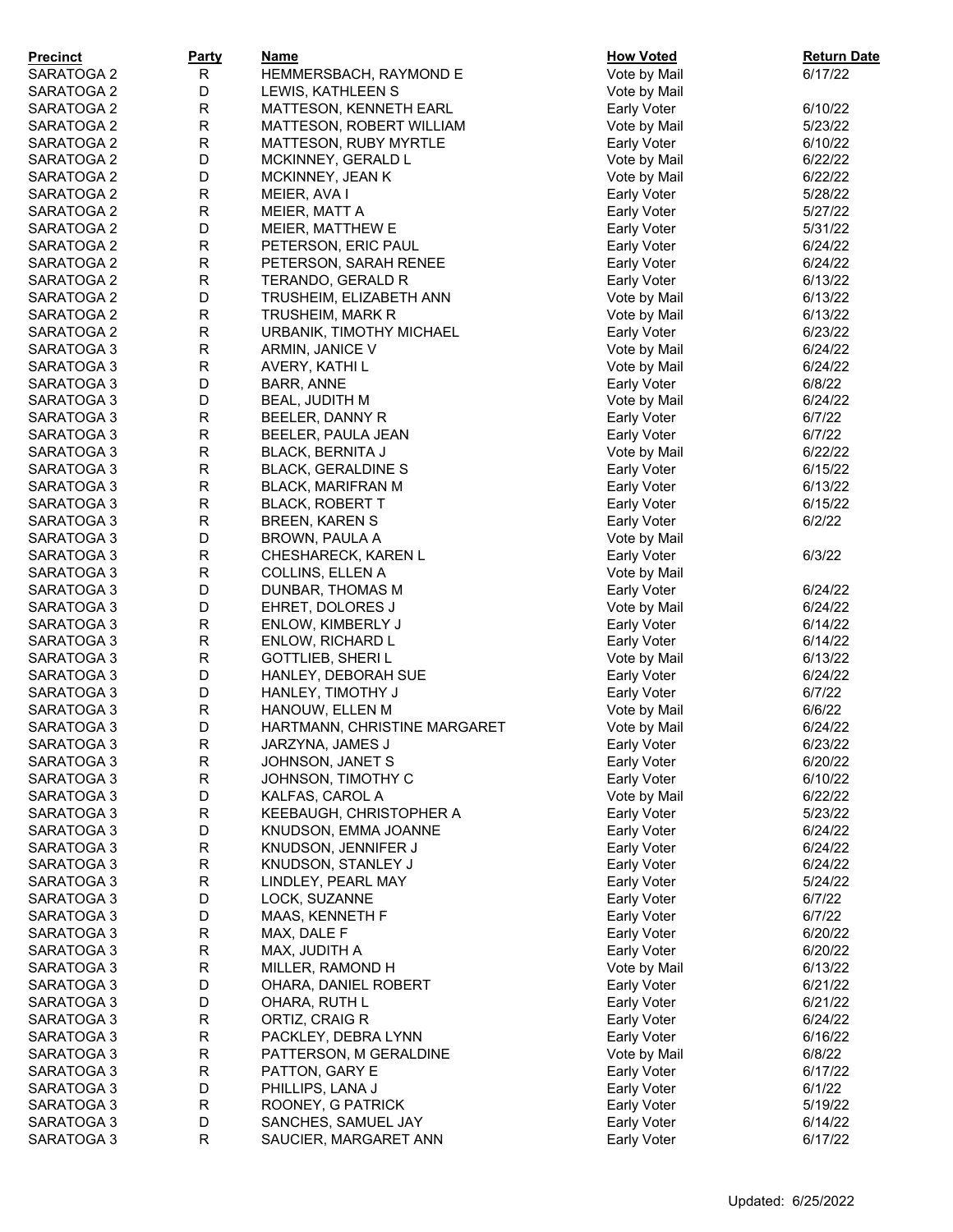| <b>Precinct</b>          | <b>Party</b>              | Name                                     | <b>How Voted</b>                         | <b>Return Date</b> |
|--------------------------|---------------------------|------------------------------------------|------------------------------------------|--------------------|
| SARATOGA 3               | R                         | SAUCIER, MICHAEL STEPHEN                 | Early Voter                              | 6/17/22            |
| SARATOGA 3               | R                         | SHEAR, ERIC L                            | <b>Early Voter</b>                       | 6/24/22            |
| SARATOGA 3               | ${\sf R}$                 | THETARD, BILLEE NADINE                   | Early Voter                              | 6/10/22            |
| SARATOGA 3               | $\mathsf{R}$              | THETARD, HAROLD A                        | <b>Early Voter</b>                       | 6/10/22            |
| SARATOGA 3               | ${\sf R}$                 | TORRI, DEBORAH M                         | <b>Early Voter</b>                       | 6/23/22            |
| SARATOGA 3               | ${\sf R}$                 | VOGEL, SUSAN E                           | Vote by Mail                             | 6/24/22            |
| SARATOGA 3               | D                         | WALKER, CAROL A                          | <b>Early Voter</b>                       | 5/27/22            |
| SARATOGA 3               | D                         | WELLER, LINDA M                          | Vote by Mail                             | 6/24/22            |
| SARATOGA 3               | ${\sf R}$                 | YARD, BRENT W                            | Vote by Mail                             | 5/23/22            |
| SARATOGA 4               | $\mathsf{R}$              | ALPHIN, SYLVIA M                         | <b>Early Voter</b>                       | 6/21/22            |
| SARATOGA 4               | D                         | BELLAMY, VIRGINIA L                      | <b>Early Voter</b>                       | 5/24/22            |
| SARATOGA 4               | ${\sf R}$                 | BERRES, DEAN A                           | <b>Early Voter</b>                       | 5/20/22            |
| SARATOGA 4               | ${\sf R}$                 | <b>BERRES, KATRINA K</b>                 | <b>Early Voter</b>                       | 5/20/22            |
| SARATOGA 4               | ${\sf R}$                 | BRANDENBURG, ROY N                       | <b>Early Voter</b>                       | 6/8/22             |
| SARATOGA 4               | ${\sf R}$                 | BRILEY, RITA R                           | <b>Early Voter</b>                       | 6/25/22            |
| SARATOGA 4               | $\mathsf R$               | CAREY, ARLENE H                          | <b>Early Voter</b>                       | 6/24/22            |
| SARATOGA 4               | $\mathsf{R}$<br>${\sf R}$ | CARLSON, GERRY LEE                       | <b>Early Voter</b>                       | 6/14/22            |
| SARATOGA 4               | ${\sf R}$                 | <b>CLAMPITT, BETH H</b>                  | <b>Early Voter</b>                       | 6/15/22            |
| SARATOGA 4               | $\mathsf{R}$              | <b>COLEMAN, ROBERT HAROLD</b>            | <b>Early Voter</b>                       | 5/25/22            |
| SARATOGA 4               | ${\sf R}$                 | <b>CURRY, RANDY G</b>                    | <b>Early Voter</b>                       | 6/21/22            |
| SARATOGA 4               | D                         | CYRKIEL, GERALD TAMERLANE SR             | <b>Early Voter</b>                       | 6/15/22            |
| SARATOGA 4               | D                         | DALENBERG, CHARLES L                     | <b>Early Voter</b>                       | 6/23/22<br>6/23/22 |
| SARATOGA 4<br>SARATOGA 4 | ${\sf R}$                 | DALENBERG, CHRISTINE M                   | <b>Early Voter</b>                       | 6/22/22            |
| SARATOGA 4               | ${\sf R}$                 | DAVIS, KATHLEEN A                        | <b>Early Voter</b>                       | 6/22/22            |
| SARATOGA 4               | ${\sf R}$                 | DAVIS, KENNETH M                         | <b>Early Voter</b>                       | 6/23/22            |
| SARATOGA 4               | ${\sf R}$                 | DAVIS, WILLIAM J                         | <b>Early Voter</b><br><b>Early Voter</b> | 5/27/22            |
| SARATOGA 4               | D                         | FRIANT, GERALD L<br>FURMANSKI, STACY LEE | Vote by Mail                             | 6/15/22            |
| SARATOGA 4               | $\mathsf{R}$              | <b>GEIGER, KELSEY ANN</b>                | <b>Early Voter</b>                       | 6/16/22            |
| SARATOGA 4               | $\mathsf{R}$              | <b>GEIGER, ROBERT E</b>                  | <b>Early Voter</b>                       | 6/17/22            |
| SARATOGA 4               | ${\sf R}$                 | GEIGER, VICKI A                          | <b>Early Voter</b>                       | 6/16/22            |
| SARATOGA 4               | ${\sf R}$                 | GOOLSBY, MARY A                          | <b>Early Voter</b>                       | 6/16/22            |
| SARATOGA 4               | D                         | HART, JULIA KATHERINE                    | <b>Early Voter</b>                       | 6/9/22             |
| SARATOGA 4               | ${\sf R}$                 | HASEMAN, LEIGH C                         | Vote by Mail                             | 6/8/22             |
| SARATOGA 4               | D                         | <b>JENKINS, CYNTHIA M</b>                | Vote by Mail                             |                    |
| SARATOGA 4               | $\mathsf{R}$              | JESS, VIOLA                              | <b>Early Voter</b>                       | 6/21/22            |
| SARATOGA 4               | D                         | KELLOGG, LUELLA M                        | <b>Early Voter</b>                       | 5/27/22            |
| SARATOGA 4               | D                         | KETELAAR, SUSAN L                        | Vote by Mail                             | 6/13/22            |
| SARATOGA 4               | $\mathsf{R}$              | KNUDSON, JOANNE J                        | <b>Early Voter</b>                       | 6/23/22            |
| SARATOGA 4               | ${\sf R}$                 | KNUDSON, KEITH A                         | Early Voter                              | 6/23/22            |
| SARATOGA 4               | R                         | KOWALCZYK, TINA L                        | <b>Early Voter</b>                       | 6/22/22            |
| SARATOGA 4               | D                         | LAUSTER, JILL R                          | Vote by Mail                             | 6/6/22             |
| SARATOGA 4               | D                         | LAUSTER, PAUL T                          | Vote by Mail                             | 6/6/22             |
| SARATOGA 4               | $\mathsf{R}$              | LUND, DIXIE LEE                          | <b>Early Voter</b>                       | 6/1/22             |
| SARATOGA 4               | $\mathsf{R}$              | MALAISE, BRIAN DONALD                    | <b>Early Voter</b>                       | 6/23/22            |
| SARATOGA 4               | ${\sf R}$                 | MALAISE, CHRISTINA M                     | Grace Period Voter                       | 6/23/22            |
| SARATOGA 4               | D                         | <b>MCELROY, JAMES T</b>                  | <b>Early Voter</b>                       | 6/1/22             |
| SARATOGA 4               | D                         | MCELROY, MARGARET M                      | <b>Early Voter</b>                       | 6/1/22             |
| SARATOGA 4               | $\mathsf R$               | NESTE, JEFFFREY J                        | <b>Early Voter</b>                       | 6/23/22            |
| SARATOGA 4               | ${\sf R}$                 | NESTE, KIMBERLY N                        | <b>Early Voter</b>                       | 5/31/22            |
| SARATOGA 4               | ${\sf R}$                 | NEUSHWANDER, DARRYL E                    | <b>Early Voter</b>                       | 5/20/22            |
| SARATOGA 4               | D                         | NEWMAN, RILEY J                          | <b>Early Voter</b>                       | 6/14/22            |
| SARATOGA 4               | ${\sf R}$                 | OLEWINSKI, LETA M                        | <b>Early Voter</b>                       | 6/24/22            |
| SARATOGA 4               | $\mathsf{R}$              | OLEWINSKI, MICHAEL W                     | <b>Early Voter</b>                       | 6/24/22            |
| SARATOGA 4               | D                         | PICHON, BECKY D                          | <b>Early Voter</b>                       | 6/8/22             |
| SARATOGA 4               | $\mathsf{R}$              | ROWDEN, DONALD STEVEN                    | <b>Early Voter</b>                       | 6/16/22            |
| SARATOGA 4               | ${\sf R}$                 | ROWDEN, JULIA TIFFANY                    | <b>Early Voter</b>                       | 6/16/22            |
| SARATOGA 4               | $\mathsf{R}$              | SEVERSON, PATRICIA M                     | <b>Early Voter</b>                       | 5/31/22            |
| SARATOGA 4               | $\mathsf{R}$              | SEVERSON, RICHARD A                      | <b>Early Voter</b>                       | 5/31/22            |
| SARATOGA 4               | D                         | SMOLENSKI, GREGORY S                     | <b>Early Voter</b>                       | 6/21/22            |
| SARATOGA 4               | D                         | SMOLENSKI, KRISTAN JOELLE                | <b>Early Voter</b>                       | 6/21/22            |
| SARATOGA 4               | $\mathsf{R}$              | STEPHENSON, DAVID L                      | <b>Early Voter</b>                       | 6/17/22            |
| SARATOGA 4               | D                         | STONE, BETTY A                           | <b>Early Voter</b>                       | 6/21/22            |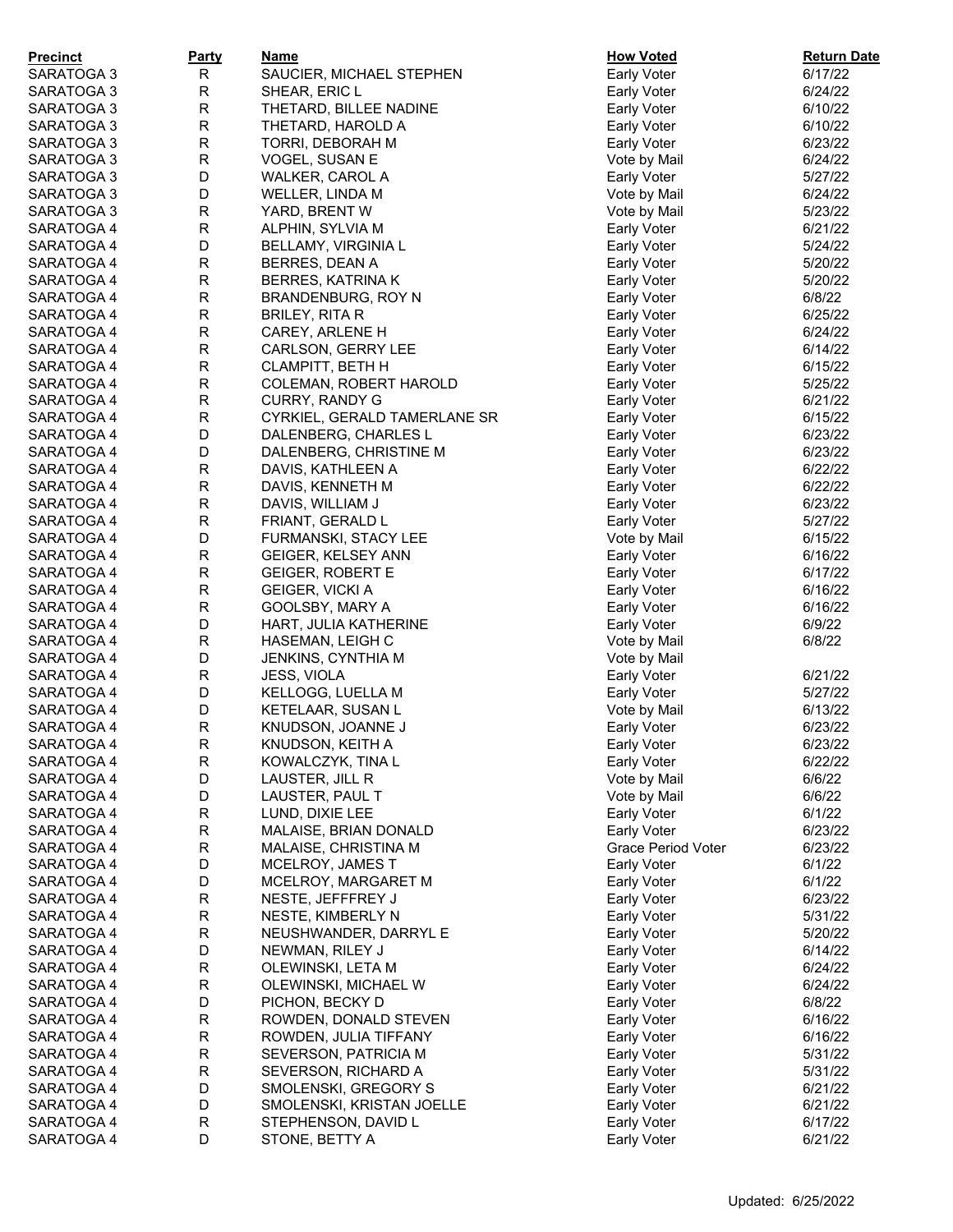| <b>Precinct</b>          | <b>Party</b> | Name                                                      | <b>How Voted</b>                                | <b>Return Date</b> |
|--------------------------|--------------|-----------------------------------------------------------|-------------------------------------------------|--------------------|
| SARATOGA 4               | D            | STONE, ERIC V                                             | Early Voter                                     | 6/25/22            |
| SARATOGA 4               | D            | STONE, LAURIE ANNE                                        | Early Voter                                     | 6/25/22            |
| SARATOGA 4               | R            | TORKELSON, KRISTEN K                                      | <b>Early Voter</b>                              | 6/20/22            |
| SARATOGA 4               | R            | TRANTINA, CHARLES M                                       | <b>Early Voter</b>                              | 6/7/22             |
| SARATOGA 4               | R            | TRANTINA, LINDA S                                         | <b>Early Voter</b>                              | 6/7/22             |
| SARATOGA 4               | R            | VANDERMYDE, WILLIAM I                                     | <b>Early Voter</b>                              | 6/23/22            |
| SARATOGA 4               | R            | WERDEN, EMMA G                                            | <b>Early Voter</b>                              | 5/27/22            |
| SARATOGA 4               | R            | <b>WHEELER, GARRET S</b>                                  | <b>Early Voter</b>                              | 6/22/22            |
| SARATOGA 5               | R            | AMIANO, BARRY J II                                        | <b>Early Voter</b>                              | 6/24/22            |
| SARATOGA 5               | R            | AMIANO, BAYLOR JACKSON                                    | <b>Early Voter</b>                              | 6/24/22            |
| SARATOGA 5               | R            | BAKER, DONALD M                                           | <b>Early Voter</b>                              | 6/21/22            |
| SARATOGA 5               | R            | <b>BAKER, STACEY MILLER</b>                               | <b>Early Voter</b>                              | 6/21/22            |
| SARATOGA 5               | R            | <b>BECHTEL, NICOLE MARIE</b>                              | <b>Early Voter</b>                              | 6/25/22            |
| SARATOGA 5               | R            | <b>BECHTEL, RYAN E</b>                                    | Early Voter                                     | 6/25/22            |
| SARATOGA 5               | D            | BRISBIN, JONATHAN M                                       | Vote by Mail                                    | 5/31/22            |
| SARATOGA 5               | R            | <b>BROWN, CHRISTOPHER D</b>                               | <b>Early Voter</b>                              | 6/24/22            |
| SARATOGA 5               | R            | <b>BROWN, LUKE CHRISTOPHER</b>                            | <b>Early Voter</b>                              | 6/24/22            |
| SARATOGA 5               | R            | BROWN, MORGAN MARGARET                                    | <b>Early Voter</b>                              | 6/24/22            |
| SARATOGA 5               | ${\sf R}$    | BROWN, SUZY J                                             | <b>Early Voter</b>                              | 6/24/22            |
| SARATOGA 5               | D            | BURNS, RHONDA A                                           | <b>Early Voter</b>                              | 6/24/22            |
| SARATOGA 5               | R            | CHORD, KATHRYN M                                          | <b>Early Voter</b>                              | 6/10/22            |
| SARATOGA 5               | R            | CONNOR, JULIE R                                           | <b>Early Voter</b>                              | 6/9/22             |
| SARATOGA 5               | R            | CONNOR, THOMAS J                                          | <b>Early Voter</b>                              | 6/9/22             |
| SARATOGA 5               | R            | DUVICK, JACOB J                                           | <b>Early Voter</b>                              | 6/23/22            |
| SARATOGA 5               | R            | GAVIN, CHARLES A                                          | <b>Early Voter</b>                              | 6/24/22            |
| SARATOGA 5               | R            | GORE, MARION T                                            | <b>Early Voter</b>                              | 6/23/22            |
| SARATOGA 5               | R            | HALCOMB, STEVEN N                                         | Early Voter                                     | 6/25/22            |
| SARATOGA 5               | R            | HEMMERSBACH, JOSEPH G                                     | <b>Early Voter</b>                              | 6/23/22            |
| SARATOGA 5               | R            | HEMMERSBACH, KAY L                                        | <b>Early Voter</b>                              | 6/23/22            |
| SARATOGA 5               | D            | JACKSON, ELIZABETH ANN                                    | Vote by Mail                                    | 5/31/22            |
| SARATOGA 5               | D            | JAMESON, JUNE ANN                                         | Vote by Mail                                    | 5/31/22            |
| SARATOGA 5               | D            | JAMESON, RICHARD J                                        | Vote by Mail                                    | 6/3/22             |
| SARATOGA 5               | ${\sf R}$    | JOHNSON, BARBARA HELEN                                    | Early Voter                                     | 6/17/22            |
| SARATOGA 5               | ${\sf R}$    | JOHNSON, ROBERT LEE                                       | <b>Early Voter</b>                              | 6/17/22            |
| SARATOGA 5               | D            | <b>KEEGAN, MAUREEN</b>                                    | <b>Early Voter</b>                              | 6/15/22            |
| SARATOGA 5               | R            | MARSAGLIA, ROBERT C                                       | <b>Early Voter</b>                              | 5/23/22            |
| SARATOGA 5               | R            | MCDONNELL, ANNE M                                         | Vote by Mail                                    | 6/2/22             |
| SARATOGA 5               | R            | PETERSON, CAROLE J                                        | Vote by Mail                                    | 5/27/22            |
| SARATOGA 5               | ${\sf R}$    | RASMUSSON, ANNE MARIE                                     | <b>Early Voter</b>                              | 6/16/22            |
| SARATOGA 5               | ${\sf R}$    | RASMUSSON, ERIC A                                         | Early Voter                                     | 6/15/22            |
| SARATOGA 5               | R            | REED, DEBRA A                                             | Early Voter                                     | 6/24/22            |
| SARATOGA 5               | R            | REED, JAMES R                                             | Early Voter                                     | 6/24/22            |
| SARATOGA 5               | D<br>R       | SHAFFER, DEBORAH K                                        | <b>Early Voter</b>                              | 6/21/22            |
| SARATOGA 5<br>SARATOGA 5 | R            | VANDER VEEN, BEVERLY JEAN<br>VANDER VEEN, WILLIAM MICHAEL | Grace Period Voter<br><b>Grace Period Voter</b> | 6/20/22<br>6/20/22 |
| SARATOGA 5               | R            | VERDEYEN, LORRAINE A                                      | Early Voter                                     | 6/19/22            |
|                          | R            | <b>VERDEYEN, MICHAEL A</b>                                |                                                 | 6/19/22            |
| SARATOGA 5<br>SARATOGA 5 | R            |                                                           | <b>Early Voter</b>                              | 6/21/22            |
| SARATOGA 5               | R            | WERDEN, ERIC E<br>WERDEN, LORI A                          | <b>Early Voter</b><br><b>Early Voter</b>        | 6/23/22            |
| <b>VIENNA1</b>           | R            | <b>BANKS, ROBERT</b>                                      | Vote by Mail                                    | 6/13/22            |
| <b>VIENNA1</b>           | R            | BANKS, ROSE M                                             | Vote by Mail                                    | 6/13/22            |
| <b>VIENNA1</b>           | D            | JOHNSON, KELLY A                                          | <b>Early Voter</b>                              | 6/13/22            |
| <b>VIENNA1</b>           | R            | KLINKER, CINDY K                                          | <b>Early Voter</b>                              | 6/20/22            |
| <b>VIENNA1</b>           | R            | LIMBACH, CYNTHIA S                                        | <b>Early Voter</b>                              | 6/25/22            |
| <b>VIENNA1</b>           | R            | MAIER, ROSE M                                             | Vote by Mail                                    | 6/24/22            |
| <b>VIENNA1</b>           | D            | OCONNELL, DANIEL                                          | <b>Early Voter</b>                              | 6/23/22            |
| <b>VIENNA1</b>           | D            | WALSH, JAY M                                              | Vote by Mail                                    | 6/2/22             |
| <b>VIENNA1</b>           | D            | WHITE, M COLLEEN                                          | Vote by Mail                                    |                    |
| <b>VIENNA1</b>           | D            | WHITE, WILLIAM P                                          | Vote by Mail                                    |                    |
| <b>VIENNA1</b>           | R            | WOLLGAST, SARA JEAN                                       | <b>Early Voter</b>                              | 6/21/22            |
| <b>VIENNA1</b>           | D            | YASKO, JAMES R                                            | <b>Early Voter</b>                              | 6/21/22            |
| <b>VIENNA1</b>           | D            | YASKO, PEGGY G                                            | <b>Early Voter</b>                              | 6/21/22            |
| <b>WAUPONSEE 1</b>       | R            | <b>BROOKS, JANICE KAY</b>                                 | Early Voter                                     | 6/24/22            |
|                          |              |                                                           |                                                 |                    |